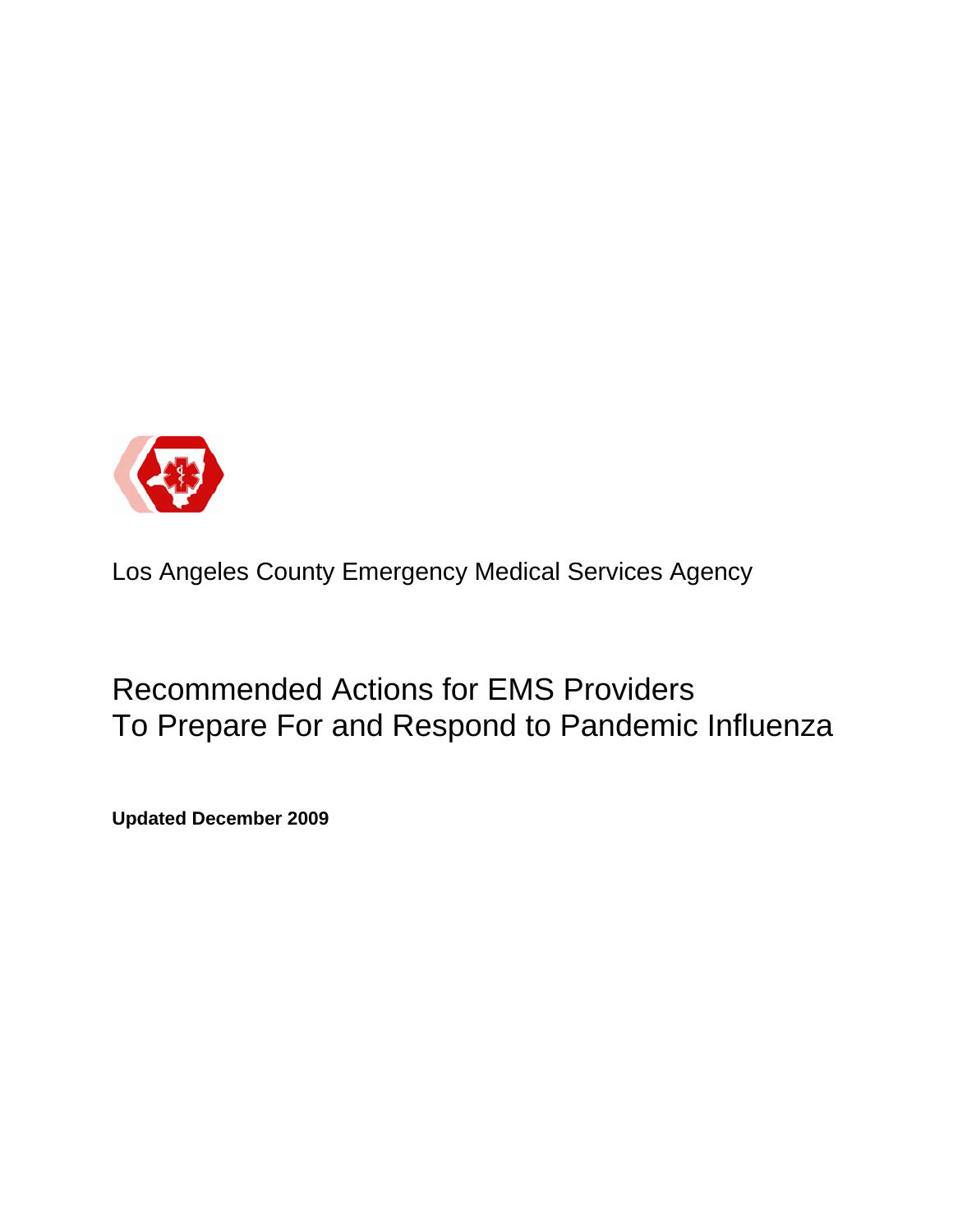# **TABLE OF CONTENTS**

#### Quick Reference Charts

#### **Recommended Actions**

#### **Additional Resources**

| US DHHS EMS and Non-Emergent (Medical) Transport Organizations Pandemic Influenza Planning |
|--------------------------------------------------------------------------------------------|
|                                                                                            |
|                                                                                            |
|                                                                                            |
|                                                                                            |
|                                                                                            |
|                                                                                            |
| US DHHS Pandemic Influenza Plan, Supplement 4 Infection Control, Pre-Hospital Excerpt 38   |
|                                                                                            |
|                                                                                            |
|                                                                                            |
| Sample: Steps for Safe Redonning (Reuse) of Your N95 Respirator Poster 49                  |
|                                                                                            |
|                                                                                            |
|                                                                                            |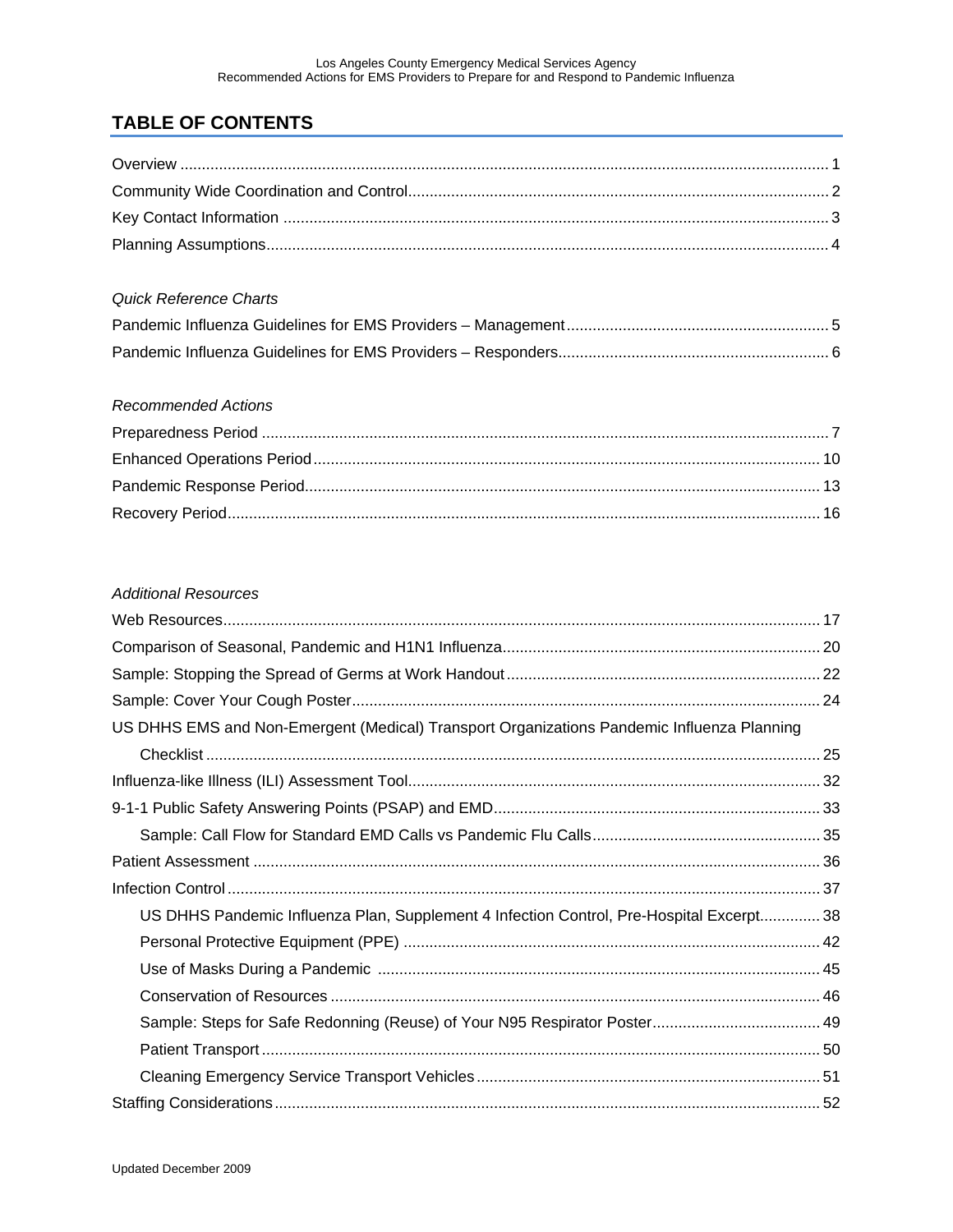Los Angeles County Emergency Medical Services Agency Recommended Actions for EMS Providers to Prepare for and Respond to Pandemic Influenza

| Occupational Health Management of Health Care Workers During an Influenza Pandemic  58 |  |
|----------------------------------------------------------------------------------------|--|
|                                                                                        |  |
|                                                                                        |  |
|                                                                                        |  |
|                                                                                        |  |
|                                                                                        |  |
|                                                                                        |  |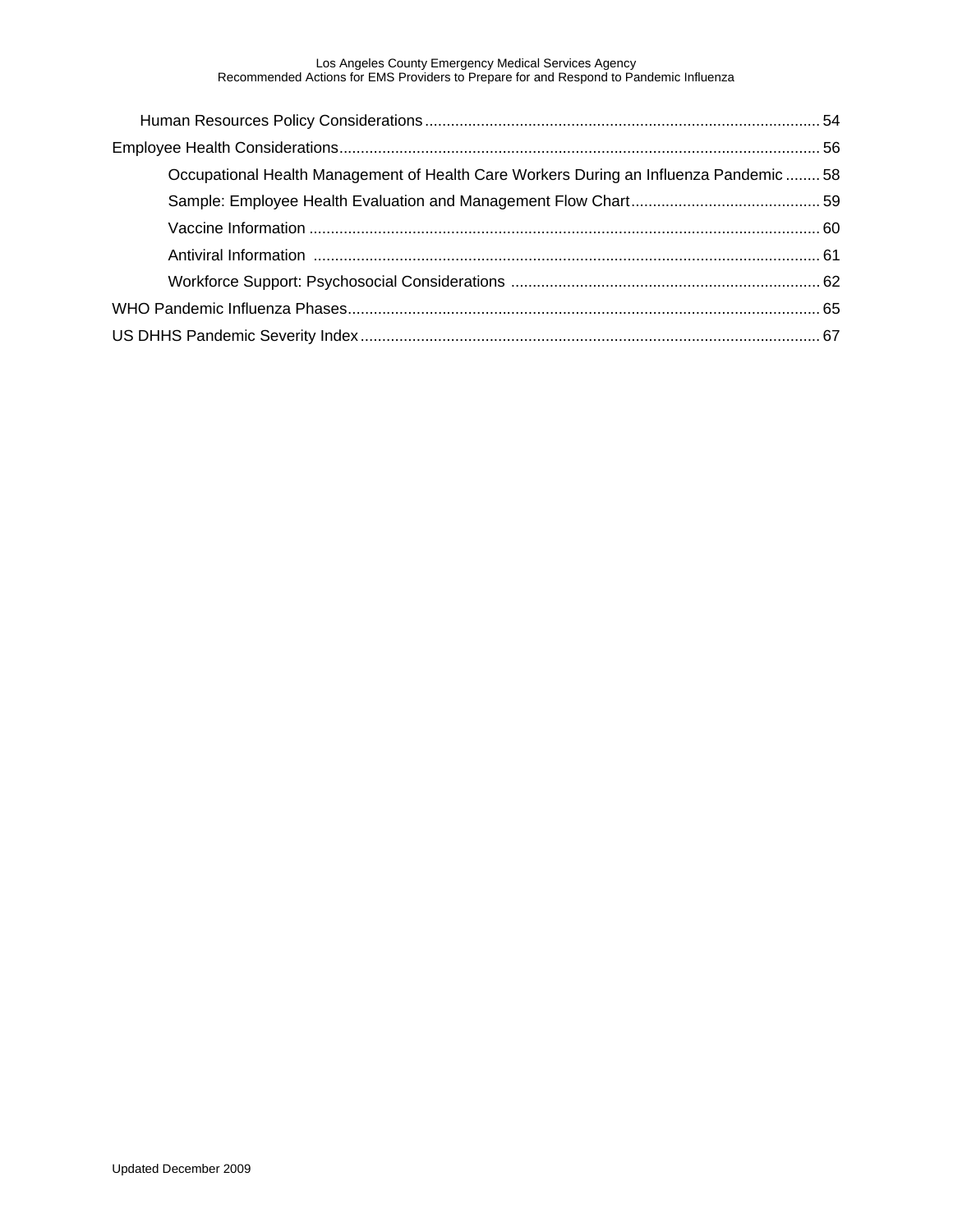### **OVERVIEW**

For EMS providers, the winter season is routinely characterized as a time of high volume and taxing demand. Not surprisingly then, during even normal circumstances, the healthcare system in Los Angeles County (LAC) can be easily overwhelmed. The projected tremendous and unprecedented demand for healthcare services during a pandemic will likely challenge our healthcare resources to levels not previously experienced.

All of the preplanning in the world will not eliminate the increased demand that comes with a pandemic, but preparation can ease the burden on EMS personnel and administration. In order to assist EMS Providers to better prepare for and cope with a region-wide pandemic, the LAC Emergency Medical Services Agency developed lists of *Recommended Actions to Prepare EMS Providers for Pandemic Influenza by Pandemic Phase*, released in March 2007.

In 2009, we gained experience and learned lessons as we responded to the Influenza A H1N1 pandemic. As a result, the LAC Emergency Medical Services Agency has released this updated guidance, *Recommended Actions for EMS Providers to Prepare for and Respond to Pandemic Influenza*. The most notable change is the decreased reliance on the World Health Organization's Pandemic Influenza Phases as triggers for action, and the increased need for local situational awareness, assessment and impact as the basis for alterations in operations.

In the vein of all-hazards or generalized planning, these *Recommended Actions* continue to focus on pandemic influenza planning as a whole, rather than specific H1N1 preparedness and response. They can also be applied to any infectious communicable disease outbreak, not just influenza. During a pandemic, all stakeholders will have to collaborate to assure the best achievable coordination and outcome for patients, staff and their families.

NOTE: In the initial response phase to a novel virus, a more conservative approach may be taken, e.g., implementing the use of airborne protection (N95 respirators). This may change to droplet precautions (e.g., the use of surgical masks) or remain at airborne precautions based on the mode of virus transmission, communicability, and virulence of the circulating virus as more information becomes known.

To make recommendations for future updates, please contact Kay Fruhwirth, Assistant Director, LAC EMS Agency, at 562-347-1602 or kfruhwirth@dhs.lacounty.gov.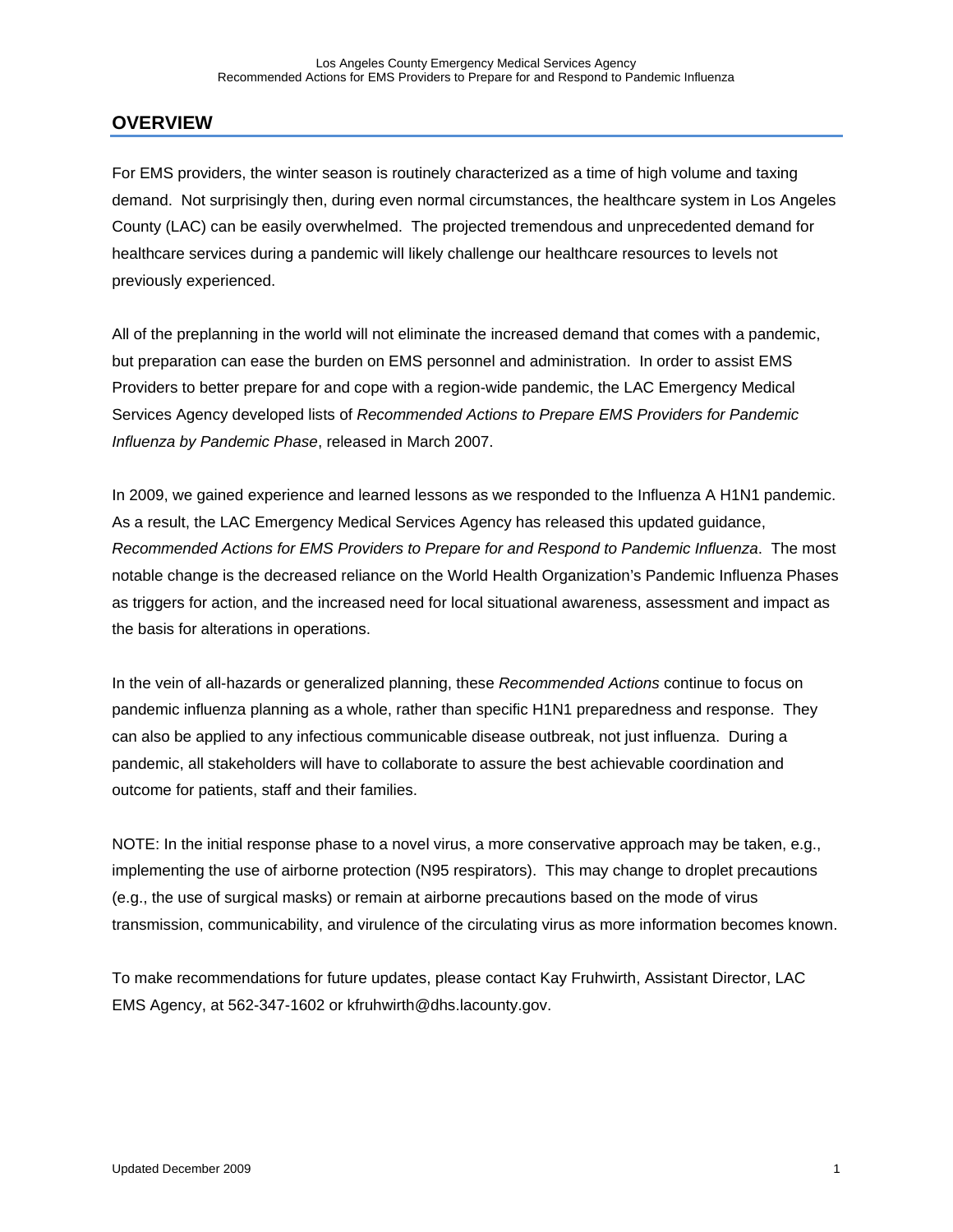# **COMMUNITY WIDE COORDINATION AND CONTROL**

#### **Declaration of an Influenza Pandemic Emergency**

Responsible for declaring when an outbreak of a novel virus has reached the pandemic stage:

- Globally: World Health Organization (WHO)
- United States: U.S. Centers for Disease Control and Prevention (CDC)
- **EXECT Angeles County: The LAC Health Officer, as Incident Manager for the county's public health** response, will determine when the novel virus is present and impacting LAC.

Once the novel virus has been identified locally, the Health Officer may do any or all of the following:

- Activates the operational aspects of LAC's Pandemic Influenza Preparedness and Response Planning Guidelines
- Notifies the members of the LAC Emergency Management Council
- **Notifies the LAC Board of Supervisors**
- May declare a local Public Health Emergency and enact legislated public health powers detailed in the State Health and Safety Code, but the Board of Supervisors must approve the declaration of a local emergency
- **If the county's Emergency Operations Center (EOC) is activated to manage the county's** response effort, the Health Officer will designate personnel to staff the county EOC and represent the Department at the Operational Area level

#### **Coordination of the LAC Health Response**

The coordination of the LAC's medical and health response will be a collaborative effort between the LAC Department of Health Services (DHS) and LACDPH. The DHS Department Head will activate the DHS Department Operations Center (DOC) to assist with the management of the healthcare system and emergency medical services response. The DOC is organized according to the Incident Command System.

#### **Coordination of the LAC EMS Response**

As part of an overall preparedness plan for dealing with periods of excess demand on emergency medical services, the DHS, in cooperation with EMS Provider Agencies and hospitals, may implement the following actions:

- 1. Initiate a tracking system for trending the impact of the pandemic on EMS providers and hospitals.
- 2. The EMS Agency may permit BLS ambulances to honor emergency department diversion and transport patients to the next closest facility.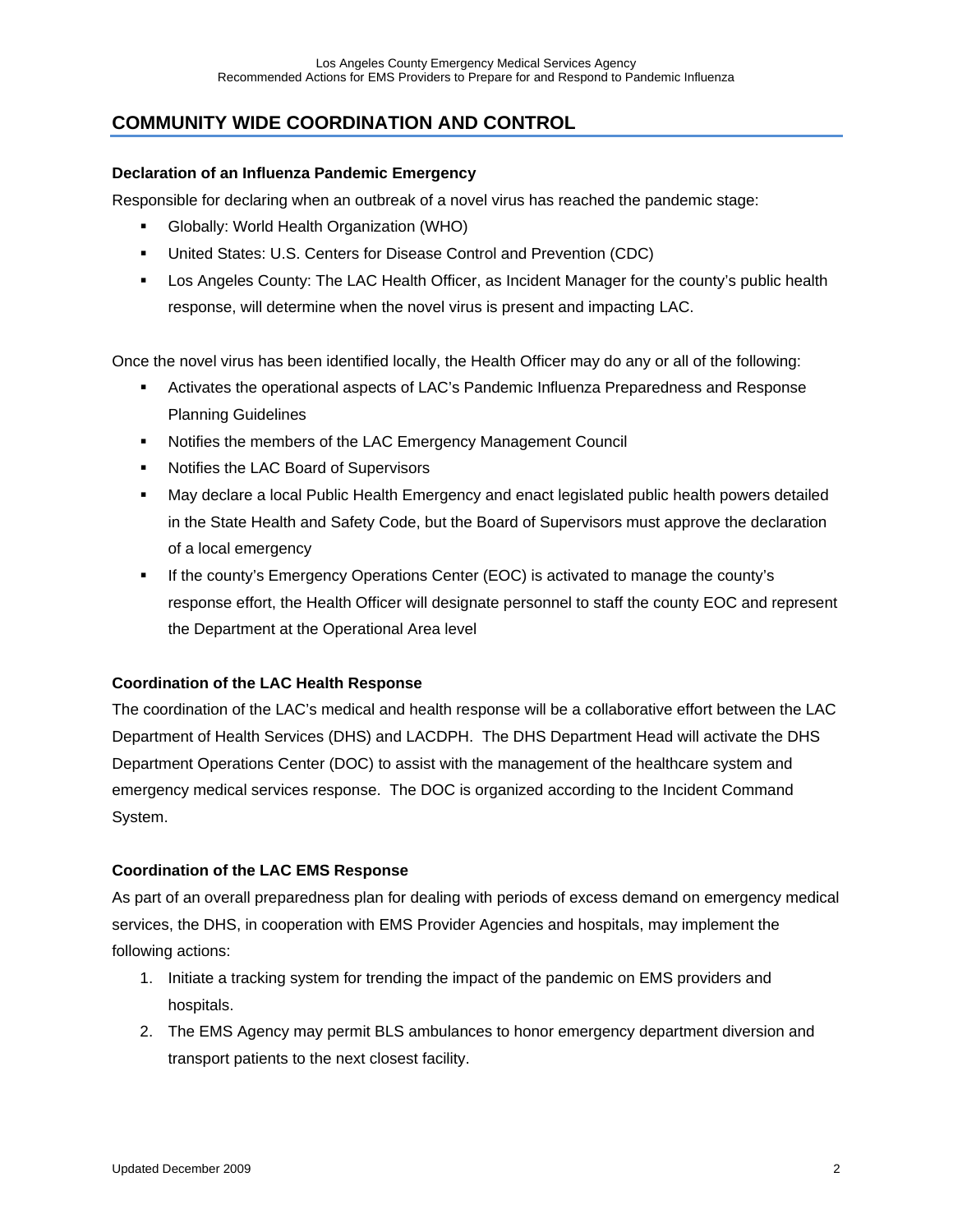- 3. If the trend indicates a region-wide crisis and there is no value in diverting ambulances away from emergency departments, the Director of the EMS Agency may require all hospitals to maintain an "open" emergency department and no emergency department diversions will be honored. Reevaluation of this policy would take place every 24 hours until the pandemic is over.
- 4. Public Health may issue advisories to the public regarding the pandemic and the appropriate use of 9-1-1 services and emergency departments versus clinics, urgent care and/or alternate care centers.
- 5. EMS Agency, EMS Provider Agencies, Public Health, Los Angeles County Medical Association, Los Angeles County Emergency Medical Directors Association, Community Clinic Association of Los Angeles County and other stakeholders may participate in ongoing conference calls to assist in the development of appropriate coordination and response planning to the pandemic.

#### **Pandemic Response Guidance**

During the pandemic, the LACDPH will provide guidance on infection control (including PPE), altered standards of care, alternate care sites, vaccine, antiviral medications, and community containment measures. The guidance will be based on information and best practices from WHO, CDC, California Department of Public Health (CDPH), and other jurisdictions affected by the pandemic.

#### **KEY CONTACT INFORMATION**

#### **Los Angeles County Department of Health Services Emergency Medical Services Agency**

- General: 562-347-1500
- 24/7 Medical Alert Center (MAC): 866-940-4401
- **http://ems.dhs.lacounty.gov**

# **Los Angeles County Department of Public Health Acute Communicable Disease Control, Biological Incident Reporting**

- Business hours: 213-240-7941; After hours: 213-974-1234
- **http://www.lapublichealth.org**

#### **Los Angeles County Department of Mental Health**

- 24/7 hotline: 888-854-7771
- http://dmh.lacounty.gov

#### **Los Angeles County Department of Coroner**

- 24/7: 323-343-0714
- http://coroner.lacounty.gov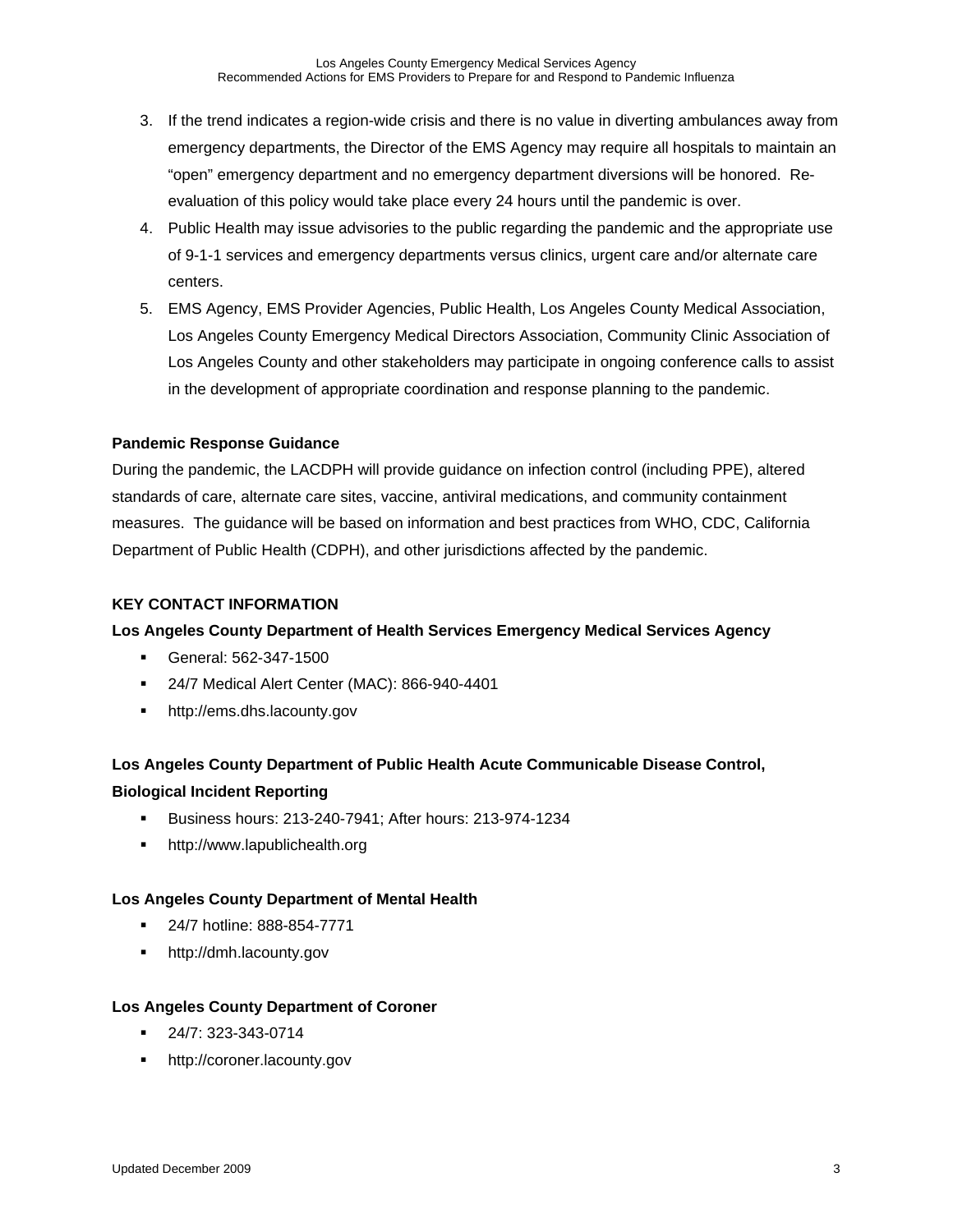## **PLANNING ASSUMPTIONS**

Adapted from CA Emergency Medical Services Authority *Pandemic Influenza Planning and Preparedness Framework For Local Emergency Medical Services Agencies*, October 8, 2009: www.emsa.ca.gov/about/files/PandemicFrameworkForEMSProviders.doc

During a pandemic, EMS providers will be required to continue to respond to day-to-day medical calls while also responding to the increased volume, or surge, of medical calls due to influenza-like illness. The increase in call volume will be exacerbated by hospital overload and diversion and absenteeism. EMS Providers should develop plans and protocols to modify practices to maximize resources and maintain an adequate level of EMS services.

EMS goals for pandemic planning include:

- 1. Reducing transmission among staff and protecting the workforce;
- 2. Protecting people (patients) who are at increased risk of influenza related complications from getting infected with influenza; and
- 3. Maintaining EMS services and business operations.

EMS Pandemic influenza planning assumptions include:

- **One solution or protocol may not be applicable for all EMS Providers. A baseline assessment of your organization's absenteeism, call volume, wait time, etc., is crucial in determining triggers for altering operations.**
- Planning for surge management and alteration of EMS practices must address implementation triggers, guidance for decision-making, communication strategies, and just-in-time training and education for personnel.
- Modification of protocols should be based on local need with collaboration between the EMS Provider, the LAC EMS Agency and LACDPH.
- EMS response to pandemic influenza should be flexible, scalable, dynamic and timely with the ability to change rapidly based on new information about the pandemic virus.
- Optimal patient outcomes will depend on an EMS system's pre-planned ability to quickly integrate emerging medical research and information. The effectiveness of patient care will require responsive medical direction, training, and coordinated system oversight.
- EMS providers can play an important role in pandemic influenza mitigation due to their capability to rapidly respond, assess, treat, and report patients with signs and symptoms of influenza-like illness (ILI).
- Mutual aid may be limited or non-existent within or from outside of California.

See the US DHHS EMS and Non-Emergent (Medical) Transport Organizations Pandemic Influenza Planning Checklist on page 25 for a comprehensive planning guide.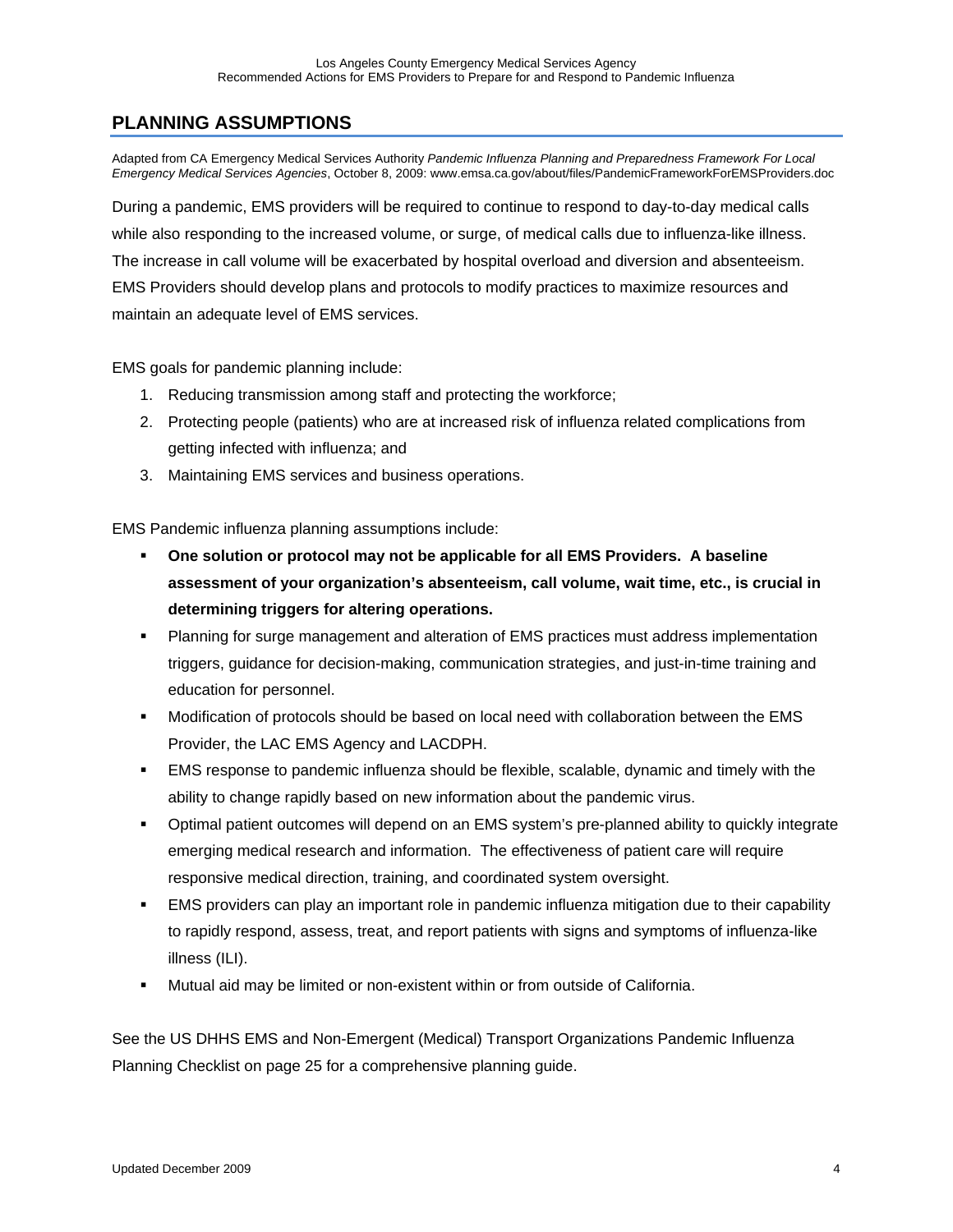# **PANDEMIC INFLUENZA GUIDELINES FOR EMS PROVIDERS – MANAGEMENT**

| <b>PREPAREDNESS</b>                                                                                      | <b>ACTIONS</b>                                                                                                                         |
|----------------------------------------------------------------------------------------------------------|----------------------------------------------------------------------------------------------------------------------------------------|
| <b>TRIGGERS FOR ACTION</b>                                                                               | 1.<br>Assess supplies needed for universal precautions                                                                                 |
|                                                                                                          | 2.<br>Review the differences between seasonal and pandemic influenza                                                                   |
| <b>Impact on Day-to-Day EMS Operations</b>                                                               | 3.<br>Fit test staff for N-95 masks                                                                                                    |
| None; this is a period of preparedness                                                                   | 4.<br>Educate staff on how they can stop the spread of germs                                                                           |
|                                                                                                          | 5.<br>Post 'respiratory etiquette' posters and signs in work areas                                                                     |
|                                                                                                          | Provide boxes of facial tissues and trash receptacles<br>6.                                                                            |
|                                                                                                          | 7.<br>Provide alcohol-based hand washing gel in all emergency vehicles                                                                 |
|                                                                                                          | Subscribe to LAC Public Health Flu Watch Listserv<br>8.                                                                                |
|                                                                                                          | 9.<br>Develop pandemic influenza plan                                                                                                  |
|                                                                                                          | Determine EMS provider essential functions<br>10.                                                                                      |
| <b>ENHANCED OPERATIONS</b>                                                                               | <b>ACTIONS</b>                                                                                                                         |
| <b>TRIGGERS FOR ACTION</b>                                                                               | 1.<br>Review and update internal emergency operations plans                                                                            |
| <b>Impact on Day-to-Day EMS Operations</b>                                                               | Plan for infrastructure disruptions<br>2.                                                                                              |
| Possible impacts that may trigger the need for                                                           | 3.<br>Establish vacation and on-call procedures for peak periods                                                                       |
| enhanced or altered operations include:                                                                  | 4.<br>Locate supplemental transport assets                                                                                             |
| • Confirmed or suspect cases near Los Angeles                                                            | 5.<br>Evaluate triage models                                                                                                           |
| County<br>Increased staff absenteeism by x%                                                              | Consider placing masks on all patients transported with flu-like<br>6.<br>symptoms                                                     |
| Increased call volume by x%                                                                              | Educate staff on the current situation<br>7.                                                                                           |
| • Decreased resource availability                                                                        | 8.<br>For updated information, review:                                                                                                 |
| Increased wait time by x%                                                                                | • US DHHS, http://www.pandemicflu.gov/                                                                                                 |
|                                                                                                          | . LAC Public Health, http://lapublichealth.org/                                                                                        |
|                                                                                                          | 9.<br>Activate internal emergency operations plans and educate staff                                                                   |
| NOTE: Each department/agency will need to                                                                | 10.<br>Engage mutual aid partners                                                                                                      |
| determine their own thresholds based on baseline<br>assessments of these trigger points and the level of | 11. Maximize usage of supplies needed for universal precautions and<br>other basics                                                    |
| impact upon the department/agency.                                                                       | 12. Conserve usage of BLS and ALS units                                                                                                |
|                                                                                                          | Begin creating adjusted staffing patterns<br>13.                                                                                       |
|                                                                                                          | Implement changes to vacation and on-call policies<br>14.                                                                              |
|                                                                                                          | Update staff on the current situation<br>15.                                                                                           |
|                                                                                                          | 16. Educate staff on staffing and procedures changes                                                                                   |
|                                                                                                          | Implement guidelines received from LAC EMS Agency<br>17.                                                                               |
| <b>PANDEMIC RESPONSE</b>                                                                                 | <b>ACTIONS</b>                                                                                                                         |
| <b>TRIGGERS FOR ACTION</b>                                                                               | 1.<br>Implement internal emergency operations plans                                                                                    |
| <b>Impact on Day-to-Day EMS Operations</b>                                                               | 2.<br>Implement adjusted staffing patterns                                                                                             |
| Possible impacts that may trigger the need for                                                           | 3.<br>Implement essential staffing and services only                                                                                   |
| enhanced or altered operations include:                                                                  | 4.<br>Limit the number of responders to the minimum necessary                                                                          |
| • Confirmed or suspect cases in Los Angeles County,                                                      | 5.<br>Maintain 6 foot separation of all staff in sleeping quarters                                                                     |
| and/or among staff                                                                                       | 6.<br>Monitor the health of staff                                                                                                      |
| Increased staff absenteeism by x%<br>Increased call volume by x%                                         | 7.<br>Implement plan to evaluate symptomatic staff before report for duty                                                              |
| • Decreased resource availability                                                                        | Reassess staffing and consider redistribution of resources<br>8.<br>9.<br>Decontaminate ambulances using standard operating procedures |
| Increased wait time by x%                                                                                | Follow LAC EMS Agency guidelines for patient transport, as available<br>10.                                                            |
|                                                                                                          | Follow Public Health guidelines for vaccine and/or antivirals, as<br>11.                                                               |
|                                                                                                          | available                                                                                                                              |
| <b>RECOVERY</b>                                                                                          | <b>ACTIONS</b>                                                                                                                         |
| <b>TRIGGERS FOR ACTION</b>                                                                               | Prepare for a possible next wave:                                                                                                      |
| <b>Impact on Day-to-Day EMS Operations</b>                                                               | Conduct staff debriefings on what went well and what needs<br>1.                                                                       |
| Possible impacts that may trigger the need for                                                           | improvement                                                                                                                            |
| enhanced or altered operations include:                                                                  | 2.<br>Implement appropriate changes based on debriefing and other<br>analysis                                                          |
| • All triggers returns to baseline                                                                       | Replenish supplies<br>3.                                                                                                               |
|                                                                                                          | Continue to monitor the health of staff<br>4.                                                                                          |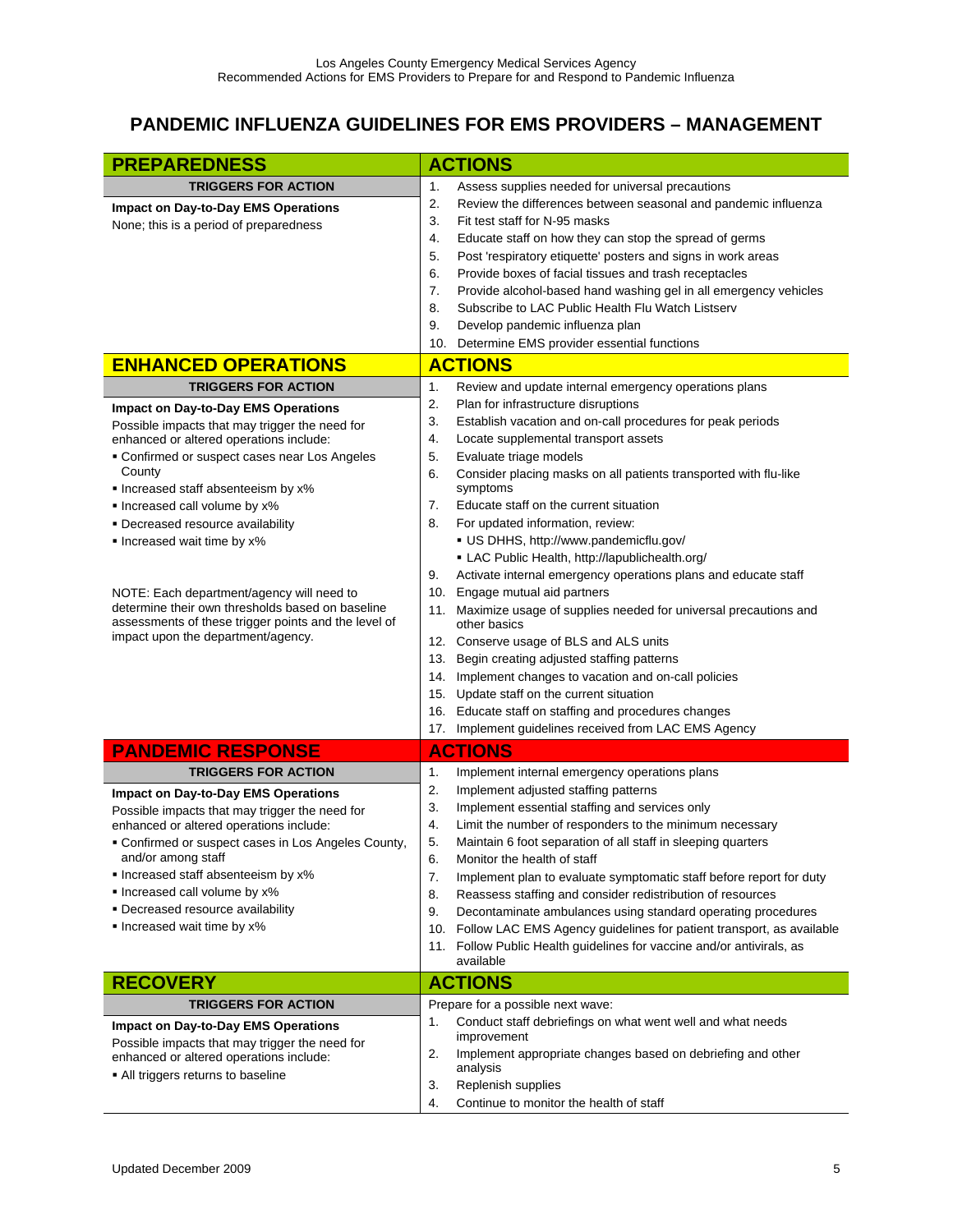# **PANDEMIC INFLUENZA GUIDELINES FOR EMS PROVIDERS – RESPONDERS**

| <b>PREPAREDNESS</b>                                                                                                                                                                                                                                                                                                                                                                                                                                                                                                                       | <b>ACTIONS</b>                                                                                                                                                                                                                                                                                                                                                                                                                                                                                                                                                                                                                                                                                                                        |
|-------------------------------------------------------------------------------------------------------------------------------------------------------------------------------------------------------------------------------------------------------------------------------------------------------------------------------------------------------------------------------------------------------------------------------------------------------------------------------------------------------------------------------------------|---------------------------------------------------------------------------------------------------------------------------------------------------------------------------------------------------------------------------------------------------------------------------------------------------------------------------------------------------------------------------------------------------------------------------------------------------------------------------------------------------------------------------------------------------------------------------------------------------------------------------------------------------------------------------------------------------------------------------------------|
| <b>TRIGGERS FOR ACTION</b>                                                                                                                                                                                                                                                                                                                                                                                                                                                                                                                | 1. Use universal precautions for every patient encounter                                                                                                                                                                                                                                                                                                                                                                                                                                                                                                                                                                                                                                                                              |
| <b>Impact on Day-to-Day EMS Operations</b><br>None; this is a period of preparedness                                                                                                                                                                                                                                                                                                                                                                                                                                                      | 2. Review the differences between seasonal and pandemic influenza<br>3. Get fit tested for N-95 masks<br>4. Learn how to stop the spread of germs<br>5. Follow 'respiratory etiquette'<br>6. Use facial tissues and trash receptacles<br>7. Use alcohol-based hand washing gel after all patient contact                                                                                                                                                                                                                                                                                                                                                                                                                              |
| <b>ENHANCED OPERATIONS</b>                                                                                                                                                                                                                                                                                                                                                                                                                                                                                                                | <b>ACTIONS</b>                                                                                                                                                                                                                                                                                                                                                                                                                                                                                                                                                                                                                                                                                                                        |
| <b>TRIGGERS FOR ACTION</b>                                                                                                                                                                                                                                                                                                                                                                                                                                                                                                                | 1.<br>Continue to use universal precautions for every patient encounter                                                                                                                                                                                                                                                                                                                                                                                                                                                                                                                                                                                                                                                               |
| <b>Impact on Day-to-Day EMS Operations</b><br>Possible impacts that may trigger the need for<br>enhanced or altered operations include:<br>• Confirmed or suspect cases near Los Angeles<br>County<br>Increased staff absenteeism by x%<br>. Increased call volume by x%<br>• Decreased resource availability<br>Increased wait time by x%<br>NOTE: Each department/agency will need to<br>determine their own thresholds based on baseline<br>assessments of these trigger points and the level of<br>impact upon the department/agency. | 2.<br>Perform safe work practices<br>Review internal emergency operations plans<br>3.<br>4.<br>Review triage models<br>5.<br>Consider placing masks on all patients transported with flu-like<br>symptoms<br>Notify receiving facility that patient has flu-like symptoms<br>6.<br>Attend trainings on the current situation<br>7.<br>8.<br>Implement guidelines received from LAC EMS Agency                                                                                                                                                                                                                                                                                                                                         |
| <b>PANDEMIC RESPONSE</b>                                                                                                                                                                                                                                                                                                                                                                                                                                                                                                                  | <b>ACTIONS</b>                                                                                                                                                                                                                                                                                                                                                                                                                                                                                                                                                                                                                                                                                                                        |
| <b>TRIGGERS FOR ACTION</b>                                                                                                                                                                                                                                                                                                                                                                                                                                                                                                                | 1.<br>Continue to use universal precautions for every patient encounter                                                                                                                                                                                                                                                                                                                                                                                                                                                                                                                                                                                                                                                               |
| <b>Impact on Day-to-Day EMS Operations</b><br>Possible impacts that may trigger the need for<br>enhanced or altered operations include:<br>• Confirmed or suspect cases in Los Angeles County,<br>and/or among staff<br>Increased staff absenteeism by x%<br>Increased call volume by x%<br>Decreased resource availability<br>Increased wait time by x%                                                                                                                                                                                  | until otherwise instructed<br>2.<br>Consider placing masks on all patients transported with flu-like<br>symptoms<br>Ventilate ambulances if possible<br>3.<br>Notify receiving facility that patient has flu-like symptoms<br>4.<br>5.<br>Implement internal emergency operations plans<br>Load ambulances with more than one patient with like symptoms<br>6.<br>7.<br>Limit the number of responders to the minimal necessary<br>8.<br>Maintain 6 foot separation of all staff in sleeping quarters<br>Decontaminate ambulances using standard operating procedures<br>9.<br>10. Follow LAC EMS Agency for patient transport, as available<br>Follow Public Health guidelines for vaccine and/or antivirals, as<br>11.<br>available |
| <b>RECOVERY</b>                                                                                                                                                                                                                                                                                                                                                                                                                                                                                                                           | <b>ACTIONS</b>                                                                                                                                                                                                                                                                                                                                                                                                                                                                                                                                                                                                                                                                                                                        |
| <b>TRIGGERS FOR ACTION</b><br><b>Impact on Day-to-Day EMS Operations</b><br>Possible impacts that may trigger the need for<br>enhanced or altered operations include:<br>- All triggers returns to baseline                                                                                                                                                                                                                                                                                                                               | Prepare for a possible next wave:<br>Participate in debriefings on what went well and what needs<br>1.<br>improvement                                                                                                                                                                                                                                                                                                                                                                                                                                                                                                                                                                                                                 |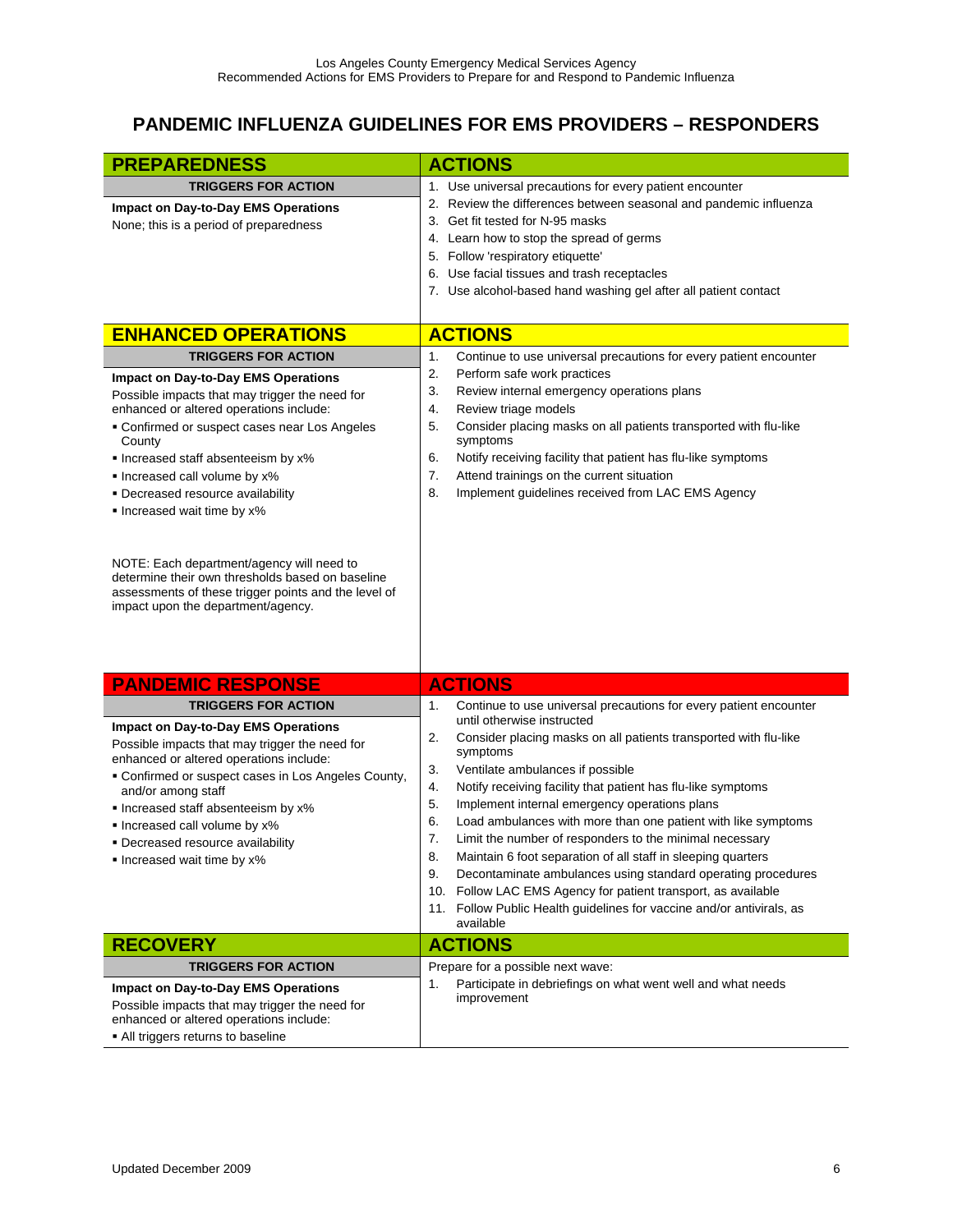# **RECOMMENDED ACTIONS: PREPAREDNESS PERIOD**

#### **TRIGGERS FOR ACTION**

# **Impact on Day-to-Day EMS Operations**

None; this is a period of preparedness

#### **MANAGEMENT**

- 1. Assess supplies needed for universal precautions. Identify baseline consumption during a regular flu season. Identify possible supply chain disruptions including identification of necessary supplies, purchase, storage and distribution. Review Conservation of Resources on page 46.
- 2. Review the differences between seasonal and pandemic influenza. See chart on the Comparison of Seasonal Influenza, Pandemic Influenza and H1N1 Influenza on page 20.
- 3. Fit test staff for N-95 masks. However, surgical masks may be used as needed. See Use of Masks During a Pandemic on page 45.
- 4. Educate staff on stopping the spread of germs at the work place. See CDC handout on page 22.
- 5. Post 'respiratory etiquette' posters and signs in work areas. See CDC poster: Cover Your Cough on page 24.
- 6. Provide boxes of facial tissues and trash receptacles in the work place and for patient transport.
- 7. Provide alcohol-based hand washing gel in all emergency vehicles and the work place and promote its use.
- 8. Subscribe to LAC Public Health Flu Watch Listserv. The Influenza Watch LISTSERV of the LAC DPH is maintained by the Acute Communicable Disease Control Program. The purpose of this LISTSERV is to keep health professionals informed about local, state and national influenza activity. Influenza Watch is sent out to all subscribers every week during flu season. Send an email to ListServ@ListServ.ladhs.org, and in the body of the email enter SUBSCRIBE FLUWATCH. No information in the subject line is needed. All Influenza Watch editions are also posted at http://publichealth.lacounty.gov/acd/Flu\_Sea\_Surveillance.htm.
- 9. Review the US DHHS Pandemic Influenza Planning Checklist for Emergency Medical Services on page 25. Planning considerations include:
	- Consider what is the threshold at which it may not be possible to respond to all calls for service
	- **Protocol development for field assessment and treatment based on latest information** available from the CDC
	- What operational procedures would need to be altered to respond as effectively as possible (e.g., loading ambulances with more than one patient with like symptoms).
	- Consider protocols for nontransport, alternate destinations, alternative transportation
	- **Develop plan for infection control**
	- **•** Develop plan for employee screening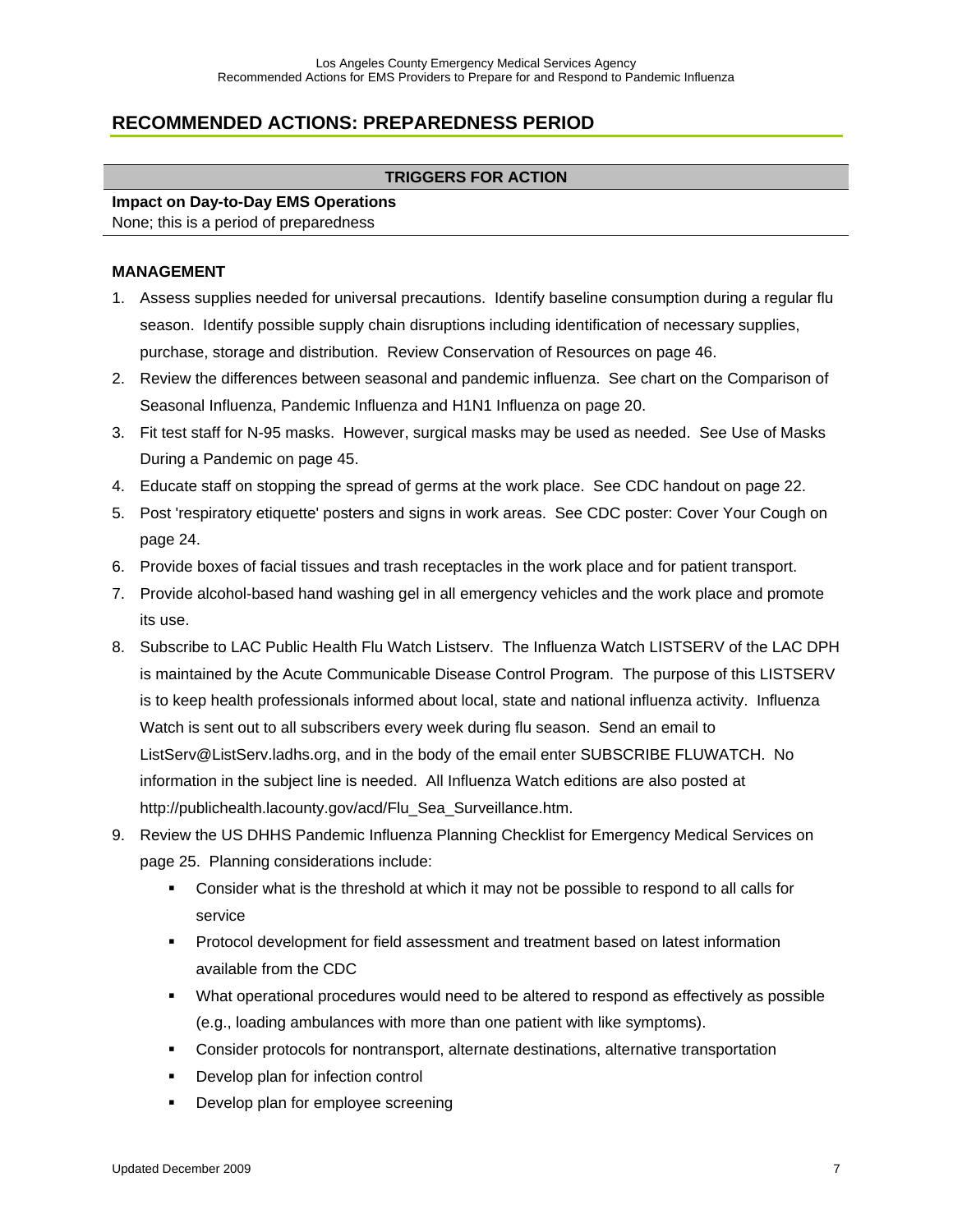- Plan and develop protocols for assessment, triage and transport with medical control with consideration to alternative care sites and modified response and treatment protocols for all patients including those with pandemic influenza
- Participate in planning with EMS, public health and emergency management for pandemic influenza
- **Develop security plan for facility, vehicles, and personnel**
- **Nutual aid agreements**
- **Plan for vaccination and/or prophylaxis of personnel and families**
- Discuss the coordination of public information planning program; determine what and how are you going to tell the public if/when you are forced to curtail services
- Revise transfer agreements and transfer protocols with healthcare (including skilled nursing and long term care) facilities and hospitals which reflect modified procedures to be used during a pandemic
- Coordinate suggested referral policies or agreements with local home health agencies
- Plan for housing, food and water etc for staff who must remain close to work
- Psychosocial issue: review the Impact of Pandemic Influenza on Healthcare Workers and the Checklist for Workforce Support Services/Resources on page 62.
- Fatality management: The current role of EMS providers in fatality management should be modified to allow the rapid return to service of EMS resources. The response of the LAC Department of Coroner to the scene of a death may be delayed by hours or days during a pandemic. Under current protocols, EMS providers may not be able to leave the scene until another authority arrives. Contact should be made with the Coroner to identify procedures.
- 10. Determine EMS provider essential functions (or primary mission) that must be continued to meet community or contractual requirements.
	- Plan for the continuation of essential functions and identify the resources that can be used and/or redirected to maintain the essential functions
	- **IDENTIFY FROM IGENT FIGHT FIGHT FIGHT IS CONTEX THE INCORDED FIGHT IS SET IS SET IF THE ISON FIGHT FIGHT FIGHT ISON FIGHT FIGHT ISON FIGHT FIGHT FIGHT FIGHT ISON FIGHT FIGHT FIGHT FIGHT FIGHT FIGHT FIGHT FIGHT FIGHT FIGHT** or provide support for the front-line providers (e.g., dispatch)
	- Plan for triage and conserve use of advanced life support (ALS) versus basic life support (BLS) units
	- **IDENTIFY 19 IDENTIFY 100 IDENTIFY 100 IDENTIFY 100 IDENTIFY 100 IDENTIFY** 100-100 IDENTIFY 100-100 IDENTIFY 100response.
	- Determine the triggers for termination and resumption of non-essential functions as the pandemic evolves.
	- Plan for communication to staff, partners, and other stakeholders when non-essential services are terminated and resumed.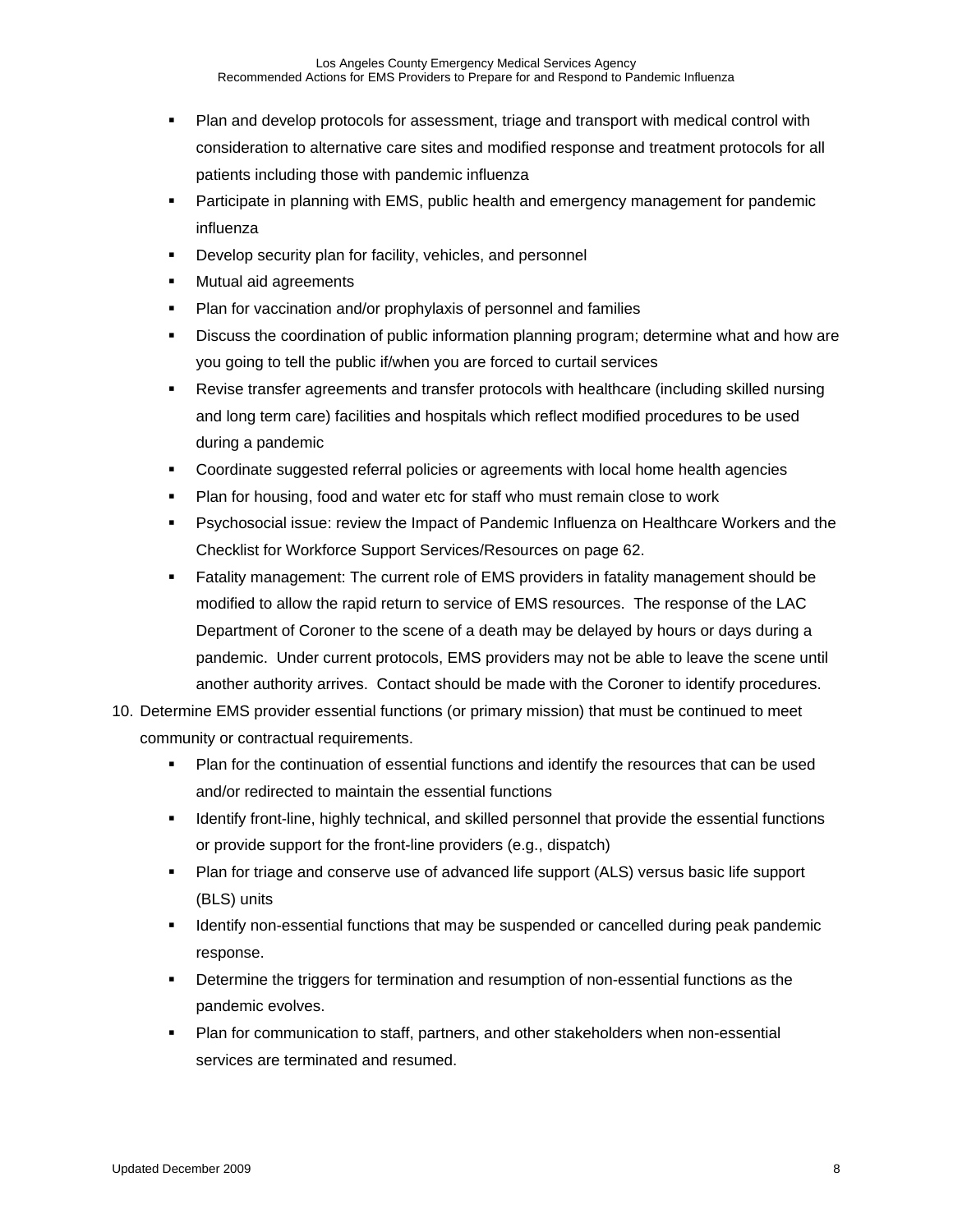#### **RESPONDERS**

- 1. Use universal precautions for every patient encounter.
- 2. Review the differences between seasonal, pandemic and H1N1 influenza. See chart on the Comparison of Seasonal, Pandemic and H1N1 Influenza on page 20.
- 3. Get fit tested for N-95 masks. However, surgical masks may be used as needed. See Use of Masks During a Pandemic on page 45.
- 4. Learn how and follow steps to stop the spread of germs.
- 5. Follow 'respiratory etiquette' procedures.
- 6. Use facial tissues and trash receptacles.
- 7. Use alcohol-based hand washing gel after all patient contact.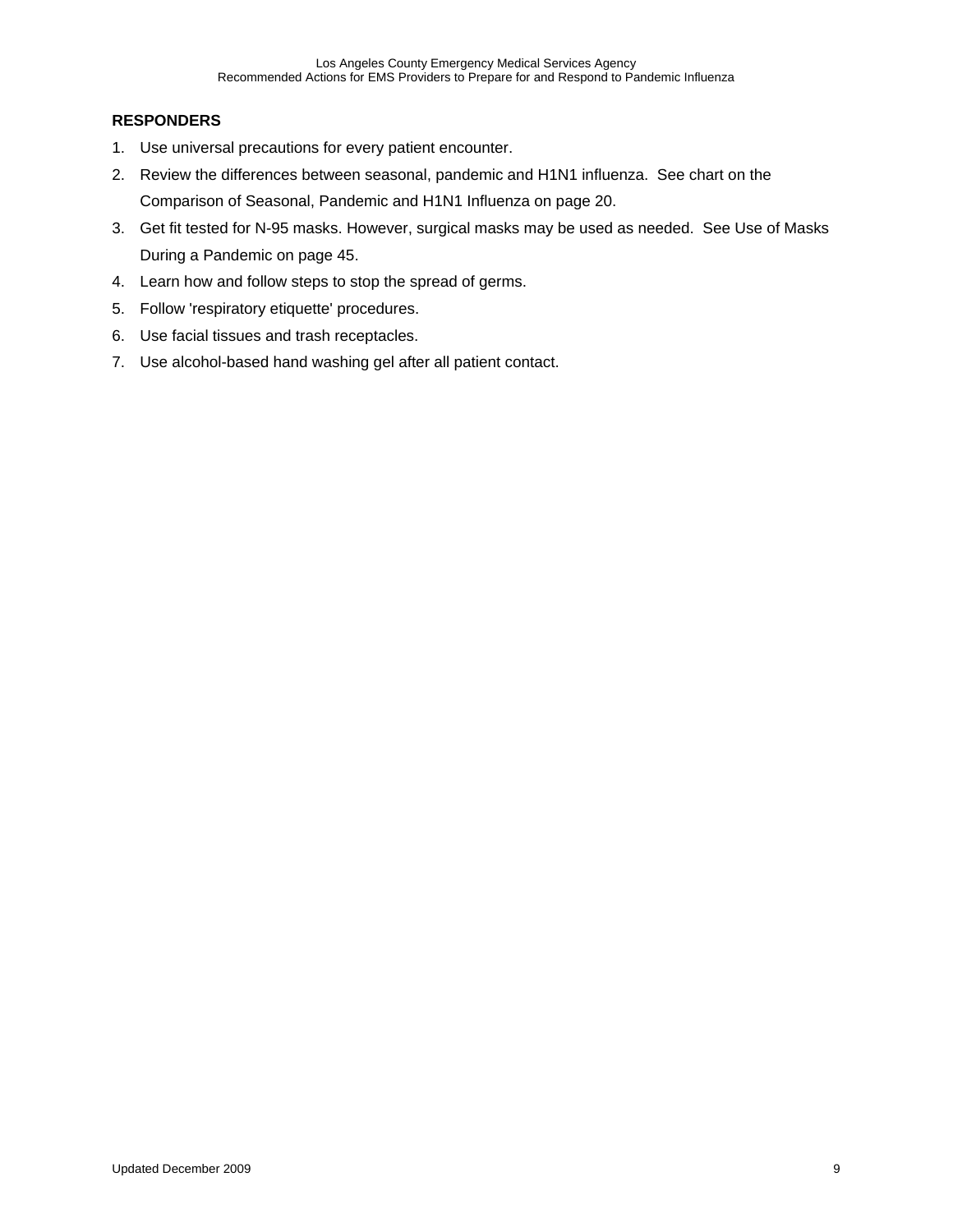# **RECOMMENDED ACTIONS: ENHANCED OPERATIONS**

#### **TRIGGERS FOR ACTION**

#### **Impact on Day-to-Day EMS Operations**

Possible impacts that may trigger the need for enhanced or altered operations include:

- Confirmed or suspect cases near Los Angeles County
- **Increased staff absenteeism by x%**
- **Increased call volume by x%**
- **•** Decreased resource availability
- $\blacksquare$  Increased wait time by x%

NOTE: Each department/agency will need to determine their own thresholds based on baseline assessments of these trigger points and the level of impact upon the department/agency.

#### **MANAGEMENT**

- 1. Review and update internal emergency operations plans. Consider appointing a workplace coordinator(s) who will be responsible for addressing pandemic flu issues and their impact at the workplace. Examples of responsibilities include:
	- Acting as the point of contact with EMS Agency, LACDPH, healthcare providers, and other key response partners for situation status and current information and recommendations.
	- **•** Developing, revising, and implementing response protocols.
	- **Monitoring and tracking employee health and safety.**
	- Monitoring and reporting trends, critical issues, and inventories of essential supplies.
	- **IDENT IDENTIFY** Identifying the triggers (conditions) for activation of the EOP and COOP and the transition to emergency operations and termination of emergency response and a return to readiness.
- 2. Plan for infrastructure disruptions that may result due to staffing shortages in other industries. These may include a reduction or lack of services in utility, sanitation, transportation (including fuel), information technology, supply chain, communications, and education fields. Develop contingency plans to maintain operations if one or more of these industries are impacted and services decline.
- 3. Establish vacation and on-call procedures for peak periods. Review Human Resources Policy Considerations on page 54.
- 4. Locate supplemental transport assets.
- 5. Evaluate triage models and dispatch screening. Review PSAP and EMD Guidance on page 33.
- 6. Consider placing masks on all patients transported with flu-like symptoms. Review the Influenza-Like Illness Assessment Tool on page 32. Review the US DHHS Pandemic Influenza Plan, Supplement 4, Pre-Hospital Excerpt on page 38 for additional infection control information.
- 7. Educate staff on the current pandemic influenza situation. Establish internal mechanisms for rapid communication of information to employees, including call down lists/call trees, hotline numbers, emails and text messages, conference calls. Minimize use of on-site face-to-face briefings. Communicate with staff and provide "just-in-time" training on EOP activation and emergency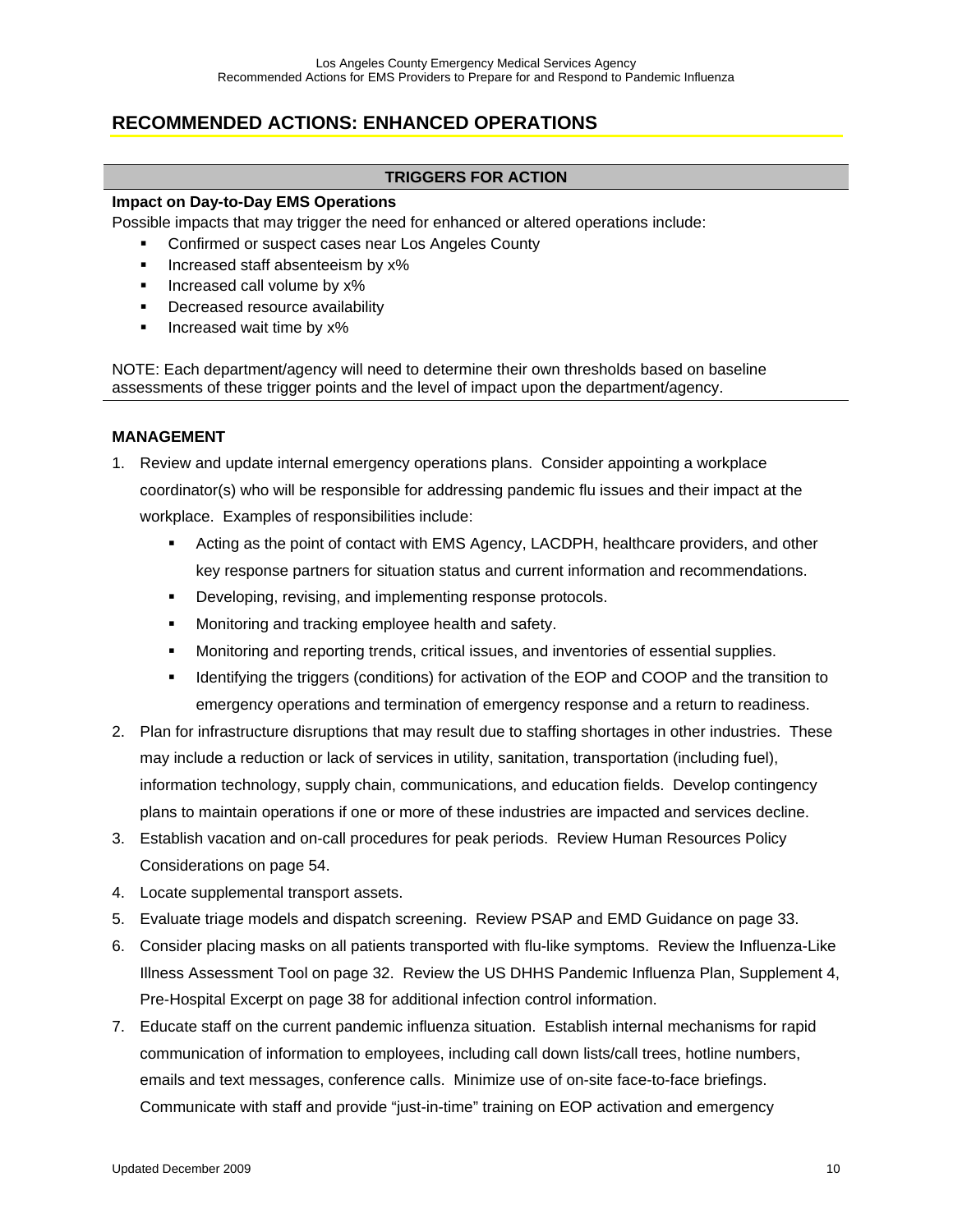operations roles and responsibilities. Updated information will be distributed by the LACEMS Agency to all EMS providers as well as posted on the LAC EMS Agency website, http://ems.dhs.lacounty.gov/.

- 8. For updated information, review: US DHHS, www.pandemicinfluenza.gov and LACDPH, http://lapublichealth.org/acd/Pandemicflu.htm.
- 9. Activate internal emergency operations plans, and educate staff on these plans.
- 10. Encourage safe work practices among EMS personnel to prevent transmission of influenza. Activities include:
	- Avoid touching one's face with contaminated gloves.
	- Avoid unnecessary touching of surfaces in the ambulance vehicle.
	- Arrange for the receiving facility staff to meet the patient at the ambulance door to limit the need for EMS personnel to enter the emergency department in contaminated PPE. (It may not be practical to change PPE before patient transfer into the facility.) Remove and discard PPE after transferring the patient at the receiving facility and perform hand hygiene. Treat used disposable PPE as medical waste.
- 11. Engage mutual aid partners, if possible.
- 12. Maximize usage of supplies needed for universal precautions and other basics. Determine trigger for possible conservation and appropriate reuse of supplies. See page 46 for more information on conservation.
- 13. Conserve usage of BLS and ALS units. Develop protocols to ensure the proper dispatch of units based on patient acuity.
- 14. Begin creating adjusted staffing patterns. This may include implementing changes to vacation and on-call policies; adjusting the minimum number of essential personnel required for transport; adjusting sick leave policies; cross-training staff; and using volunteers/others for non-technical positions. Staff assignments may be affected by influenza/health status; review Occupational Health Management During an Influenza Pandemic ("Fit for Work") on page 58 and the sample Employee Health Evaluation and Management Flow Chart on page 59.
- 15. Update staff on the current pandemic influenza situation.
- 16. Educate staff on staffing and procedure changes.
- 17. Implement guidelines received from the LAC EMS Agency.

#### **RESPONDERS**

- 1. Continue to use universal precautions for every patient encounter based on recommendations from LACDPH, Centers for Disease Control, and Cal/OSHA Aerosol Transmissible Disease guidance.
	- 2009 H1N1 and novel virus guidance indicate that EMS personnel wear N95 respirators for all patient encounters who meet the case definition or have suspect influenza-like illness.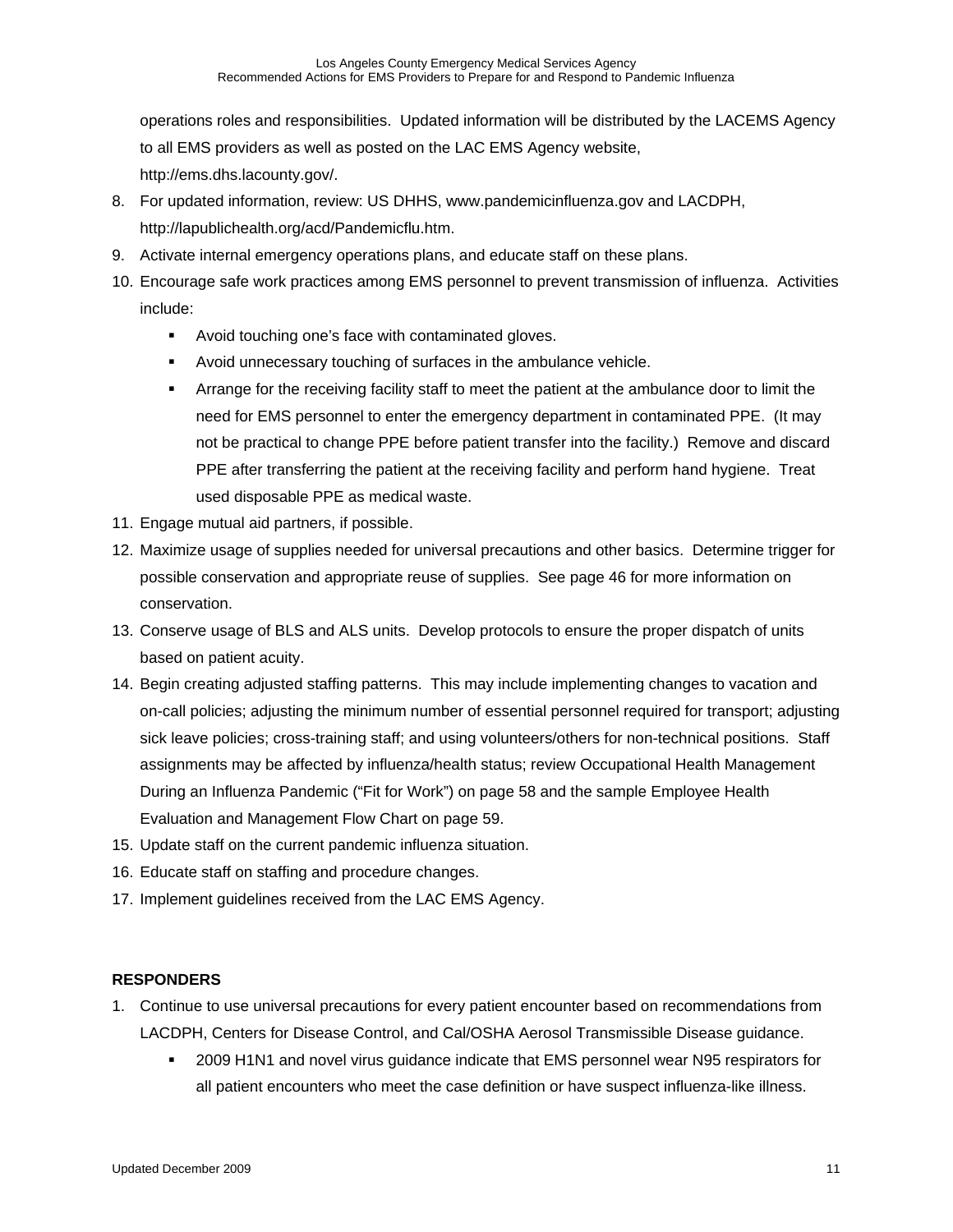- 2. Perform safe work practices to prevent transmission of influenza. Activities include:
	- Avoid touching one's face with contaminated gloves.
	- Avoid unnecessary touching of surfaces in the ambulance vehicle.
	- Arrange for the receiving facility staff to meet the patient at the ambulance door to limit the need for EMS staff to enter the emergency department in contaminated PPE. (It may not be practical to change PPE before patient transfer into the facility.) Remove and discard PPE after transferring the patient at the receiving facility and perform hand hygiene. Treat used disposable PPE as medical waste.
- 3. Review internal emergency operations plans.
- 4. Review triage models.
- 5. Place masks on all patients transported with flu-like symptoms, if tolerated. Review the Influenza-Like Illness Assessment Tool on page 32.
- 6. Notify the receiving facility that the patient has flu-like symptoms.
- 7. Attend trainings on the current pandemic influenza situation.
- 8. Implement guidelines received from the LAC EMS Agency.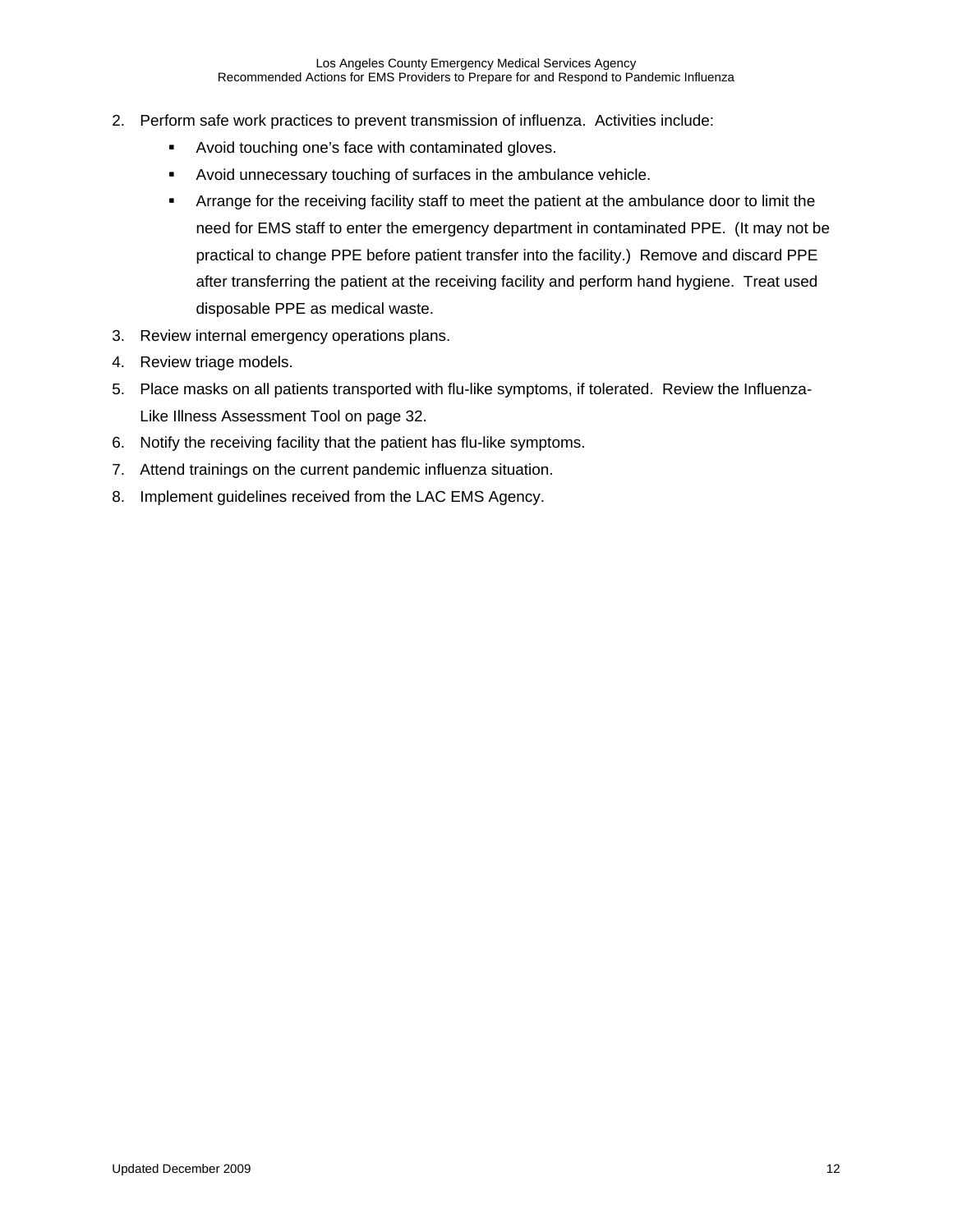### **RECOMMENDED ACTIONS: PANDEMIC RESPONSE**

#### **TRIGGERS FOR ACTION**

#### **Impact on Day-to-Day EMS Operations**

Possible impacts that may trigger the need for enhanced or altered operations include:

- Confirmed or suspect cases in Los Angeles County, and/or among staff
- **Increased staff absenteeism by x%**
- **Increased call volume by x%**
- **•** Decreased resource availability
- **Increased wait time by x%**

NOTE: Each department/agency will need to determine their own thresholds based on baseline assessments of these trigger points and the level of impact upon the department/agency.

#### **MANAGEMENT**

- 1. Implement internal emergency operations procedures.
- 2. Implement adjusted staffing patterns.
- 3. Implement essential staffing and services only.
- 4. Limit the number of responders to the minimum necessary.
- 5. Maintain a 6 foot separation of all staff in sleeping quarters. See page 52 for more guidance.
- 6. Monitor the health of staff for the development of influenza-like symptoms or possible exposure. See page 56 for more information.
- 7. Implement plan to evaluate symptomatic personnel before they report for duty. This may include taking temperatures on all staff prior to coming to work or inside the station/building. Consider sending febrile staff home.
- 8. Reassess staffing and consider redistribution of resources.
- 9. Decontaminate ambulances using standard operating procedures. Implement procedures for posttransport management of the contaminated vehicle. The objective is to safely clean vehicles used for transport of influenza patients to prevent pandemic influenza transmission to staff and future patients. See page 51 for Cleaning Emergency Service Transport Vehicles.
- 10. Follow LAC EMS Agency guidelines for patient transport, as available.
- 11. Follow Public Health guidelines for vaccine and/or antivirals, as available.

#### **RESPONDERS**

- 1. Continue to use universal/recommended precautions for every patient encounter.
- 2. Consider placing masks on all patients transported with flu-like symptoms. Screen patients requiring emergency transport for symptoms of influenza. If possible, place a surgical mask on the patient to contain droplets expelled during coughing. If this is not possible (i.e., would further compromise respiratory status, difficult for the patient to wear), have the patient cover the mouth/nose with tissue when coughing.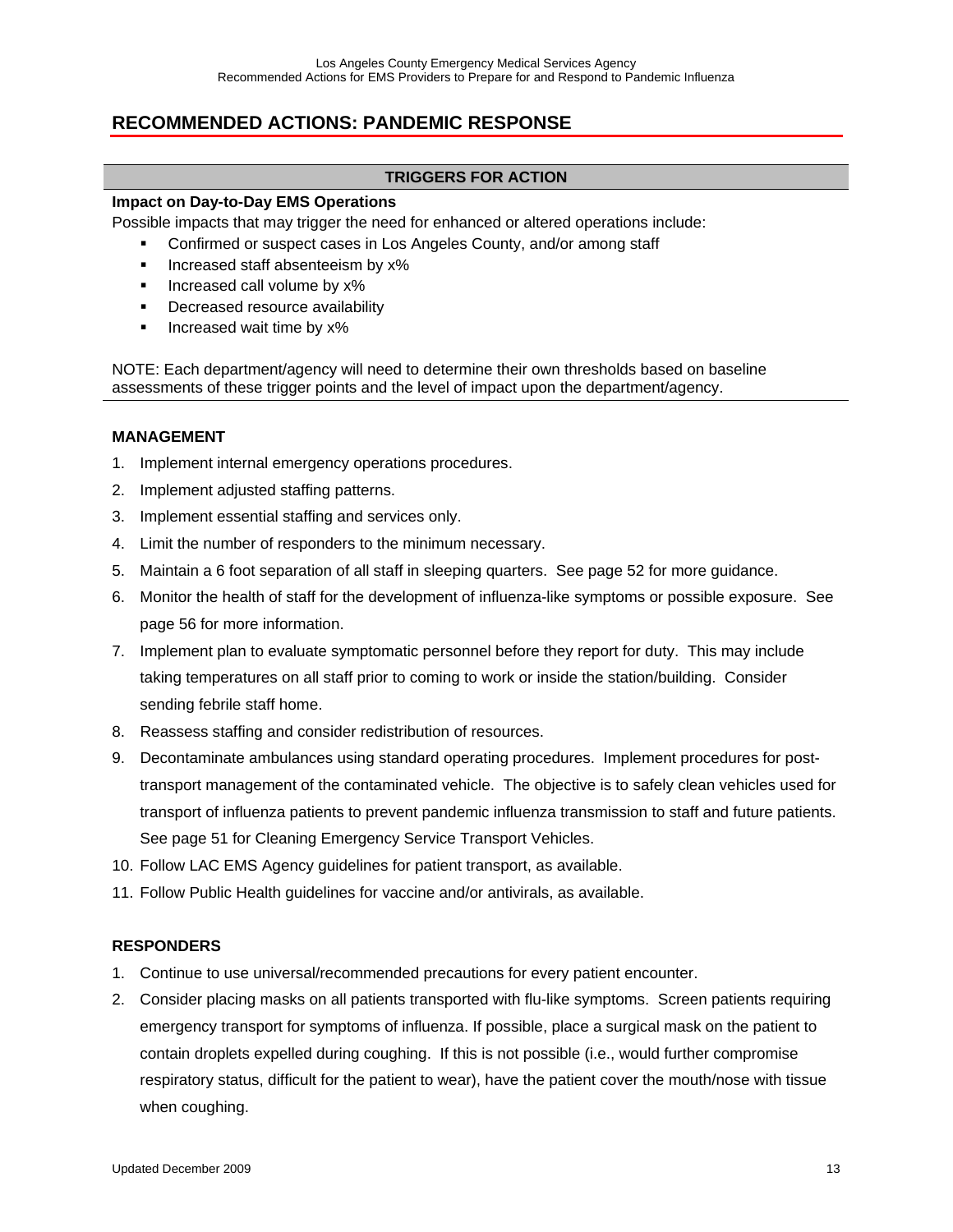- 3. Ventilate ambulances if possible.
	- When possible, use vehicles that have separate driver and patient compartments that can provide separate ventilation to each area. Close the door/window between these compartments before bringing the patient on board. Set the vehicle's ventilation system to the non-recirculating mode to maximize the volume of outside air brought into the vehicle. If the vehicle has a rear exhaust fan, use it to draw air away from the cab, toward the patientcare area, and out the back end of the vehicle. Some vehicles are equipped with a supplemental recirculating ventilation unit that passes air through HEPA filters before returning it to the vehicle. Such a unit can be used to increase the number of air changes per hour (NIOSH HETA report 95-0031-2601, www.cdc.gov/niosh/hhe/reports/pdfs/1995-0031- 2601.pdf).
	- If a vehicle without separate compartments and ventilation must be used, open the outside air vents in the driver area and turn on the rear exhaust ventilation fans to the highest setting. This will create a negative pressure gradient in the patient area.
	- Oxygen delivery with a non-rebreather face mask may be used to provide oxygen support during transport. If needed, positive-pressure ventilation should be performed using a resuscitation bag-valve mask, preferably one equipped to provide HEPA or equivalent filtration of expired air.
	- If a patient has been mechanically ventilated before transport, HEPA or equivalent filtration of airflow exhaust should be available. (EMS organizations should consult their ventilator equipment manufacturer to confirm appropriate filtration capability and the effect of filtration on positive-pressure ventilation.)
	- Cough-generating procedures (e.g., intubation, nebulizer treatment) should be avoided during prehospital care.
- 4. Notify the receiving facility that the patient has flu-like symptoms.
- 5. Implement internal emergency operations plans.
- 6. Load ambulances with more than one patient with like symptoms.
- 7. Limit the number of responders to the minimal necessary. In addition, family members and other contacts of influenza patients should not ride in the ambulance if possible. If necessary, they should be evaluated for fever and respiratory symptoms and, if either is present, asked to wear a surgical or procedure mask when riding in the vehicle.
- 8. Maintain a 6 foot separation of all staff in sleeping quarters.
- 9. Decontaminate ambulances using standard operating procedures.
	- Follow standard operating procedures for the containment and disposal of regulated medical waste.
	- Follow standard operating procedures for containing and reprocessing used linen. Wear appropriate PPE when removing soiled linen from the vehicle. Avoid shaking the linen.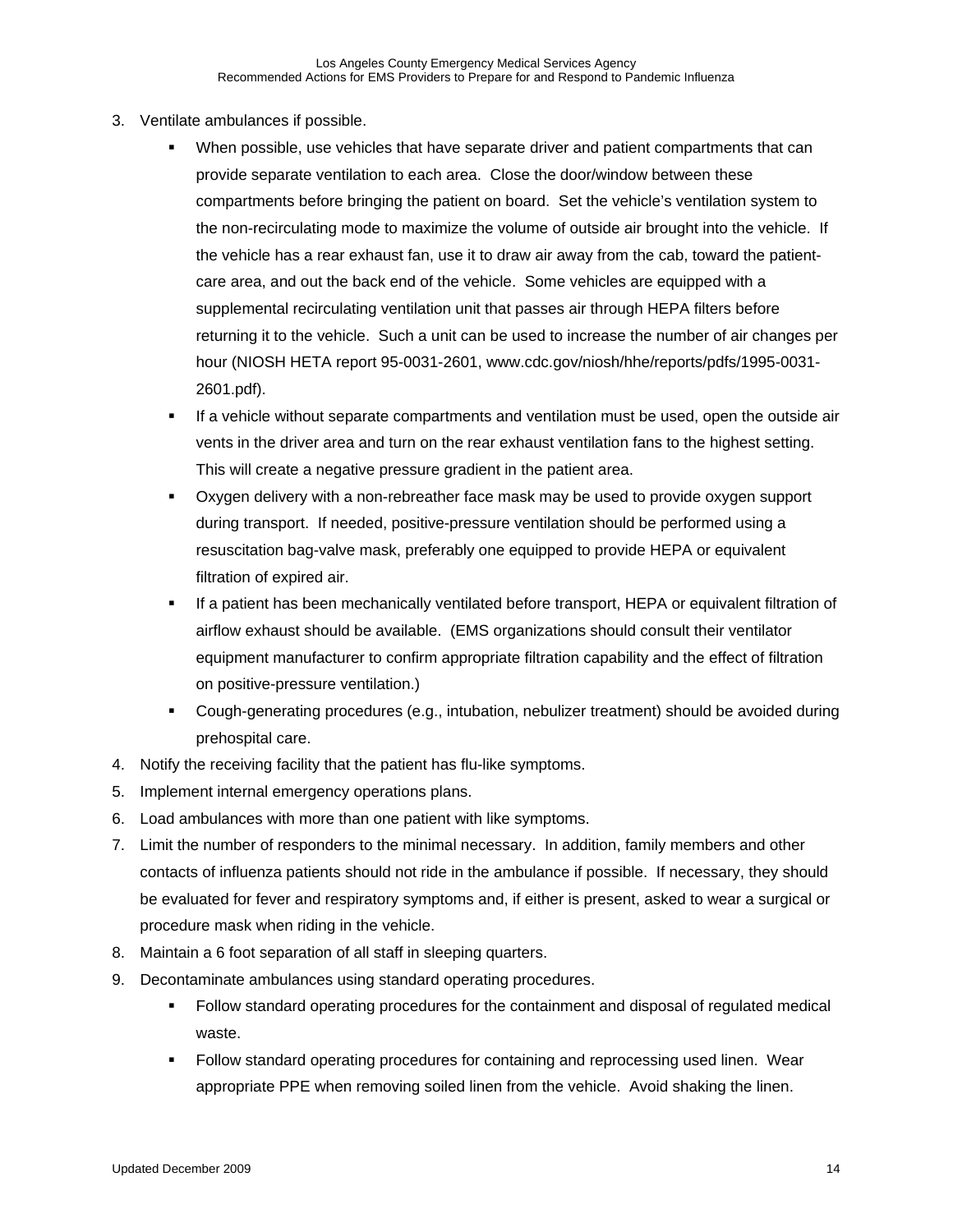- Clean and disinfect the vehicle in accordance with standard operating procedures. Personnel performing the cleaning should wear a disposable gown and gloves (a respirator should not be needed) during the clean-up process; the PPE should be discarded after use. All surfaces that may have come in contact with the patient or materials contaminated during patient care (e.g., stretcher, rails, stethoscope, pen, control panels, floors, walls, work surfaces) should be thoroughly cleaned and disinfected using an EPA-registered hospital disinfectant in accordance with manufacturer's recommendations.
- Clean and disinfect reusable patient-care equipment according to manufacturer's instructions.
- 10. Follow LAC EMS Agency guidelines for patient transport, as available.
- 11. Follow LACDPH guidelines for vaccine and/or antivirals, as available.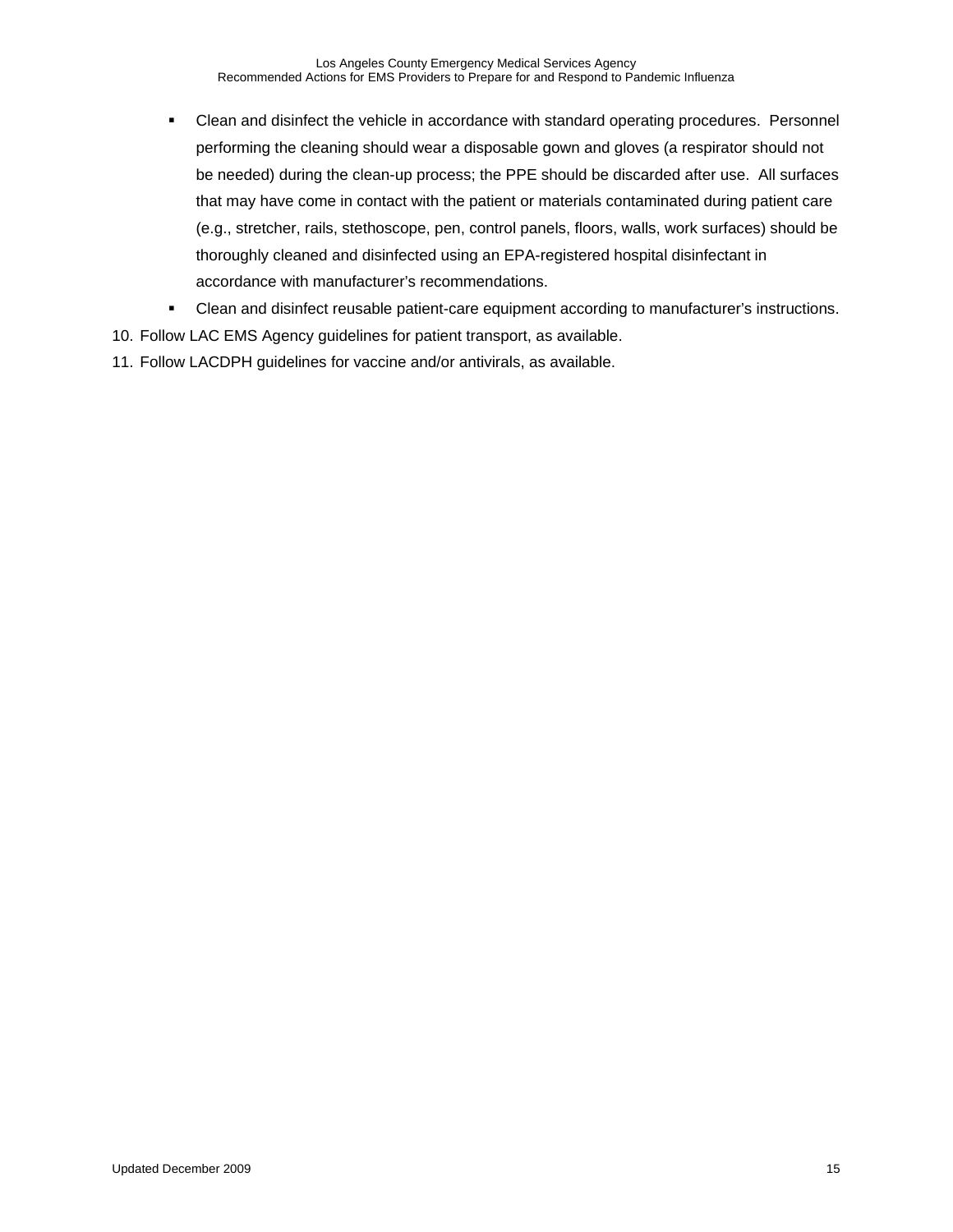# **RECOMMENDED ACTIONS: RECOVERY PERIOD**

#### **TRIGGERS FOR ACTION**

#### **Impact on Day-to-Day EMS Operations**

Possible impacts that may trigger the need for enhanced or altered operations include:

All triggers returns to baseline

Pandemics are expected to last for 18 to 24 months with "waves" of activity that may last several months, followed by a period of decreased activity, then another wave. At the ends of each pandemic wave, all responders, including EMS and healthcare, must return to readiness and prepare for another pandemic wave.

#### **MANAGEMENT**

Prepare for a possible next wave:

- 1. Conduct staff debriefings on what went well and what needs improvement. Develop a corrective action plan.
- 2. Implement appropriate changes to plans or protocols based on debriefing and other analysis.
- 3. Replenish supplies, equipment and pharmaceuticals. Adjust inventory par levels to accommodate a patient surge during the next wave of the pandemic. Communicate with vendors and suppliers about lessons learned and supply challenges and strategize to overcome the challenges experience in the first wave. Strengthen contracts and memorandums of agreements with vendors and suppliers to ensure delivery of supplies and services in the next pandemic wave.
- 4. Continue to monitor the physical and mental health of staff. Ensure appropriate follow-up and care, particularly of staff who transported influenza patients or who lost loved ones during the pandemic.

#### **RESPONDERS**

Prepare for a possible next wave:

1. Participate in debriefings on what went well and what needs improvement.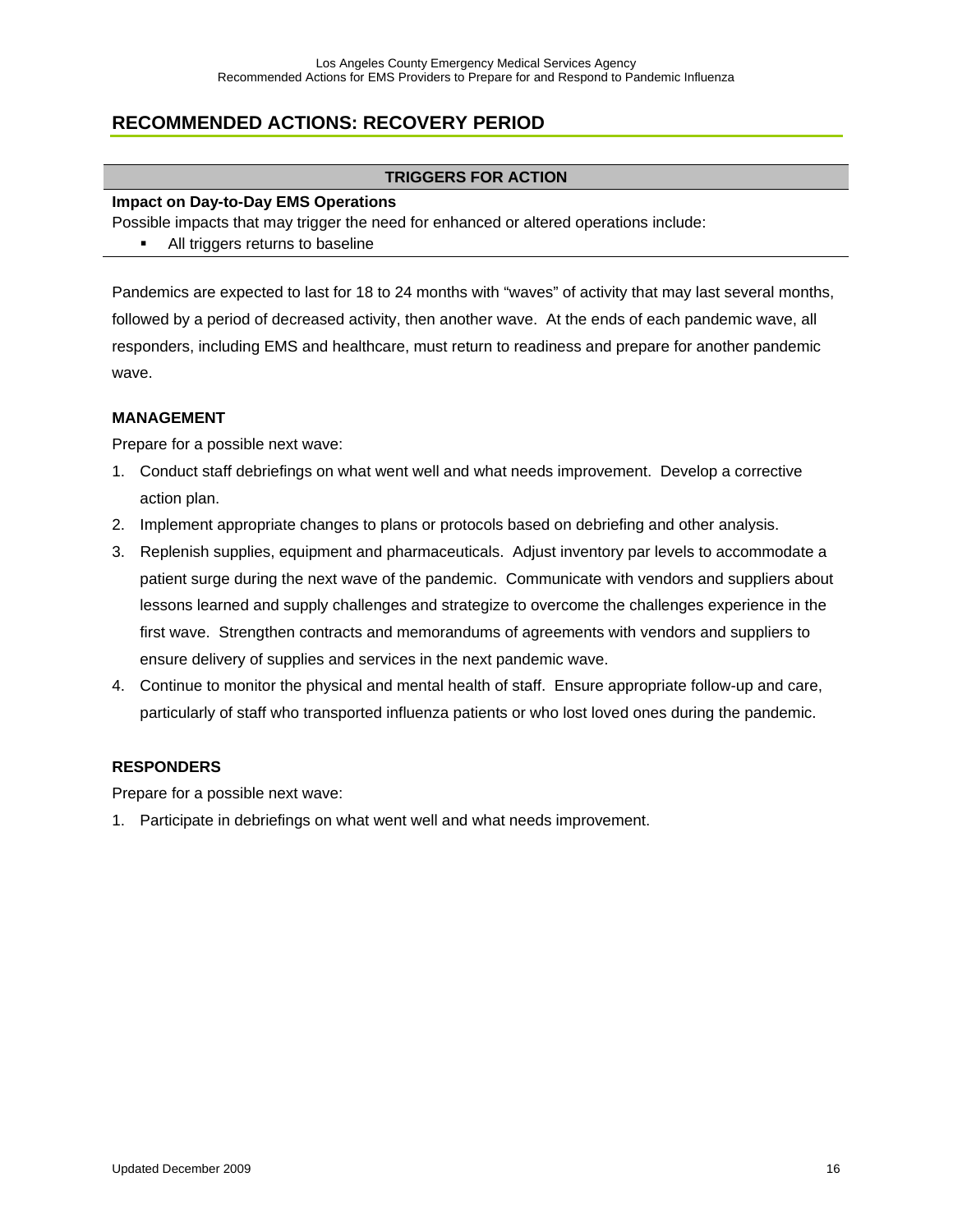### **WEB RESOURCES**

#### **Los Angeles County**

Department of Health Services Emergency Medical Services Agency: http://ems.dhs.lacounty.gov/

- Medical Alert Center: http://ems.dhs.lacounty.gov/MAC/MAC.htm
- Disaster Services: http://ems.dhs.lacounty.gov/Disaster/Disaster.htm
- H1N1 Information: http://ems.dhs.lacounty.gov/Home/SwineFlu.htm

Department of Public Health: http://www.publichealth.lacounty.gov/

- Pandemic Influenza: http://www.publichealth.lacounty.gov/acd/Pandemicflu.htm
- H1N1 Influenza: http://www.publichealth.lacounty.gov/acd/h1n1.htm

#### **California**

Department of Public Health: http://www.cdph.ca.gov/

- Division of Communicable Disease Control: http://www.cdph.ca.gov/programs/dcdc/
- Pandemic Influenza: http://www.cdph.ca.gov/HealthInfo/discond/Pages/PandemicFlu.aspx
- H1N1 Influenza: http://www.cdph.ca.gov/HealthInfo/discond/Pages/H1N1Home.aspx

Emergency Medical Services Authority: http://www.emsa.ca.gov/

- Novel H1N1 Influenza Virus: http://www.emsa.ca.gov/about/H1N1/
- **Pandemic Framework for EMS Providers:** 
	- http://www.emsa.ca.gov/about/files/PandemicFrameworkForEMSProviders.doc

Division of Occupational Safety and Health (Cal/OSHA): http://www.dir.ca.gov/dosh/

- H1N1 Guidance: http://www.dir.ca.gov/dosh/SwineFlu/SwineFlu.htm
- Cal/OSHA Interim Enforcement Policy on H1N1 and Section 5199 (Aerosol Transmissible Diseases) Issue Date: 10-22-09:

http://www.dir.ca.gov/dosh/SwineFlu/Interim\_enforcement\_H1N1.pdf

- **Appendix A: Respiratory Supply Documentation:** http://www.dir.ca.gov/dosh/SwineFlu/H1N1\_Interim\_Guidance-Respiratory\_Supply\_Documentation.pdf
- Aerosol Transmissible Diseases (ATD) Standard. August 5, 2009 at www.dir.ca.gov/oshsb/atd0.html
- Aerosol Transmissible Diseases Cal/OSHA Standard: http://www.dir.ca.gov/title8/5199.html
- Cal/OSHA Guidance for Employers and Employees Regarding Recent H1N1 (Swine Flu) Cases (7-15-09): http://www.dir.ca.gov/dosh/SwineFlu/Cal-oshaguidanceswineflu.pdf

#### **Federal**

Department of Health and Human Services: http://www.pandemicflu.gov/

EMS Planning Checklist: http://pandemicflu.gov/professional/hospital/emgncymedical.html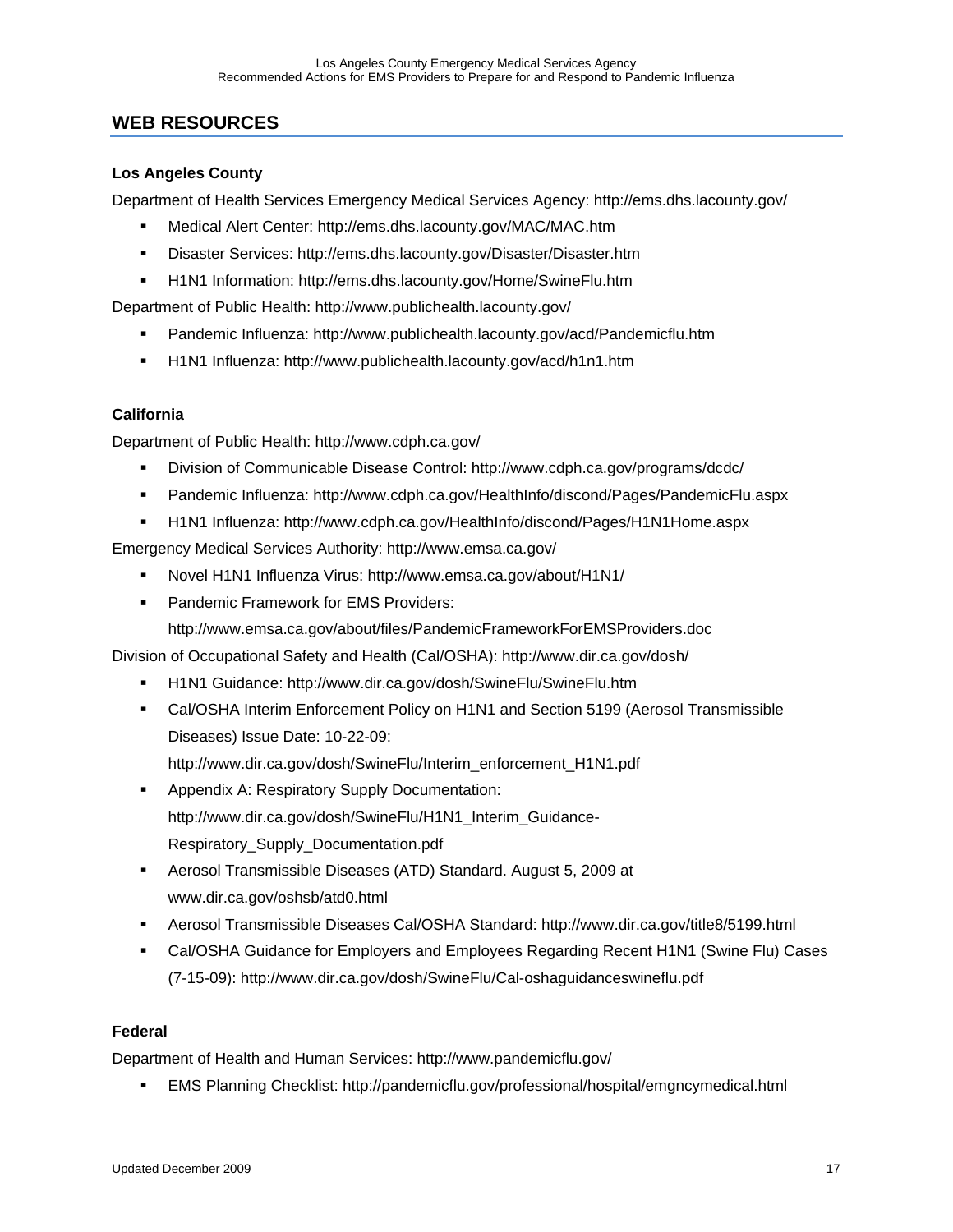- Business Planning Checklist: http://pandemicflu.gov/professional/business/businesschecklist.html
- **Interim Guidance on Planning for the Use of Surgical Masks and Respirators in Health Care** Settings during an Influenza Pandemic:

http://pandemicflu.gov/plan/healthcare/maskguidancehc.html

Centers for Disease Control and Prevention (CDC): http://www.cdc.gov/flu/

- FluSurge: A tool for estimating the surge in demand for hospital-based services (including beds and ventilators): www.cdc.gov/flu/tools/flusurge
- Stopping the Spread of Germs at Work: http://www.cdc.gov/germstopper/work.htm
- Cover Your Cough: http://www.cdc.gov/flu/protect/covercough.htm
- Updated Interim Recommendations for the Use of Antiviral Medications in the Treatment and Prevention of Influenza for the 2009-2010 Season, September 8, 2009: http://www.cdc.gov/h1n1flu/recommendations.htm
- **Interim Guidance for Infection Control for Care of Patients with Confirmed or Suspected Novel** Influenza A (H1N1) Virus Infection in a Healthcare Setting at www.cdc.gov/swineflu/guidelines\_infection\_control.htm
- **Interim Guidance for Emergency Medical Services (EMS) Systems and 9-1-1 Public Safety** Answering Points (PSAPs) for Management of Patients with Confirmed or Suspected Swine-Origin Influenza A (H1N1) Infection, May 2009: http://www.cdc.gov/h1n1flu/guidance\_ems.htm
- Guidance for Businesses and Employers To Plan and Respond to the 2009-2010 Influenza Season, Oct 21, 2009: http://pandemicflu.gov/professional/business/guidance.html
- **EXEDENT** Community Strategy for Pandemic Influenza Mitigation: http://pandemicflu.gov/plan/community/community\_mitigation.pdf

Department of Homeland Security

 Pandemic Influenza Preparedness, Response and Recovery Guide for Critical Infrastructure and Key Resources: http://www.pandemicflu.gov/plan/pdf/cikrpandemicinfluenzaguide.pdf

Federal Emergency Management Agency: http://www.fema.gov/

**Continuity of Operations (COOP) Planning Guidance:** 

http://www.fema.gov/government/coop/index.shtm

National Highway Traffic Highway Safety Administration (NHTSA): http://www.nhtsa.dot.gov/

- EMS Pandemic Influenza Guidelines for Statewide Adoption: http://www.nhtsa.gov/people/injury/ems/PandemicInfluenzaGuidelines/
- Preparing for Pandemic Influenza: Recommendations for Protocol Development for 9-1-1 Personnel and Public Safety Answering Points (PSAPs), May 03, 2007: http://www.nhtsa.gov/people/injury/ems/PandemicInfluenza/

Occupational Safety and Health Administration: http://www.osha.gov/

 Guidance on Preparing Workplaces for an Influenza Pandemic: http://www.osha.gov/Publications/influenza\_pandemic.html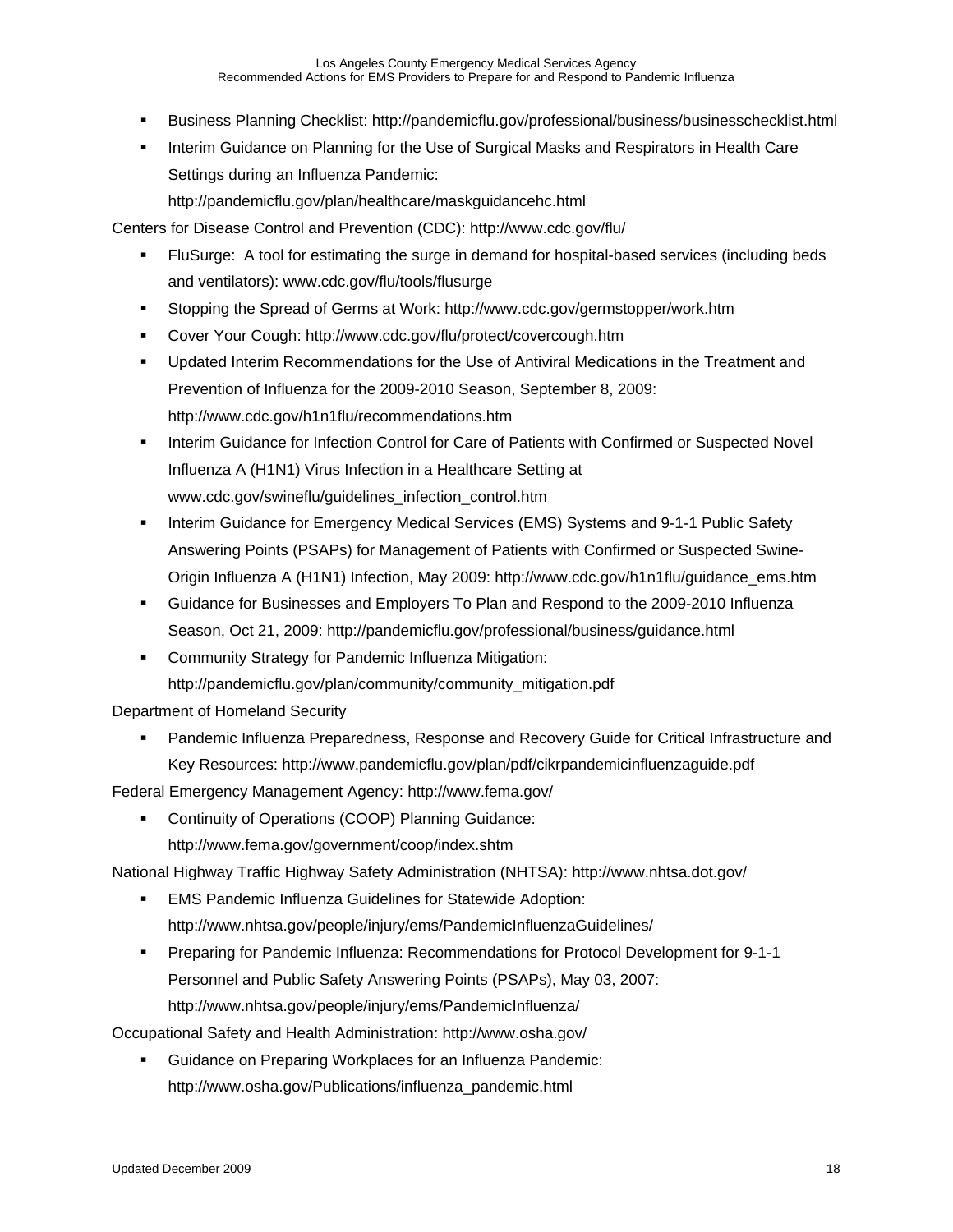**Pandemic Influenza Preparedness and Response Guidance for Healthcare Workers and** Healthcare Employers, 2007. http://www.osha.gov/Publications/3328-05-2007-English.html

#### **International**

World Health Organization

- Pandemic Preparedness: http://www.who.int/csr/disease/influenza/pandemic/en/index.html
- Pandemic Influenza Preparedness and Response (WHO guidance document): http://www.who.int/csr/disease/influenza/pipguidance2009/en/index.html
- Pandemic (H1N1) 2009 Influenza: http://www.who.int/csr/disease/swineflu/en/index.html
- Avian (H5N1) Influenza: http://www.who.int/csr/disease/avian\_influenza/en/

#### **Other**

CIDRAP/SHRM: Doing business during an influenza pandemic: human resource policies, protocols, templates, tools, & tips, Nov 2009: http://www.cidrap.umn.edu/cidrap/files/33/cidrap-shrm-hr-pandemictoolkit.pdf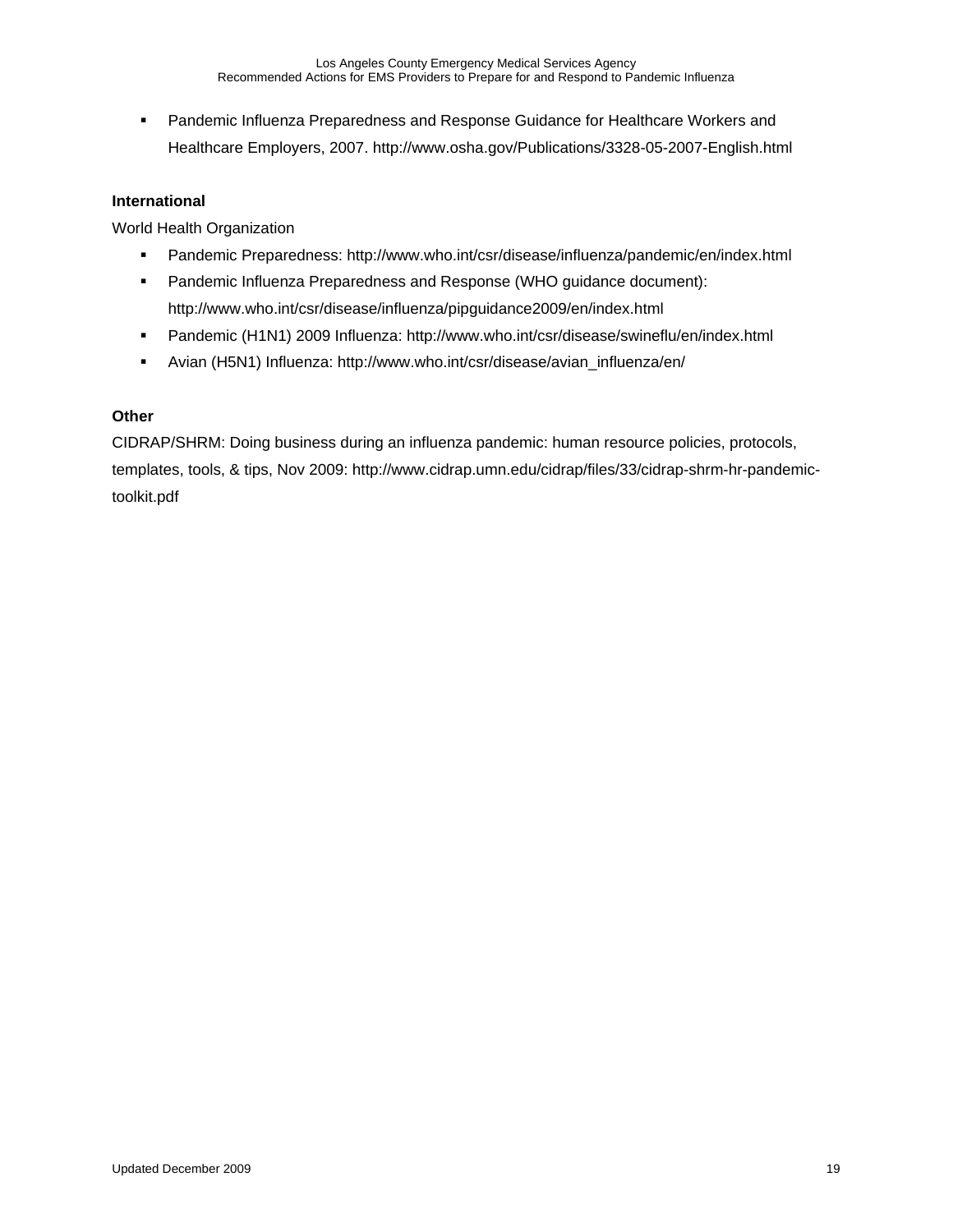# **COMPARISON OF SEASONAL, PANDEMIC AND H1N1 INFLUENZA**

- **Susceptibility to the pandemic influenza virus will be universal.**
- **Rates of serious illness, hospitalization, and deaths will depend on the virulence of the pandemic** virus and differ by an order of magnitude between more and less severe scenarios.
- **The typical incubation period (interval between infection and onset of symptoms) for seasonal** influenza is approximately 2 days.
- **Persons who become ill may shed virus during and before the onset of illness. Viral shedding and the** risk of transmission are likely to be greatest during the first 2 days.
- An influenza pandemic could last from18 months to several years, with two to three waves of activity. Waves may last 6 to 8 weeks in affected communities.

|                                      | <b>Seasonal Flu</b>                                                                                                                                                                                | <b>Pandemic Flu</b>                                                                                                                                                                                                                                | <b>H1N1 Influenza</b>                                                                                                                                                                                                                                                                                                                     |
|--------------------------------------|----------------------------------------------------------------------------------------------------------------------------------------------------------------------------------------------------|----------------------------------------------------------------------------------------------------------------------------------------------------------------------------------------------------------------------------------------------------|-------------------------------------------------------------------------------------------------------------------------------------------------------------------------------------------------------------------------------------------------------------------------------------------------------------------------------------------|
| Cause                                | Known circulating flu<br>viruses                                                                                                                                                                   | A novel virus<br>Implication: Since no<br>previous exposure,<br>humans will have little or<br>no pre-existing immunity                                                                                                                             |                                                                                                                                                                                                                                                                                                                                           |
| <b>Transmission</b>                  | Large droplet and fomites                                                                                                                                                                          | Large droplet and fomites                                                                                                                                                                                                                          | Large droplet and fomites.<br>Appears to be transmitted<br>from person to person<br>through close contact in<br>ways similar to other<br>influenza viruses.<br>All respiratory secretions<br>and bodily fluids, including<br>diarrheal stools, of patients<br>with 2009 H1N1 influenza<br>are considered to be<br>potentially infectious. |
| <b>Infectious</b><br><b>Period</b>   | Adults: 1 day prior to<br>$\blacksquare$<br>symptom onset, 5 days<br>post illness<br>Children: 10 days<br>٠<br>Immune-compromised<br>٠<br>shed for weeks to<br>months                              | Unknown<br>$\blacksquare$<br>Likely similar to<br>seasonal flu, but<br>unknown.<br>Implication: Complicates<br>the use of quarantine,<br>isolation and masks for<br>protection.                                                                    | Adults: 1 day prior to<br>٠<br>symptom onset, 7 days<br>post illness or until 1 day<br>after fever is gone                                                                                                                                                                                                                                |
| <b>Prevention &amp;</b><br>Treatment | Annual vaccination<br>$\blacksquare$<br>Respiratory hygiene<br>٠<br>Four antivirals for<br>٠<br>treatment and<br>prophylaxis<br>However, viral strains<br>$\blacksquare$<br>are becoming resistant | · Unknown<br>No vaccine currently<br>exists<br>Antiviral effectiveness is<br>unknown.<br>Implication: Still using a<br>1950s model for vaccine<br>production. Availability<br>and effectiveness of<br>antivirals for pandemic flu<br>is uncertain. | • Tamiflu® (oseltamivir) or<br>Relenza® (zanamivir)<br>• 2009 H1N1 vaccine                                                                                                                                                                                                                                                                |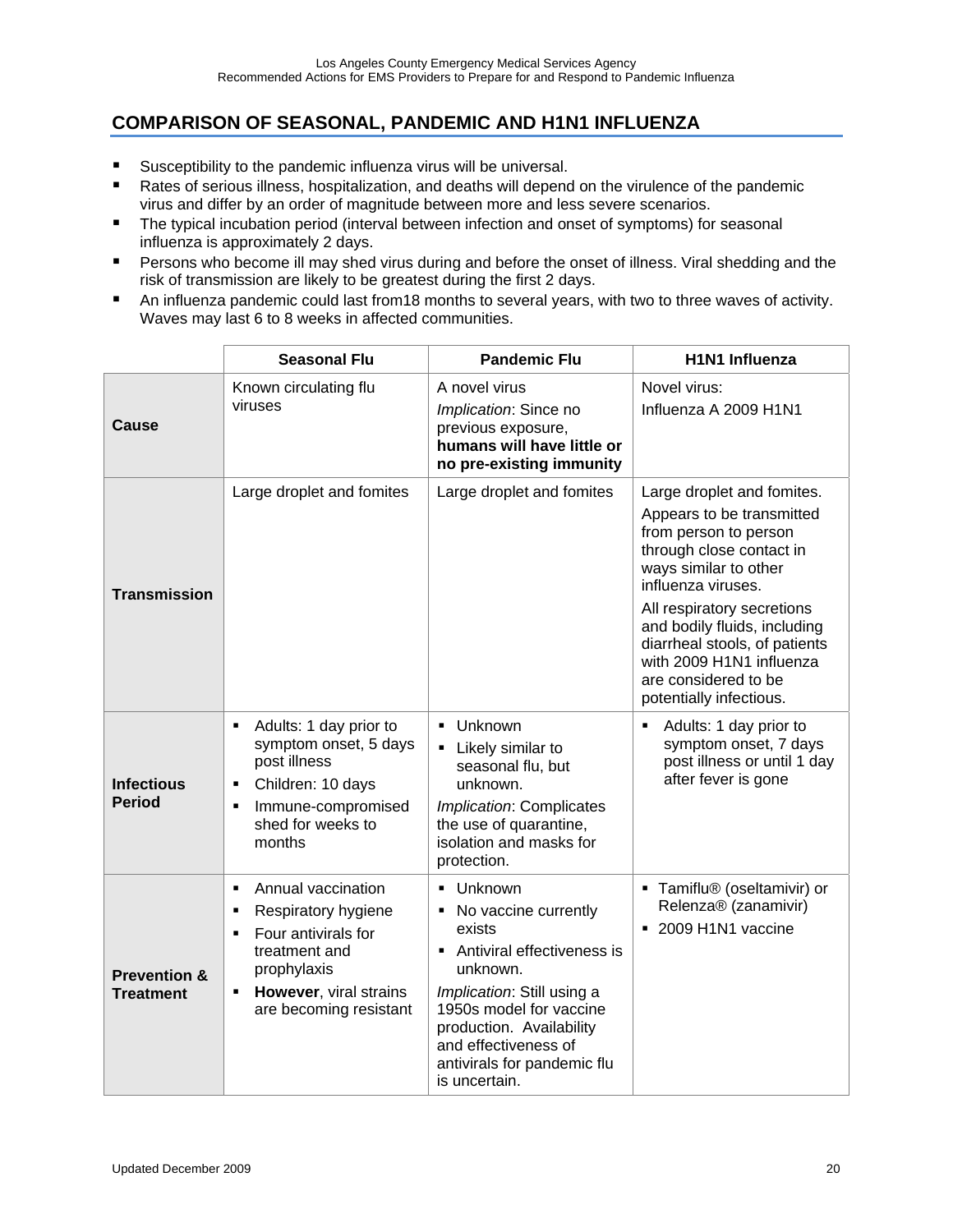|                                                   | <b>Seasonal Flu</b>                                                                                         | <b>Pandemic Flu</b>                                                                                                                                                                       | H1N1 Influenza                                                                                                                                                                                                                                                                                                                                                                                                                          |
|---------------------------------------------------|-------------------------------------------------------------------------------------------------------------|-------------------------------------------------------------------------------------------------------------------------------------------------------------------------------------------|-----------------------------------------------------------------------------------------------------------------------------------------------------------------------------------------------------------------------------------------------------------------------------------------------------------------------------------------------------------------------------------------------------------------------------------------|
| When does it<br>occur and<br>how is it<br>spread? | Winter seasons in the<br>Northern and Southern<br>Hemispheres                                               | Unknown<br>$\blacksquare$<br>Year-round without<br>warning<br>Rapid worldwide<br>spread.<br>Implication: Most important<br>differentiating factor.                                        | Cases began in Mexico, and<br>spread to the US in April<br>2009. Proximity to Mexico<br>and tourist travel hastened<br>its spread in the US.<br>Appears to be transmitted<br>from person to person<br>through close contact in<br>ways similar to other<br>influenza viruses.                                                                                                                                                           |
| Who is<br>seriously<br>affected?                  | Elderly<br>Young children<br>Chronic conditions                                                             | Everyone including the<br>young and healthy.<br>Implication: Could greatly<br>impact community<br>infrastructure.                                                                         | Children<br>$\blacksquare$<br>Pregnant women<br>П<br>Immunosuppressed or<br>$\blacksquare$<br>compromised<br>Serious cases of<br>$\blacksquare$<br>pneumococcal disease<br>coincident with increases<br>in influenza-associated<br>hospitalizations                                                                                                                                                                                     |
| How many<br>are affected?                         | In USvaries each<br>season, on average:<br>$\blacksquare$ 36,000 deaths<br>200,000<br>٠<br>hospitalizations | In $US^*$<br>$-314,000 - 734,000$<br>hospitalizations<br>89,000-207,000 deaths<br>$\blacksquare$<br>Implication: Can have a<br>devastating impact on<br>hospitals, funeral homes,<br>etc. | CDC estimates that 22<br>million people were infected<br>with 2009 H1N1 occurred<br>between April and October<br>17, 2009.<br>CDC estimates about<br>98,000 H1N1-related<br>hospitalizations occurred<br>between April and October<br>17, 2009.<br>CDC estimates that 3,900<br>2009 H1N1-related deaths<br>occurred between April and<br>October 17, 2009.<br>Latest updates:<br>http://www.cdc.gov/h1n1flu/<br>estimates_2009_h1n1.htm |

\* A wide range of estimates exists. This is a midrange estimate provided by the Centers for Disease Control and Prevention.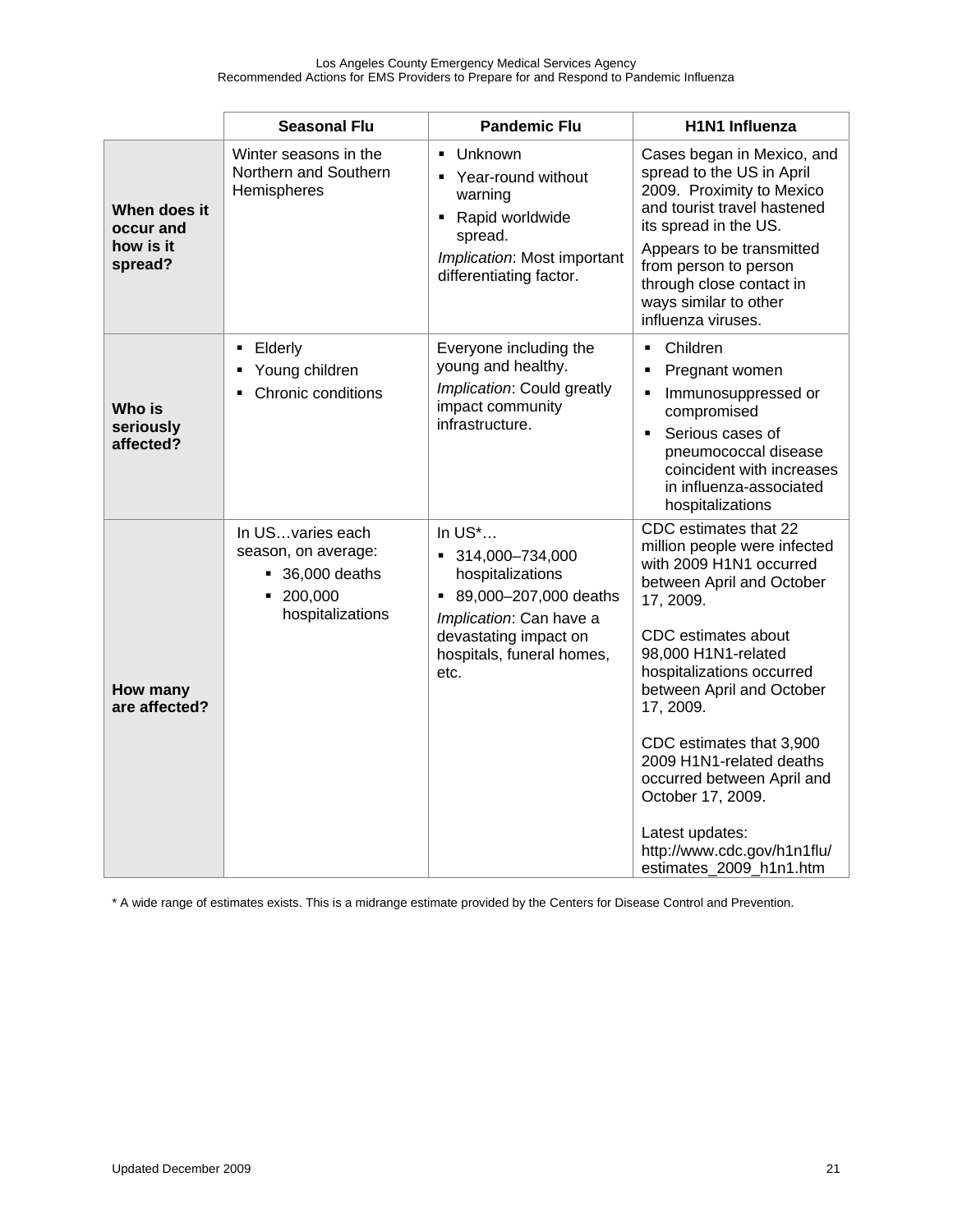

# **INFLUENZA (FLU)**

### **STOPPING THE SPREAD OF GERMS AT WORK**

To download this in PDF, Spanish, Chinese, Vietnamese, or Tagalog, visit the CDC site http://www.cdc.gov/germstopper/work.htm

### **How Germs Spread**

Illnesses like the flu (influenza) and colds are caused by viruses that infect the nose, throat, and lungs. The flu and colds usually spread from person to person when an infected person coughs or sneezes.

#### **How to Help Stop the Spread of Germs**

Take care to:

- **Cover your mouth and nose when you sneeze or cough**
- Clean your hands often
- **Avoid touching your eyes, nose or mouth**
- Stay home when you are sick and check with a health care provider when needed
- **Practice other good health habits.**

#### **Cover your mouth and nose when you sneeze or cough**

**Cough or sneeze into a tissue and then throw it away**. Cover your cough or sneeze if you do not have a tissue. Then, clean your hands, and do so every time you cough or sneeze.

#### **Clean your hands often**

**When available, wash your hands -- with soap and warm water -- then rub your hands vigorously together and scrub all surfaces**. Wash for 15 to 20 seconds. It is the soap combined with the scrubbing action that helps dislodge and remove germs.

#### **When soap and water are not available, alcohol-based disposable hand wipes or gel sanitizers**

**may be used**. You can find them in most supermarkets and drugstores. If using a gel, rub the gel in your hands until they are dry. The gel doesn't need water to work; the alcohol in the gel kills germs that cause colds and the flu.\*

\*Source: FDA/CFSAN Food Safety A to Z Reference Guide, Sept 2001: Handwashing, www.cfsan.fda.gov/%7Edms/handwashing

#### **Avoid touching your eyes, nose, or mouth**

**Germs are often spread when a person touches something that is contaminated with germs and**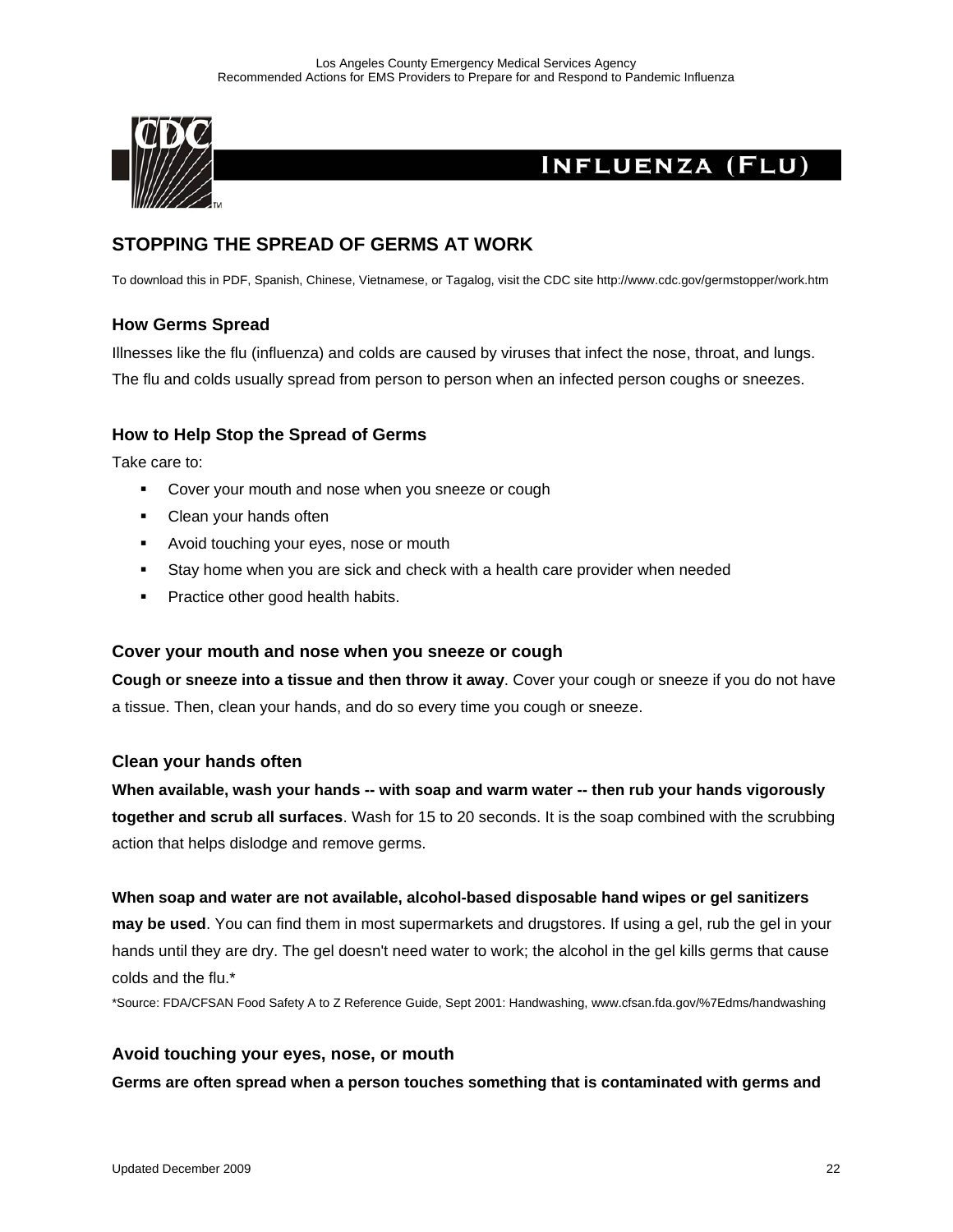**then touches their eyes, nose, or mouth**. Germs can live for a long time (some can live for 2 hours or more) on surfaces like doorknobs, desks, and tables.

**Stay home when you are sick and check with a health care provider when needed When you are sick or have flu symptoms, stay home, get plenty of rest, and check with a health care provider as needed**. Your employer may need a doctor's note for an excused absence. Remember: Keeping your distance from others may protect them from getting sick. Common symptoms of the flu include:

- **fever** (usually high)
- headache
- **EXTEME tiredness**
- cough
- sore throat
- **•** runny or stuffy nose
- muscle aches, and
- **nausea, vomiting, and diarrhea, (much** more common among children than adults).

### **Practice other good health habits**

**Get plenty of sleep, be physically active, manage your stress, drink plenty of fluids, and eat nutritious food**. Practicing healthy habits will help you stay healthy during flu season and all year long.

### **More Facts, Figures, and How-To Ideas**

CDC and its partner agencies and organizations offer a great deal of information about handwashing and other things you can do to stay healthy and avoid the germs that cause flu, the common cold, and other illnesses. See Other Resources (http://www.cdc.gov/germstopper/resources.htm) and Posters (http://www.cdc.gov/germstopper/materials.htm) on this Stop the Spread of Germs site for a select listing of Web sites, materials, and contact information.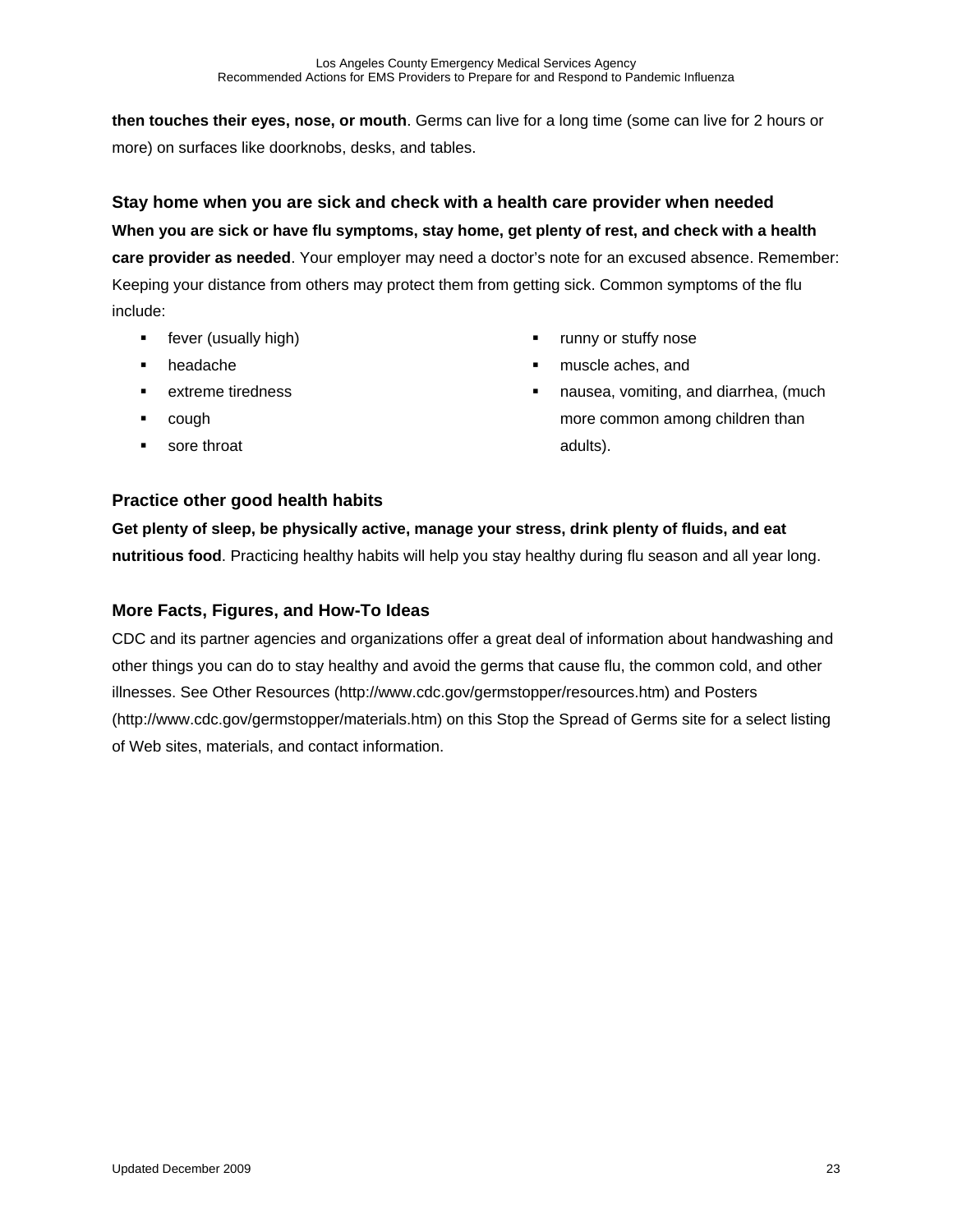# **COVER YOUR COUGH**

To download this in PDF, Spanish, Portuguese, French, Chinese, Vietnamese, Hmong, Khmer or Tagalog, or to get a poster size version, visit the CDC site http://www.cdc.gov/flu/protect/covercough.htm

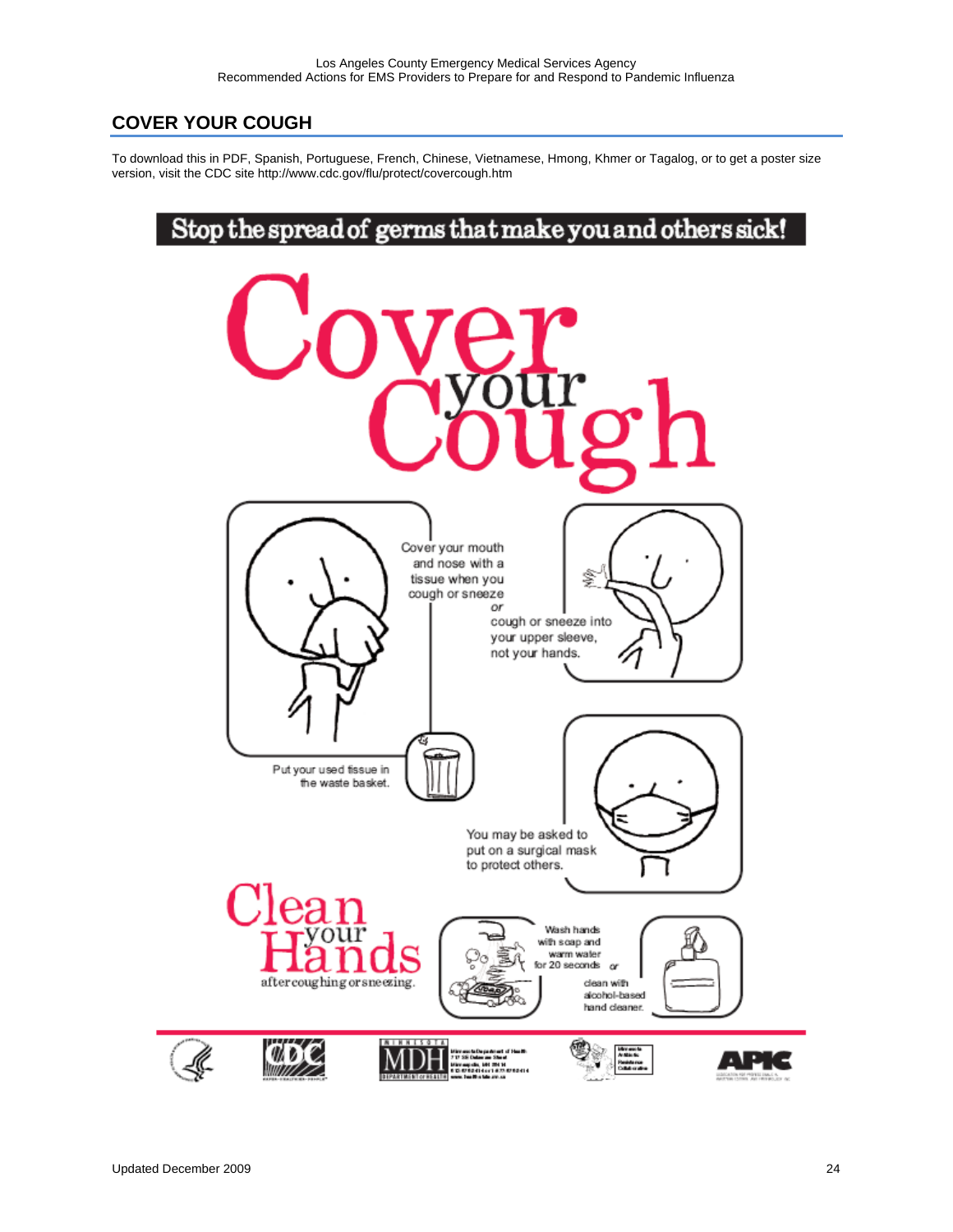### **US DHHS EMS AND NON-EMERGENT (MEDICAL) TRANSPORT ORGANIZATIONS PANDEMIC INFLUENZA PLANNING CHECKLIST**

This checklist is available at http://pandemicflu.gov/professional/hospital/emgncymedical.html, or for PDF download at http://pandemicflu.gov/professional/pdf/ems.pdf.

Planning for pandemic influenza is critical for ensuring a sustainable health care response. The Department of Health and Human Services (HHS) and the Centers for Disease Control and Prevention (CDC) have developed the following checklist to help emergency medical services (EMS) and nonemergent (medical) transport organizations assess and improve their preparedness for responding to pandemic influenza. EMS organizations will be involved in the transport of acutely ill patients with known or suspected pandemic influenza to emergency departments; some of these patients might require mechanical ventilation for life support and/or other lifesaving interventions. Non-emergent (medical) transport organizations will be called upon to transport recovering pandemic influenza patients to their home, residential care facility, or possibly to alternate care sites set up by state or local health departments.

This checklist is modeled after one included in the HHS Pandemic Influenza Plan. The list is comprehensive but not complete; each organization will have unique and unanticipated concerns that also will need to be addressed as part of a pandemic planning exercise. Also, some items on the checklist might not be applicable to all organizations. Collaborations among hospital, public health and public safety personnel are encouraged for the overall safety and care of the public.

This checklist identifies key areas for pandemic influenza planning. EMS and non-emergent (medical) transport organizations can use this tool to self-assess and identify the strengths and weakness of current planning. Links to websites with information are provided throughout the document. However, actively seeking information that is available locally or at the state level will be necessary to complete the development of the plan. Also, for some elements of the plan (e.g., education and training programs), information may not be immediately available and monitoring of selected websites for new and updated information will be necessary.

#### **Checklist Sections**

- 1. Structure for planning and decision making
- 2. Development of a written pandemic influenza plan
- 3. Elements of an influenza pandemic plan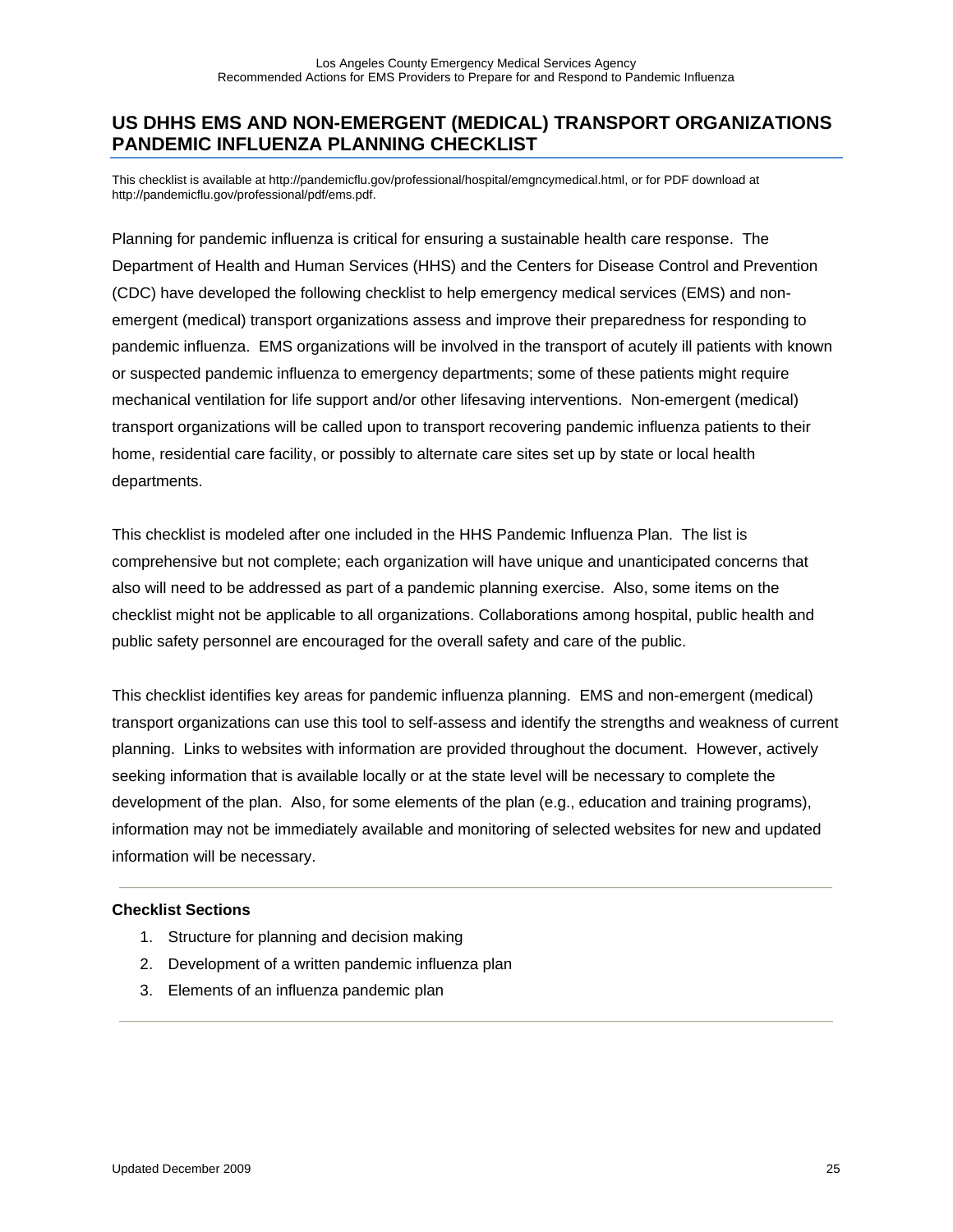### **1. Structure for planning and decision making.**

| <b>Completed</b> | In.<br><b>Progress</b> | <b>Not</b><br><b>Started</b> | <b>Tasks</b>                                                                                                                                                                                                                                                                                                              |
|------------------|------------------------|------------------------------|---------------------------------------------------------------------------------------------------------------------------------------------------------------------------------------------------------------------------------------------------------------------------------------------------------------------------|
|                  |                        |                              | Pandemic influenza has been incorporated into emergency<br>management planning and exercises for the organization.                                                                                                                                                                                                        |
|                  |                        |                              | A planning committee has been created to specifically address<br>pandemic influenza preparedness.                                                                                                                                                                                                                         |
|                  |                        |                              | A person has been assigned responsibility for coordinating<br>pandemic influenza preparedness planning (hereafter referred to<br>as the pandemic response coordinator) for the organization.<br>(Insert name, title, and contact information.)                                                                            |
|                  |                        |                              | Members of the planning committee include the following: (Insert<br>below or attach a list with name title and contact information for<br>each.)<br>EMS providers:<br>Phone triage personnel/dispatch center: _______________________<br>Law enforcement official (for quarantine/security): ____________________________ |
|                  |                        |                              | A point of contact (e.g., internal staff member assigned infection<br>control responsibility for the organization or an outside<br>consultant) for questions/consultation on infection control has<br>been identified. (Insert name, title, and contact information.)                                                     |

#### **2. Development of a written pandemic influenza plan.**

| <b>Completed</b> | In<br><b>Progress</b> | <b>Not</b><br><b>Started</b> | Tasks                                                                                                                                                      |
|------------------|-----------------------|------------------------------|------------------------------------------------------------------------------------------------------------------------------------------------------------|
|                  |                       |                              | Copies of relevant sections of the Department of Health and<br>Human Services Pandemic Influenza Plan have been obtained.<br>www.hhs.gov/pandemicflu/plan. |
|                  |                       |                              | Copies of available community and state pandemic plans have<br>been obtained.                                                                              |
|                  |                       |                              | A written plan has been completed or is in progress that includes<br>the elements listed in #3 below.                                                      |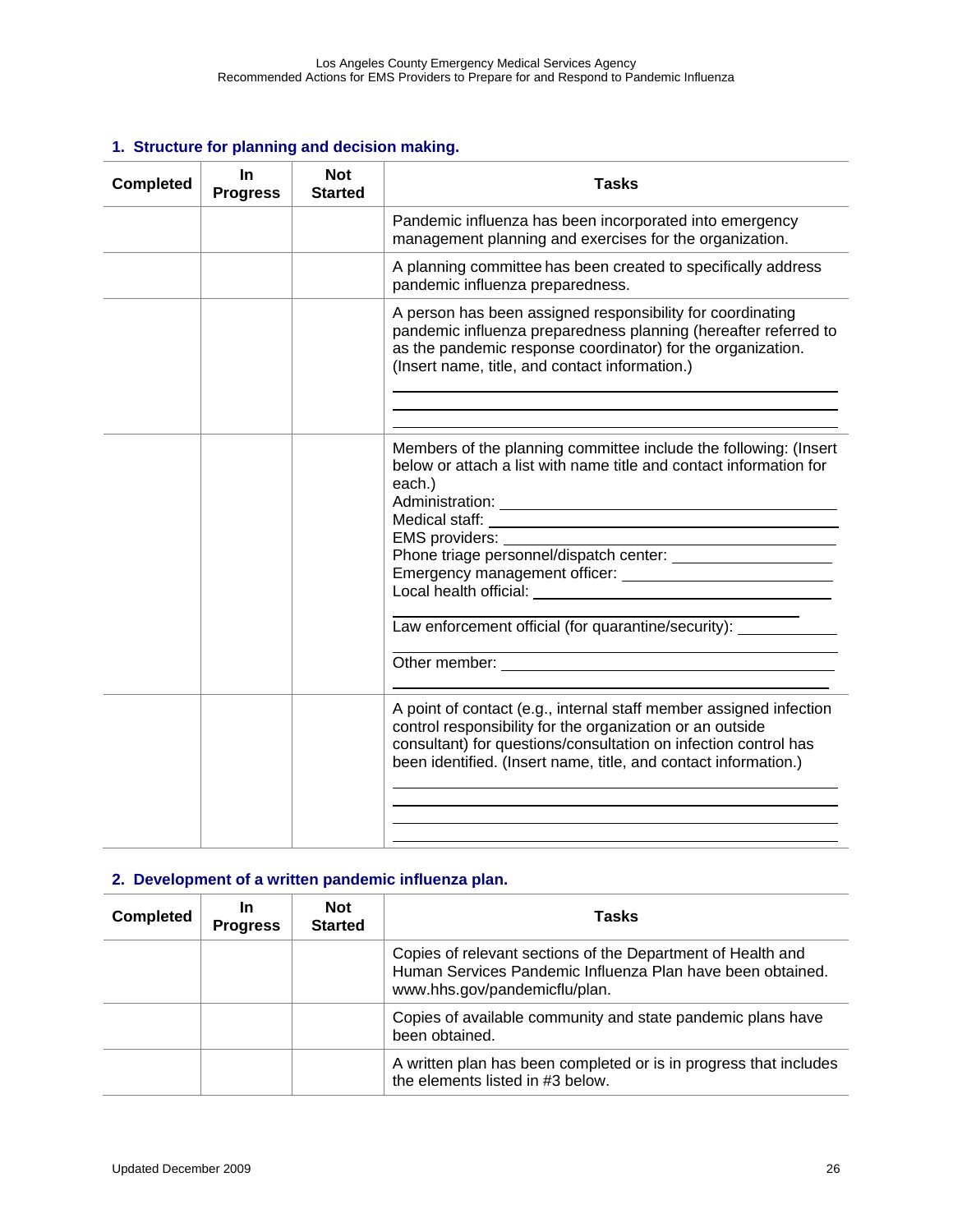|  |  | 2. Development of a written pandemic influenza plan. |  |
|--|--|------------------------------------------------------|--|
|  |  |                                                      |  |

| <b>Completed</b> | In<br><b>Progress</b> | <b>Not</b><br><b>Started</b> | Tasks                                                                                                                       |
|------------------|-----------------------|------------------------------|-----------------------------------------------------------------------------------------------------------------------------|
|                  |                       |                              | The plan describes the organizational structure (i.e., lines of<br>authority) that will be used to operationalize the plan. |
|                  |                       |                              | The plan complements or is part of the community response<br>plan.                                                          |

| <b>Completed</b> | In.<br><b>Progress</b> | <b>Not</b><br><b>Started</b> | <b>Tasks</b>                                                                                                                                                                                                                                                                                                                                                                                                                                                                                                                                                                                                                                                                 |
|------------------|------------------------|------------------------------|------------------------------------------------------------------------------------------------------------------------------------------------------------------------------------------------------------------------------------------------------------------------------------------------------------------------------------------------------------------------------------------------------------------------------------------------------------------------------------------------------------------------------------------------------------------------------------------------------------------------------------------------------------------------------|
|                  |                        |                              | A plan is in place for surveillance and detection of<br>pandemic influenza in the population served and the<br>appropriate organizational response:                                                                                                                                                                                                                                                                                                                                                                                                                                                                                                                          |
|                  |                        |                              | Responsibility has been assigned for monitoring national and<br>$\blacksquare$<br>state public health advisories (e.g.,<br>www.cdc.gov/flu/weekly/fluactivity.htm) and informing the<br>pandemic response coordinator and members of the<br>pandemic influenza planning committee when cases of<br>pandemic influenza have been reported in the United States<br>and when they are nearing the geographic area (e.g., state<br>or city). (Insert name, title, and contact information of person<br>responsible.)                                                                                                                                                             |
|                  |                        |                              | A system has been created to track influenza-like illness in<br>$\blacksquare$<br>patients transported to hospitals and among EMS staff and<br>to report this information to the pandemic response<br>coordinator (i.e., weekly or daily number of patients with<br>influenza-like illness). For more information see<br>www.cdc.gov/flu/professionals/diagnosis/. (Having a system<br>for tracking illness trends in patients and staff during<br>seasonal influenza will ensure that organizations can detect<br>stressors that may affect operating capacity, such as staffing<br>and supply needs, and hospital and emergency department<br>capacity during a pandemic.) |
|                  |                        |                              | A communication plan has been developed:<br>(Insert below or attach a list with the name, title, and contact                                                                                                                                                                                                                                                                                                                                                                                                                                                                                                                                                                 |
|                  |                        |                              | information for each.)                                                                                                                                                                                                                                                                                                                                                                                                                                                                                                                                                                                                                                                       |
|                  |                        |                              | Key public health points of contact for pandemic influenza<br>$\blacksquare$<br>have been identified.<br>$\blacksquare$                                                                                                                                                                                                                                                                                                                                                                                                                                                                                                                                                      |
|                  |                        |                              | State health department contact:<br>٠                                                                                                                                                                                                                                                                                                                                                                                                                                                                                                                                                                                                                                        |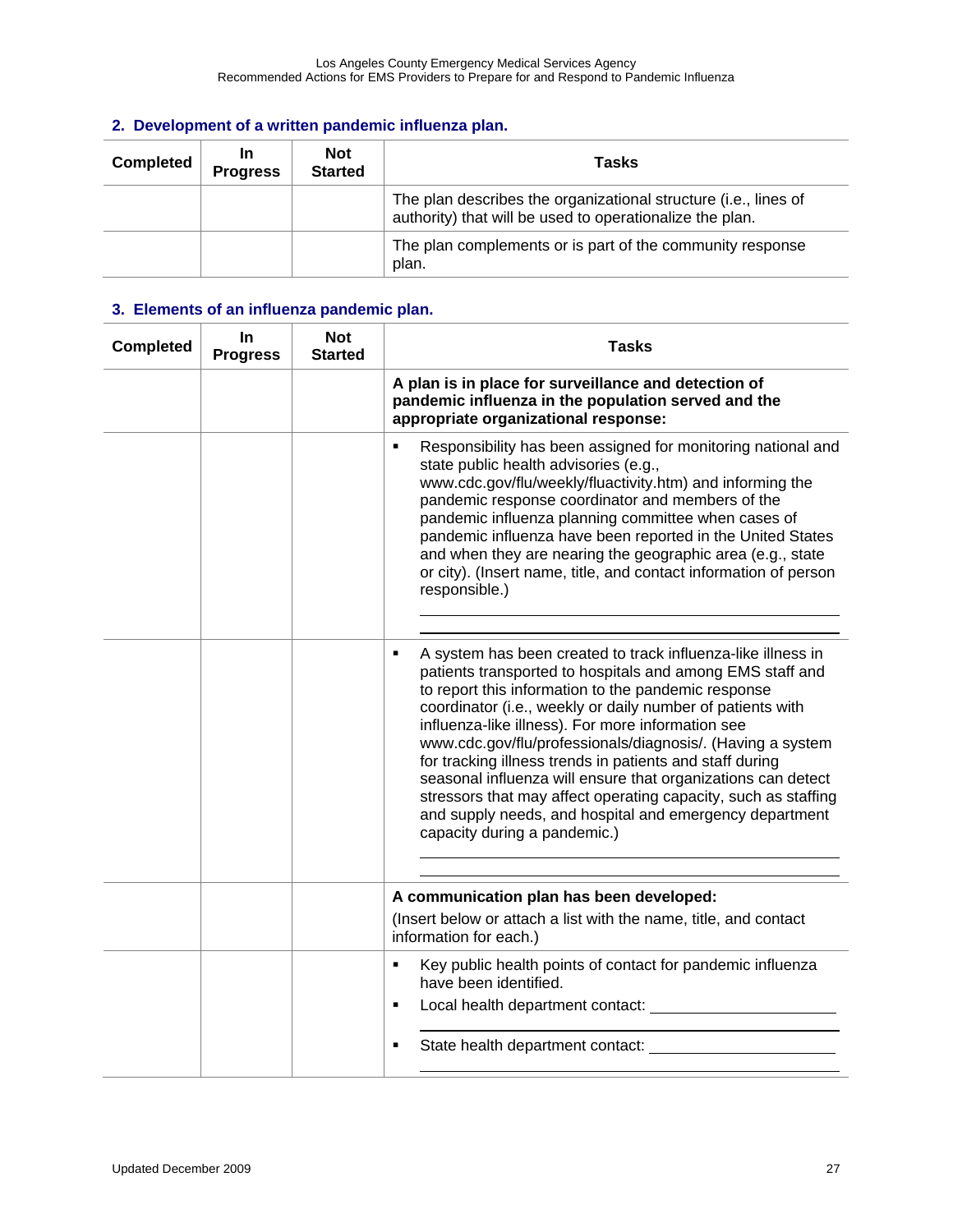| <b>Completed</b> | In<br><b>Progress</b> | <b>Not</b><br><b>Started</b> | <b>Tasks</b>                                                                                                                                                                                                                                                                                                                                                     |
|------------------|-----------------------|------------------------------|------------------------------------------------------------------------------------------------------------------------------------------------------------------------------------------------------------------------------------------------------------------------------------------------------------------------------------------------------------------|
|                  |                       |                              | ٠<br>Local emergency management contact: _____________                                                                                                                                                                                                                                                                                                           |
|                  |                       |                              | ٠                                                                                                                                                                                                                                                                                                                                                                |
|                  |                       |                              | ٠                                                                                                                                                                                                                                                                                                                                                                |
|                  |                       |                              | The organization's point person for external communication<br>٠<br>has been assigned. (Insert name, title, and contact<br>information.)                                                                                                                                                                                                                          |
|                  |                       |                              | (Having one person who speaks with the health department,<br>and if necessary, media, local politicians, etc., will help<br>ensure consistent communication is provided by the<br>organization.)                                                                                                                                                                 |
|                  |                       |                              | A list of healthcare entities and their points of contact (e.g.,<br>٠<br>other local EMS and non-emergent [medical] transport<br>organizations, local hospitals and their emergency<br>departments, community health centers, residential care<br>facilities has been created. (Insert location of or attach copy<br>of contact list.)                           |
|                  |                       |                              | A list of healthcare entities and their points of contact (e.g.,<br>٠<br>other local EMS and non-emergent [medical] transport<br>organizations, local hospitals and their emergency<br>departments, community health centers, residential care<br>facilities has been created. (Insert location of or attach copy<br>of contact list.)                           |
|                  |                       |                              | The pandemic response coordinator has contacted local or<br>٠<br>regional pandemic influenza planning groups to obtain<br>information on communication and coordination plans,<br>including how EMS will be represented in the planning<br>process. (For more information on state and local planning,<br>see www.hhs.gov/pandemicflu/plan/part2.html#overview.) |
|                  |                       |                              | The pandemic response coordinator has contacted other<br>٠<br>EMS and non-emergent (medical) transport organizations<br>regarding pandemic influenza planning and coordination of<br>services.                                                                                                                                                                   |
|                  |                       |                              | A plan is in place to ensure that education and training on<br>pandemic influenza is provided to ensure that all personnel<br>understand the implications of, and control measures for,<br>pandemic influenza and the current organization and<br>community response plans:                                                                                      |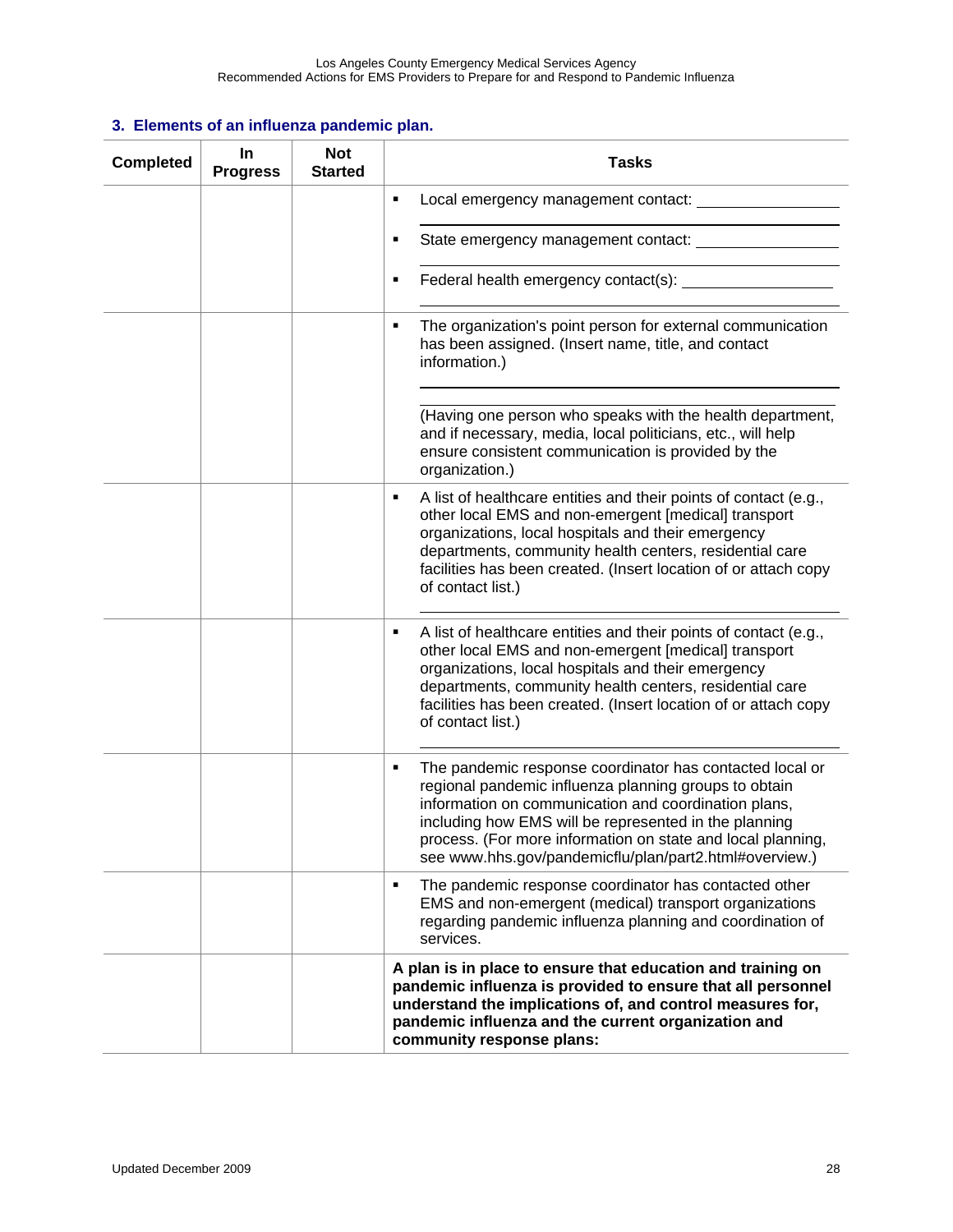| <b>Completed</b> | In<br><b>Progress</b> | <b>Not</b><br><b>Started</b> | <b>Tasks</b>                                                                                                                                                                                                                                                                                                                                                                  |
|------------------|-----------------------|------------------------------|-------------------------------------------------------------------------------------------------------------------------------------------------------------------------------------------------------------------------------------------------------------------------------------------------------------------------------------------------------------------------------|
|                  |                       |                              | A person has been designated to coordinate education and<br>٠<br>training (e.g., identify and facilitate access to education and<br>training programs, ensure that staff attend, and maintain a<br>record of attendance at education and training programs).<br>(Insert name, title, and contact information.)                                                                |
|                  |                       |                              | Current and potential opportunities for long-distance (e.g.,<br>٠<br>web-based) and local (e.g., health department or hospital<br>sponsored programs, programs offered by professional<br>organizations or federal agencies) education of EMS and<br>medical transport personnel have been identified. (For more<br>information see www.cdc.gov/flu/professionals/training/.) |
|                  |                       |                              | Language and reading-level-appropriate materials for<br>٠<br>professional and non-professional personnel on pandemic<br>influenza (e.g., available through state and federal public<br>health agencies and professional organizations) have been<br>identified and a plan is in place for obtaining these materials                                                           |
|                  |                       |                              | Education and training include information on infection<br>٠<br>control measures to prevent the spread of pandemic<br>influenza.                                                                                                                                                                                                                                              |
|                  |                       |                              | Differences between responding to pandemic influenza and<br>٠<br>a mass casualty event have been incorporated into<br>education and training programs.                                                                                                                                                                                                                        |
|                  |                       |                              | A plan has been developed for triage and management of<br>patients during a pandemic that includes the following:                                                                                                                                                                                                                                                             |
|                  |                       |                              | A system for phone triage of patients calling 911 or other<br>emergency numbers that might be used (provide/post list of<br>appropriate numbers) that includes pre-established criteria<br>and coordination protocols to determine who needs<br>emergency transport. The system includes points of referral<br>for patients who do not need emergency transport.              |
|                  |                       |                              | A plan for coordination with receiving facilities (e.g., hospital<br>٠<br>emergency departments), other EMS and non-emergent<br>(medical) transport organizations, and local planning groups<br>to manage the transportation of large numbers of patients at<br>the height of the pandemic.                                                                                   |
|                  |                       |                              | A policy and procedure for transporting multiple patients with<br>٠<br>pandemic influenza during a single ambulance run.                                                                                                                                                                                                                                                      |
|                  |                       |                              | The plan considers the possible necessity of sharing<br>٠<br>transportation resources or using vehicles other than those<br>designed for emergency or medical transport (e.g., buses).                                                                                                                                                                                        |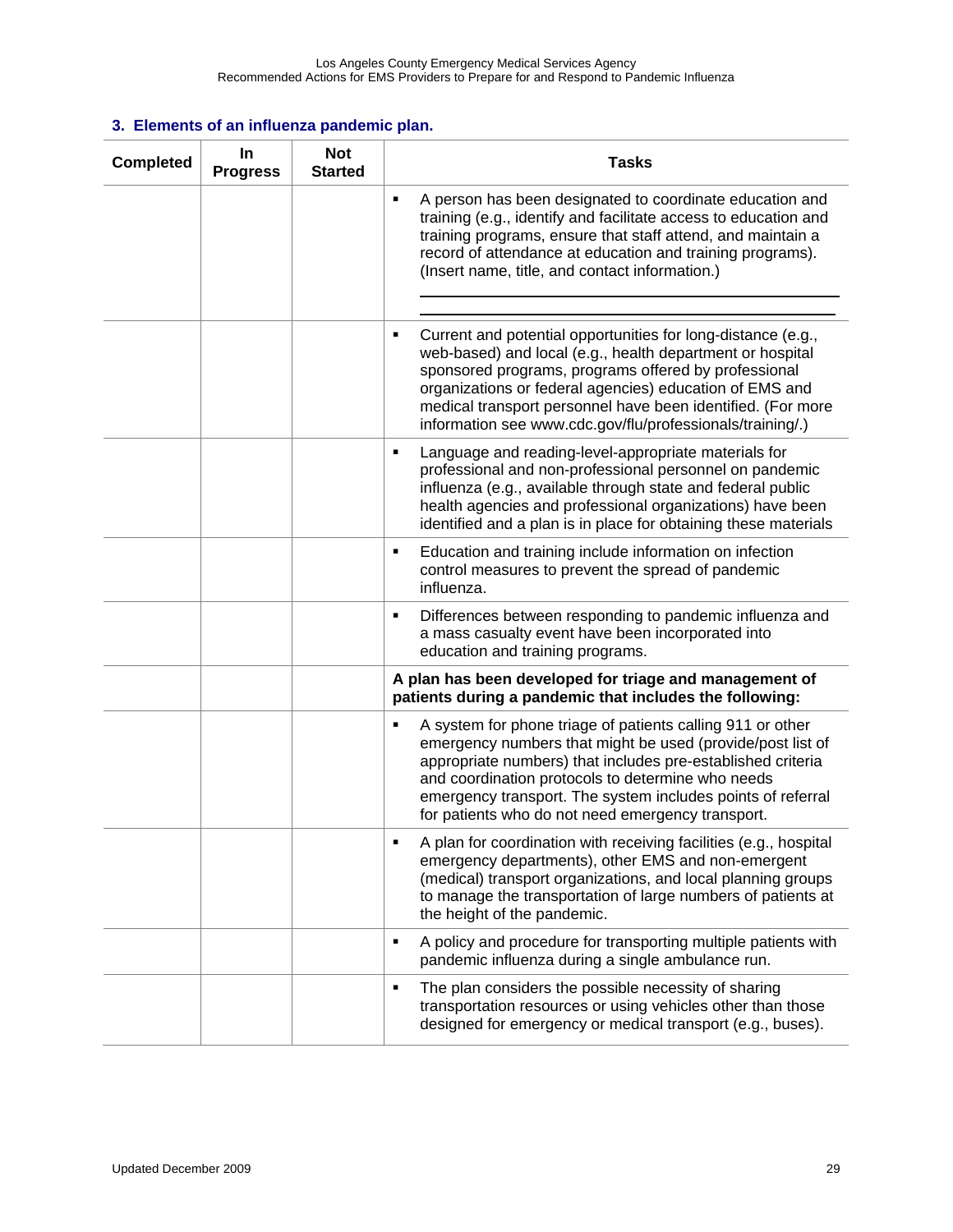| <b>Completed</b> | <b>In</b><br><b>Progress</b> | <b>Not</b><br><b>Started</b> | <b>Tasks</b>                                                                                                                                                                                                                                                                                                                                                                            |
|------------------|------------------------------|------------------------------|-----------------------------------------------------------------------------------------------------------------------------------------------------------------------------------------------------------------------------------------------------------------------------------------------------------------------------------------------------------------------------------------|
|                  |                              |                              | An infection control plan is in place and includes the<br>following: (For information on infection control<br>recommendations for pandemic influenza, see<br>www.hhs.gov/pandemicflu/plan/sup4.html).                                                                                                                                                                                   |
|                  |                              |                              | A plan for implementing Respiratory Hygiene/Cough<br>٠<br>Etiquette for patients with a possible respiratory illness.                                                                                                                                                                                                                                                                   |
|                  |                              |                              | The plan includes distributing masks to symptomatic patients<br>٠<br>who are able to wear them (adult and pediatric sizes should<br>be available), providing facial tissues and receptacles for<br>their disposal, and hand hygiene materials in EMS and<br>medical transport vehicles.                                                                                                 |
|                  |                              |                              | Implementation of Respiratory Hygiene/Cough Etiquette has<br>٠<br>been exercised during seasons when seasonal influenza<br>and other respiratory viruses (e.g., respiratory syncytial<br>virus, parainfluenza virus) are circulating in communities.                                                                                                                                    |
|                  |                              |                              | A policy that requires healthcare personnel to use Standard<br>٠<br>Precautions (www.cdc.gov/ncidod/dhqp/gl_isolation_standard.html) and<br>Droplet Precautions (i.e., mask for close contact)<br>(www.cdc.gov/ncidod/dhqp/gl_isolation_droplet.html) with<br>symptomatic patients.                                                                                                     |
|                  |                              |                              | An occupational health plan has been developed that<br>includes the following:                                                                                                                                                                                                                                                                                                          |
|                  |                              |                              | A liberal/non-punitive sick leave policy for managing EMS<br>Е<br>and non-emergent (medical) transport personnel who have<br>symptoms of, or documented illness with, pandemic<br>influenza.                                                                                                                                                                                            |
|                  |                              |                              | The policy considers the following:<br>٠<br>Handling of staff who become ill at work.<br>$\circ$<br>When personnel may return to work after recovering<br>$\circ$<br>from pandemic influenza.<br>When personnel who are symptomatic but well enough<br>$\circ$<br>to work will be permitted to continue working.<br>Personnel who need to care for their ill family members.<br>$\circ$ |
|                  |                              |                              | A system for evaluating symptomatic personnel before they<br>٠<br>report for duty that has been tested during a non-pandemic<br>influenza period.                                                                                                                                                                                                                                       |
|                  |                              |                              | A list of mental health and faith-based resources available to<br>٠<br>provide counseling to personnel during a pandemic.                                                                                                                                                                                                                                                               |
|                  |                              |                              | Management of personnel who are at increased risk for<br>٠<br>influenza complications (e.g., pregnant women,<br>immunocompromised healthcare workers) by placing them<br>on administrative leave or altering their work locations.                                                                                                                                                      |
|                  |                              |                              | The ability to monitor seasonal influenza vaccination of<br>٠<br>personnel.                                                                                                                                                                                                                                                                                                             |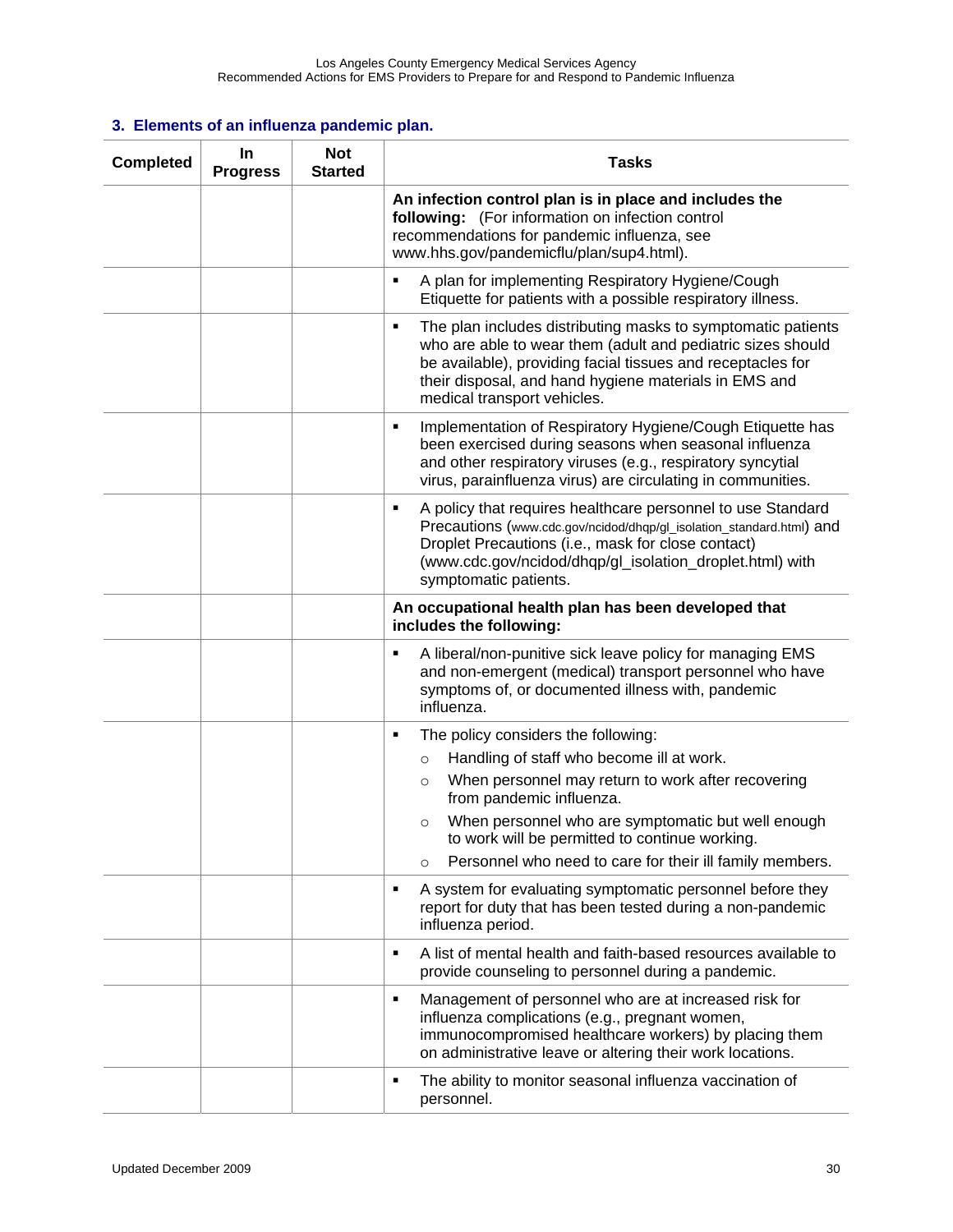| <b>Completed</b> | In<br><b>Progress</b> | <b>Not</b><br><b>Started</b> | <b>Tasks</b>                                                                                                                                                                                                                                                                                         |
|------------------|-----------------------|------------------------------|------------------------------------------------------------------------------------------------------------------------------------------------------------------------------------------------------------------------------------------------------------------------------------------------------|
|                  |                       |                              | Offering annual influenza vaccine to personnel.<br>٠                                                                                                                                                                                                                                                 |
|                  |                       |                              | Tracking and reporting of suspected work-related exposure,<br>٠<br>including reason PPE was not used or how PPE was<br>breached                                                                                                                                                                      |
|                  |                       |                              | Access to antivirals for treatment of work-related exposure<br>٠<br>and illness                                                                                                                                                                                                                      |
|                  |                       |                              | A vaccine and antiviral use plan has been developed:                                                                                                                                                                                                                                                 |
|                  |                       |                              | Websites containing current CDC and state health<br>٠<br>department recommendations for the use and availability of<br>vaccines and antiviral medications have been identified. (For<br>more information, see www.hhs.gov/pandemicflu/plan/sup6.html<br>and www.hhs.gov/pandemicflu/plan/sup7.html.) |
|                  |                       |                              | An estimate has been made of the number of personnel who<br>٠<br>will be targeted as first and second priority for receipt of<br>pandemic influenza vaccine, based on HHS guidance for<br>use. (For more information, see<br>www.hhs.gov/pandemicflu/plan/appendixd.html.)                           |
|                  |                       |                              | Concerns related to surge capacity during a pandemic have<br>been addressed:                                                                                                                                                                                                                         |
|                  |                       |                              | A plan is in place for managing a staffing shortage within the<br>٠<br>organization because of illness in personnel or their family<br>members.                                                                                                                                                      |
|                  |                       |                              | The minimum number and categories of personnel<br>٠<br>necessary to sustain EMS and non-emergent (medical)<br>transport services on a day-to-day basis have been<br>determined for your organization.                                                                                                |
|                  |                       |                              | Contingency staffing plans have been developed in<br>٠<br>collaboration with other local EMS and non-emergent<br>(medical) transport providers.                                                                                                                                                      |
|                  |                       |                              | Anticipated consumable resource needs (e.g., masks,<br>٠<br>gloves, hand hygiene products) have been estimated.                                                                                                                                                                                      |
|                  |                       |                              | A primary plan and contingency plan to address supply<br>٠<br>shortages have been developed. These include detailed<br>procedures for the acquisition of supplies through normal<br>channels and requesting resources for replenishing supplies<br>when normal channels have been exhausted.         |
|                  |                       |                              | Plans include stockpiling at least a week's supply of<br>٠<br>resources when evidence exists that pandemic influenza has<br>reached the United States.                                                                                                                                               |
|                  |                       |                              | An understanding of the process for requesting and<br>٠<br>obtaining assets for the organization through the community<br>response plan.                                                                                                                                                             |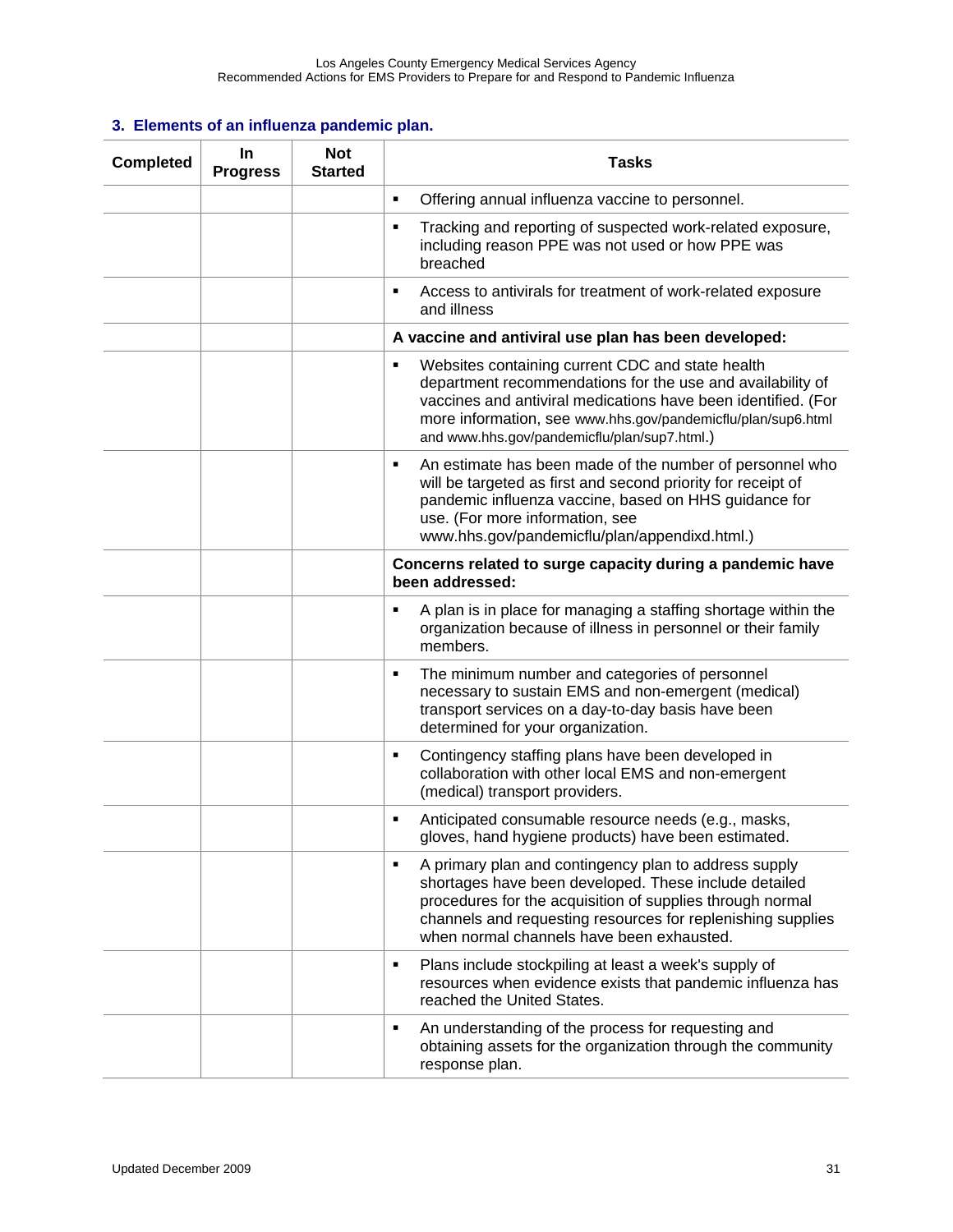# **INFLUENZA-LIKE ILLNESS (ILI) ASSESSMENT TOOL**

Adapted from: Los Angeles County Department of Public Health Pandemic Influenza Plan, Guidelines for Acute Care Hospital Settings, 3-1-06, available at http://search.lapublichealth.org/acd/Pandemicflu.htm.

An ILI assessment tool is to be used for immediate triage of patients or staff, and for accommodation or cohort of patients *prior* to further clinical management. This is not intended to be used as a clinical management tool.

### **ILI in the general population is determined by the presence of 1, 2, 3 and any of 4 (a–f) which could be due to influenza virus:**

Please check the following.

- □ 1. Acute onset of respiratory illness
- □ 2. Fever (>38 C)<sup>\*</sup>
- □ 3. Cough
- □ 4. One or more of the following:
	- □ a. sore throat
	- □ b. arthralgia
	- □ c. myalgia or prostration
	- □ d. diarrhea\*\*
	- □ e. vomiting\*\*
	- □ f. abdominal pain\*
- \* May not be present in elderly people
- \*\* May be present in children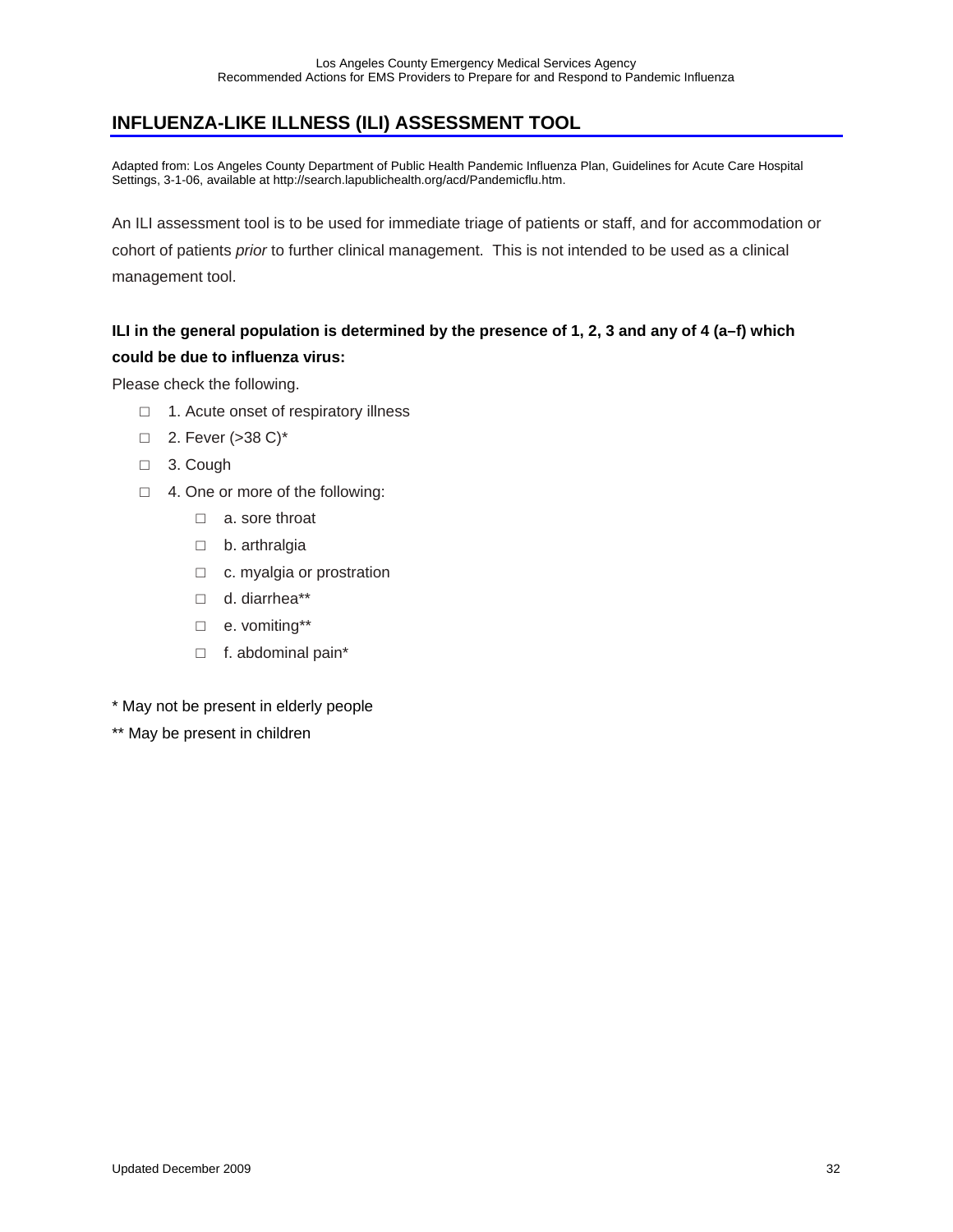# **9-1-1 PUBLIC SAFETY ANSWERING POINTS (PSAP) AND EMD**

Adapted from LA County EMS Agency *Swine Flu (H1N1) Update*, May 03, 2009: http://ems.dhs.lacounty.gov/Home/SF-Update5409.pdf; National Highway Traffic Highway Safety Administration (NHTSA) *Preparing for Pandemic Influenza: Recommendations for Protocol Development for 9-1-1 Personnel and Public Safety Answering Points (PSAPs),* May 03, 2007: http://www.nhtsa.gov/people/injury/ems/PandemicInfluenza/; and CA Emergency Medical Services Authority *Pandemic Influenza Planning and Preparedness Framework For Local Emergency Medical Services Agencies*, October 8, 2009: www.emsa.ca.gov/about/files/PandemicFrameworkForEMSProviders.doc

#### **Emergency Medical Dispatch**

It is important for PSAPs to question callers to determine if there is anyone at the incident location who is possibly afflicted by the pandemic influenza.

#### Step 1: Patient Screening

When using EMD protocols, further interrogation may be needed for severe respiratory infection (flu-like) symptoms:

- **Question #1:** Are they febrile or have a fever, and if so, is it higher than 100°F (37.8°C)?
- Question #2: Do they have a cough, sore throat, or any other respiratory symptoms like difficulty breathing?

#### Step 2: Notification

Dispatchers should report the responses to these questions to EMS personnel before they arrive on scene.

#### Step 3: Additional Inquiry

EMS personnel should request more information from dispatchers when sent to a patient with respiratory complain or a sick person with fever if limited information is provided by dispatch.

#### **Additional Considerations**

Develop criteria to triage and prioritize calls to maximize efficient and appropriate use of EMS resources. The following should be considered:

- **Protocols to prioritize the order of response, i.e., triaging calls**
- **Protocols to provide for tiered response of different EMS unit types, e.g., conserving ALS for the** most acute patients.
- Advise caller that no ambulance transport is available or may be delayed because requests for assistance have exceeded system overcapacity
- **Advise caller of locally designated patient collection and treatment points**

In the event of pandemic influenza, the PSAP may become a source of information for those who are accustomed to calling 9-1-1 for their perceived emergencies, whether urgent or not.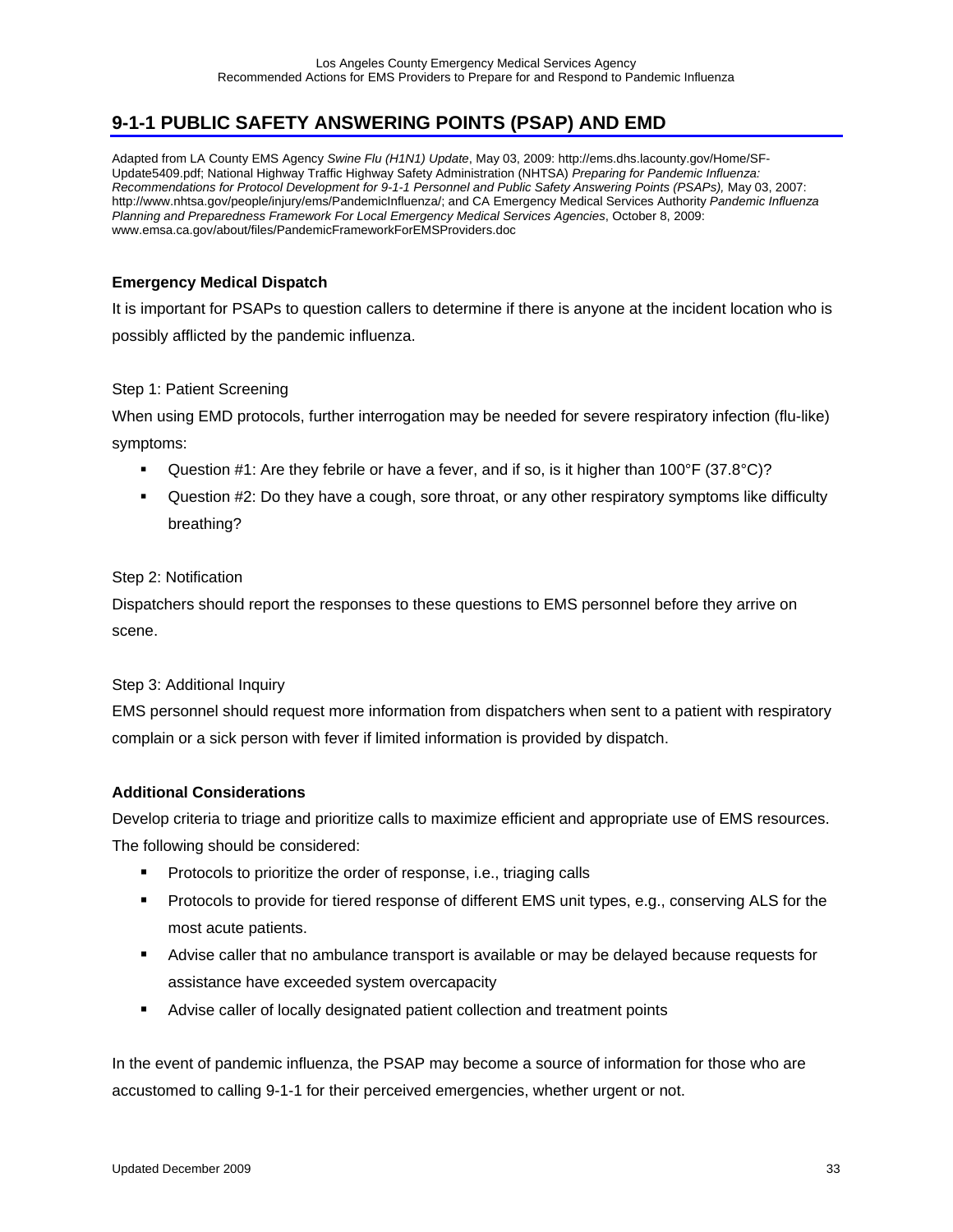- **Develop a protocol or script for operators to advise callers on how to care for an ill person at** home if they are not severely ill, or transfer caller to a resource that can provide that information, such as LA County Hotline 2-1-1, or direct them to the LA County Dept of Public Health website:
	- o http://www.lapublichealth.org/, or CDC website:
	- o http://www.cdc.gov/h1n1flu/guidance\_homecare.htm.
- **Provide dispatch and PSAP operators with up-to-date information on the location, capability, and** level of care of ACSs to direct triaged callers for care, if established.
- Fatality management: PSAPs will likely get calls from family members about the deceased as well as for general information. Plans should take this likelihood into account, with a coordinated effort with alternate call centers and resources. The goal is to identify and divert these nonemergency calls to a more appropriate alternate source.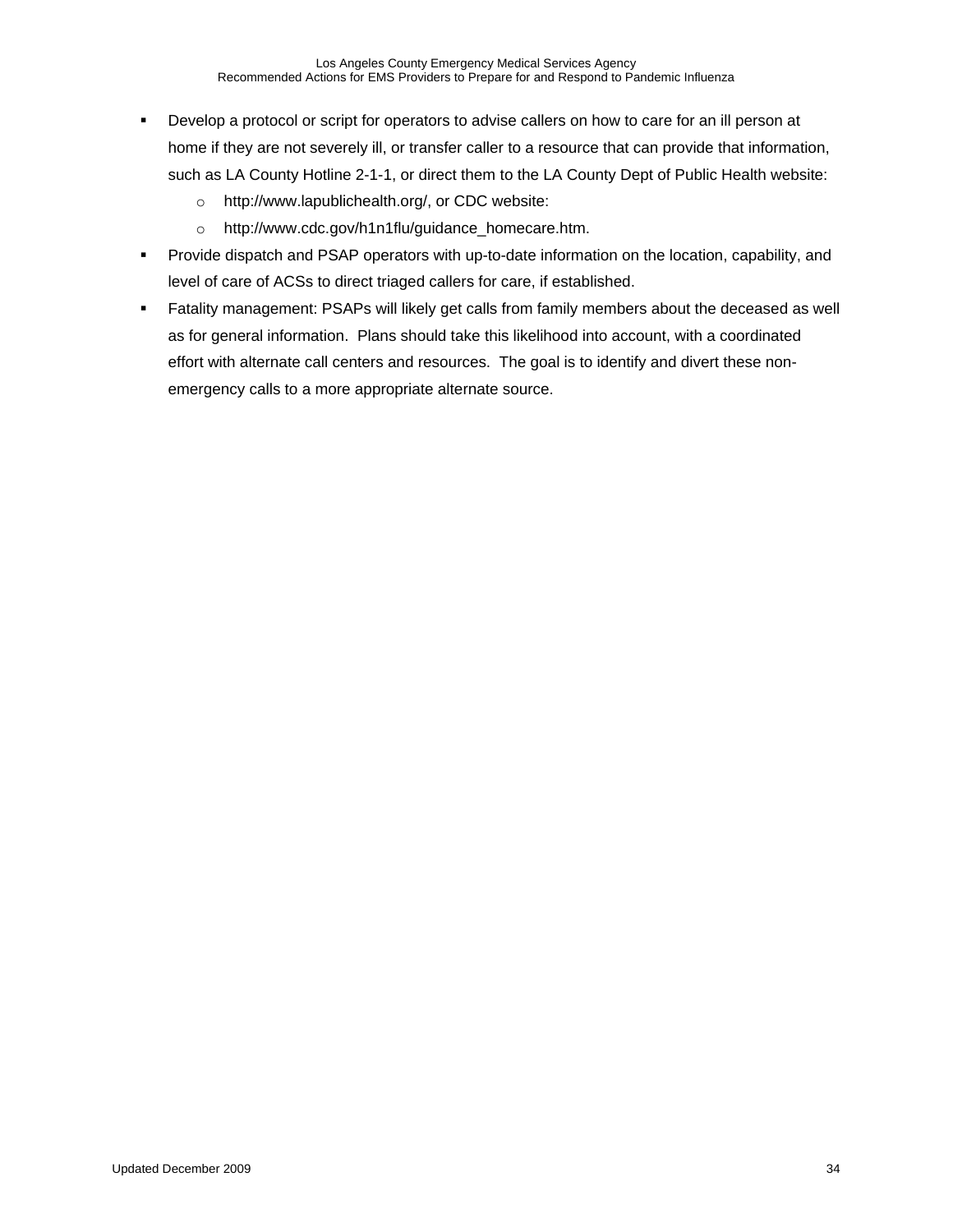### **SAMPLE CALL FLOW FOR STANDARD EMD CALLS VERSUS PANDEMIC FLU CALLS**

Adapted from National Highway Traffic Highway Safety Administration (NHTSA) *Preparing for Pandemic Influenza: Recommendations for Protocol Development for 9-1-1 Personnel and Public Safety Answering Points (PSAPs),* May 03, 2007: http://www.nhtsa.gov/people/injury/ems/PandemicInfluenza/

This call flow chart may be modified as needed for different levels of response or type of outbreak.

|    | <b>Standard EMD Call Flow</b>                                                                                      |    | <b>Pandemic Flu Call Flow</b><br>(using local Pan Flu protocols)                                                                                                                                                                                                                                   |  |
|----|--------------------------------------------------------------------------------------------------------------------|----|----------------------------------------------------------------------------------------------------------------------------------------------------------------------------------------------------------------------------------------------------------------------------------------------------|--|
| 1. | Telephone answered at 9-1-1 PSAP                                                                                   | 1. | Telephone answered at 9-1-1 PSAP                                                                                                                                                                                                                                                                   |  |
| 2. | EMD call taker obtains address, call back<br>phone number, and chief complaint                                     | 2. | EMD call taker obtains address, call back phone<br>number, and chief complaint                                                                                                                                                                                                                     |  |
| 3. | EMD queries caller with standard questions<br>using existing EMD process                                           | 3. | EMD queries caller with standard questions<br>using existing EMD process                                                                                                                                                                                                                           |  |
| 4. | EMD call taker assigns an incident type code<br>to case                                                            | 4. | For those callers meeting predetermined criteria<br>(established with EMS and Public Health<br>authorities), EMD call take queries caller using<br>PAN FLU SPECIFIC PROTOCOL QUESTIONS<br>(developed by local EMS and Public Health<br>authorities), then assigns an incident type code<br>to case |  |
| 5. | EMS units are selected for response based<br>on the pre-determined response schemes for<br>standard EMS operations | 5. | EMS or alternative units are selected for<br>response OR call taker transfers to alternative<br>call center, if established, based on pre-<br>determined PAN FLU EMS DISPATCH<br>PROTOCOLS (modified response developed to<br>EMS and Public Health in advance)                                    |  |
| 6. | EMS units are alerted and respond to the<br>scene                                                                  | 6. | EMS units are alerted and respond to the scene<br>ONLY on designated incident types from PAN<br>FLU EMS DISPATCH PROTOCOLS                                                                                                                                                                         |  |
| 7. | EMD call taker provides standard pre-arrival<br>or post-dispatch instructions while UMS units<br>respond           | 7. | EMD call take provides standard pre-arrival or<br>post-dispatch instructions, or modified PAN FLU<br>POST-DISPATCH INSTRUCTIONS (developed<br>by local EMS and Public Health authorities in<br>advance)                                                                                            |  |
| 8. | <b>EMS</b> units arrive at scene                                                                                   | 8. | EMS units arrive at scene ONLY on designated<br>incident types from PAN FLU EMS DISPATCH<br><b>PROTOCOLS</b>                                                                                                                                                                                       |  |
| 9. | Patient is transported to hospital or ED or<br>other appropriate destination via ambulance                         | 9. | Patient is transported ONLY on designated<br>incident types from PAN FLU EMS OPERATING<br><b>PROTOCOLS</b>                                                                                                                                                                                         |  |

At different points in the Pandemic Flu Call Flow process, an EMD call taker may transfer a call to an alternative call center (e.g., 211, poison control centers, nurse advice lines, health care call centers) based on pre-determined Pan Flu EMS Dispatch Protocols. PSAPs should also plan to accept incoming calls from alternative call centers. A community's mitigation strategy may include call takers instructing callers on social distancing, home care or other care options.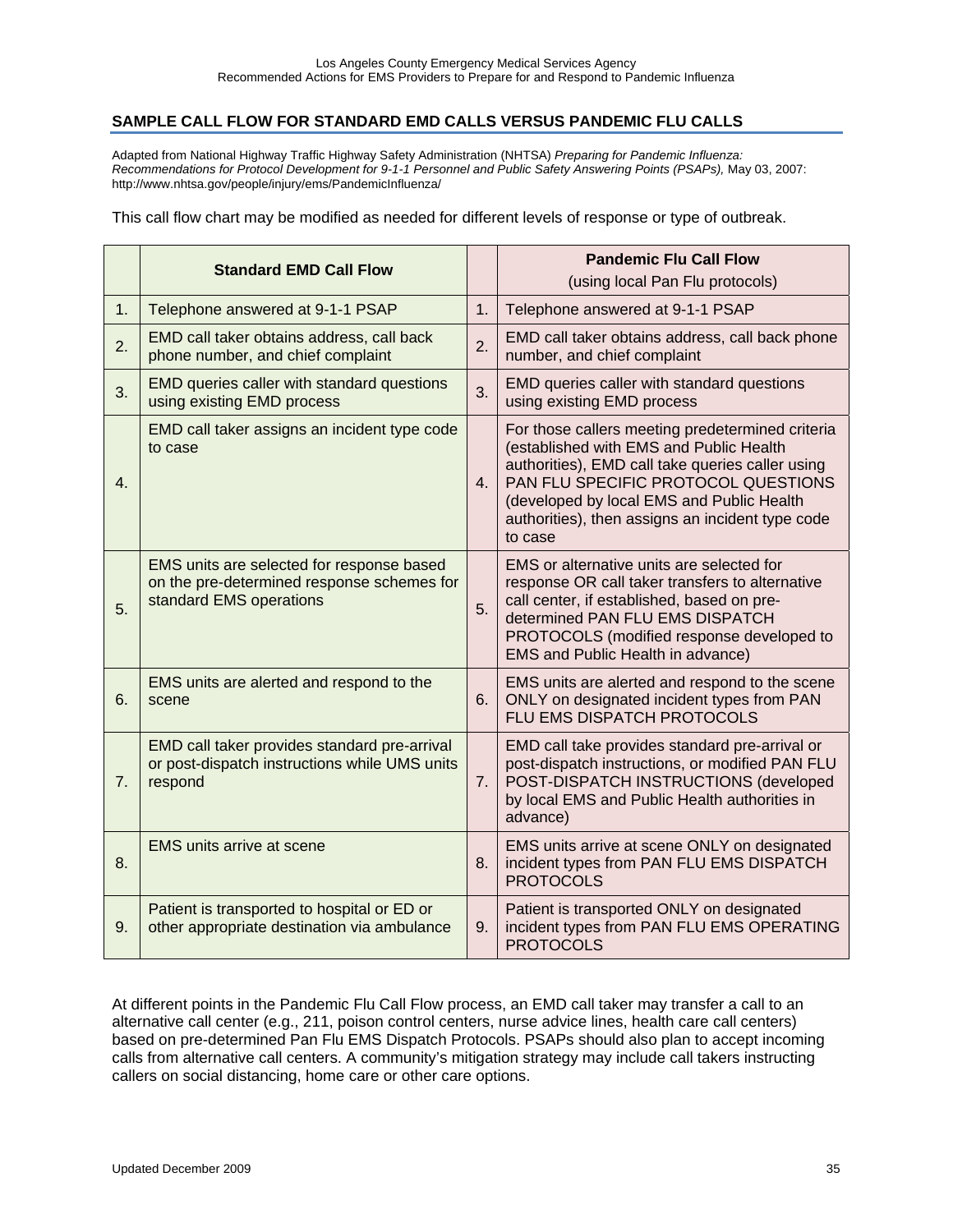## **PATIENT ASSESSMENT**

Based on Recommendations from the US Centers for Disease Control and Prevention (CDC), August 05, 2009: http://www.cdc.gov/h1n1flu/guidance\_ems.htm; and LA County EMS Agency Swine Flu (H1N1) Update, May 03, 2009: http://ems.dhs.lacounty.gov/Home/SF-Update5409.pdf

**The most important reminder is that EMS personnel should wash hands frequently with soap and water or alcohol-based hand sanitizer and use airborne precautions.** 

**Symptoms of acute febrile respiratory illness: Fever plus one or more of the following: nasal congestion/rhinorrhea, sore throat, or cough** 

If pandemic strain has **not been reported in Los Angeles County**, EMS providers should assess all patients as follows:

- 1. EMS personnel should stay more than 6 feet away from patients and bystanders with symptoms and exercise appropriate routine respiratory droplet precautions while assessing all patients for suspected cases of swine-origin influenza.
- 2. Assess all patients for symptoms of acute febrile respiratory illness (fever plus one or more of the following: nasal congestion/rhinorrhea, sore throat, or cough).
	- a. If no acute febrile respiratory illness, proceed with normal EMS care.
	- b. If symptoms of acute febrile respiratory illness, then assess all patients for exposure to confirmed cases of pandemic influenza within the last 7 days.
		- i. If exposure, don appropriate PPE for suspected case of pandemic influenza.
		- ii. If no exposure, place a standard surgical mask on the patient (if tolerated) and use appropriate PPE for cases of acute febrile respiratory illness without suspicion of pandemic influenza (as described in PPE section).

If pandemic strain **has been reported in Los Angeles County**, EMS providers should assess all patients as follows:

- 1. Address scene safety:
	- a. If PSAP advises potential for acute febrile respiratory illness symptoms on scene, EMS personnel should don PPE (N95 respirator, eye protection, disposable gloves and gown) prior to entering scene.
	- b. If PSAP has not identified individuals with symptoms of acute febrile respiratory illness on scene, initially assess patients and bystanders for symptoms from more than 6 feet away. If patient meets criteria for acute febrile illness, don PPE.
	- c. If there are not symptoms of acute febrile respiratory illness after EMS initial assessment, provide routine EMS care. Routine EMS care may include routine respiratory droplet precautions.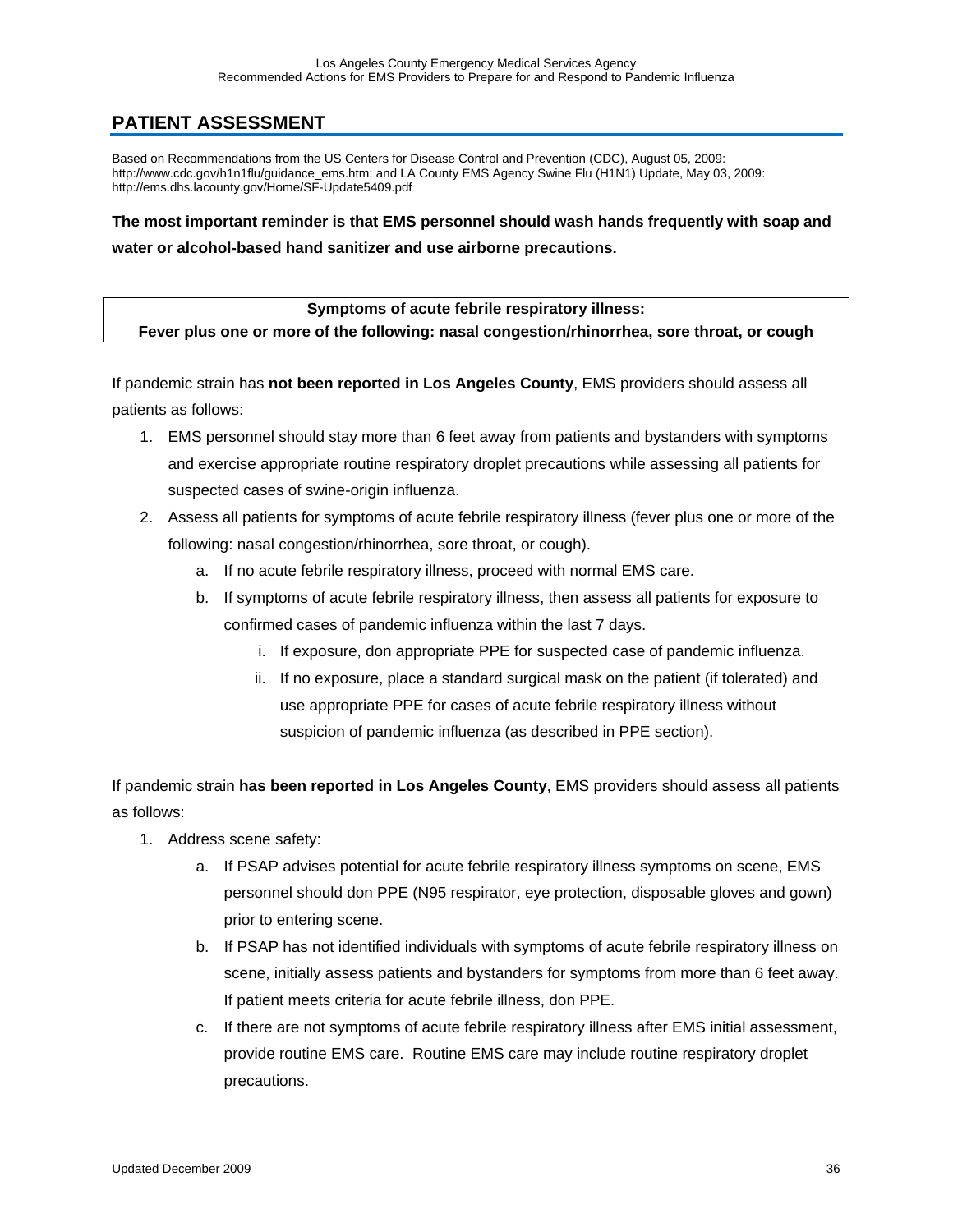## **INFECTION CONTROL**

Based on US Centers for Disease Control and Prevention (CDC) *Interim Guidance for Emergency Medical Services (EMS) Systems and 9-1-1 Public Safety Answering Points (PSAPs) for Management of Patients with Confirmed or Suspected Swine-Origin Influenza A (H1N1) Infection*, August 05, 2009: http://www.cdc.gov/h1n1flu/guidance\_ems.htm

**NOTE: In the initial response phase to a novel virus, a more conservative approach may be taken, e.g., implementing the use of airborne protection (N95 respirators). This may change to droplet precautions (e.g., the use of surgical masks) or remain at airborne precautions based on the mode of virus transmission, communicability, and virulence of the circulating virus as more information becomes known.** 

Influenza Infectious Period - Persons with influenza infection should be considered potentially infectious from one day before to 7 days following illness onset. Persons who continue to be ill longer than 7 days after illness onset should be considered potentially contagious until symptoms have resolved. Children, especially younger children, might potentially be contagious for longer periods.

EMS providers should always practice basic infection control procedures including vehicle/equipment decontamination, hand hygiene, cough and respiratory hygiene, and proper use of FDA cleared or authorized medical personal protective equipment (PPE).

- Pending clarification of transmission patterns for this virus, EMS personnel who are in close contact with patients with suspected or confirmed pandemic cases should wear a fit-tested disposable N95 respirator, disposable non-sterile gloves, eye protection (e.g., goggles; eye shields), and gown, when coming into close contact with the patient.
- All EMS personnel engaged in aerosol generating activities (e.g. endotracheal intubation, nebulizer treatment, and resuscitation involving emergency intubation or cardiac pulmonary resuscitation) should wear a fit-tested disposable N95 respirator, disposable non-sterile gloves, eye protection (e.g., goggles; eye shields), and gown, unless EMS personnel are able to rule out acute febrile respiratory illness or travel to an endemic area in the patient being treated.
- All patients with acute febrile respiratory illness should wear a surgical mask, if tolerated by the patient.
- Use non-sterile gloves for contact with patient, patient secretions, or surfaces that may have been contaminated. Follow hand hygiene including hand washing or cleansing with alcohol-based hand disinfectant after contact.
- Encourage good patient compartment vehicle airflow/ventilation to reduce the concentration of aerosol accumulation when possible.
- **Perform a thorough cleaning of the stretcher and all equipment that has come in contact with or** been within 6 feet with an approved disinfectant, upon completion of the call.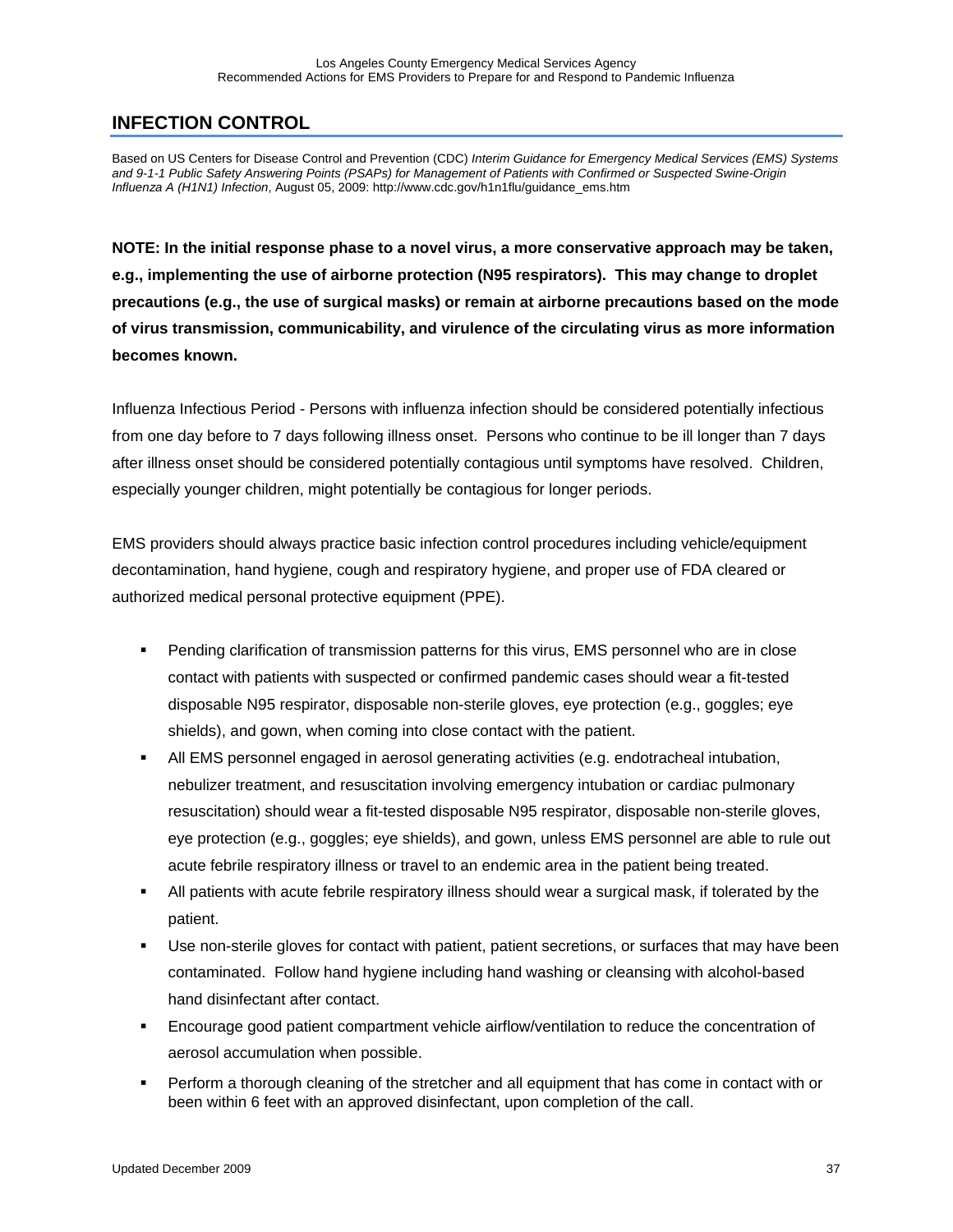### **US DHHS PANDEMIC INFLUENZA PLAN, SUPPLEMENT 4 INFECTION CONTROL, PRE-HOSPITAL EXCERPT**

Adapted from the US DHHS site: http://www.hhs.gov/pandemicflu/plan/sup4.html#prehosp

Infection control practices for pandemic influenza are the same as for other human influenza viruses and primarily involve the application of standard and droplet precautions (Box 1) during patient care in healthcare settings (e.g., hospitals, nursing homes, outpatient offices, emergency transport vehicles).

#### **Patient-care equipment**

Follow standard practices for handling and reprocessing used patient-care equipment, including medical devices:

- Wear gloves when handling and transporting used patient-care equipment.
- Wipe heavily soiled equipment with an EPA-approved hospital disinfectant before removing it from the vehicle. Follow current recommendations for cleaning and disinfection or sterilization of reusable patient-care equipment.
- Wipe external surfaces of portable equipment with an EPA-approved hospital disinfectant upon removal from the patient's room.

#### **Prehospital care (emergency medical services)**

Patients with severe pandemic influenza or disease complications are likely to require emergency transport to the hospital. The following information is designed to protect EMS personnel during transport.

- **Screen patients requiring emergency transport for symptoms of influenza.**
- Follow standard and droplet precautions when transporting symptomatic patients.
- Consider routine use of surgical or procedure masks for all patient transport when pandemic influenza is in the community.
- If possible, place a procedure or surgical mask on the patient to contain droplets expelled during coughing. If this is not possible (i.e., would further compromise respiratory status, difficult for the patient to wear), have the patient cover the mouth/nose with tissue when coughing, or use the most practical alternative to contain respiratory secretions.
- Oxygen delivery with a non-rebreather face mask can be used to provide oxygen support during transport. If needed, positive-pressure ventilation should be performed using a resuscitation bagvalve mask.
- Unless medically necessary to support life, aerosol-generating procedures (e.g., mechanical ventilation) should be avoided during prehospital care.
- Optimize the vehicle's ventilation to increase the volume of air exchange during transport. When possible, use vehicles that have separate driver and patient compartments that can provide separate ventilation to each area.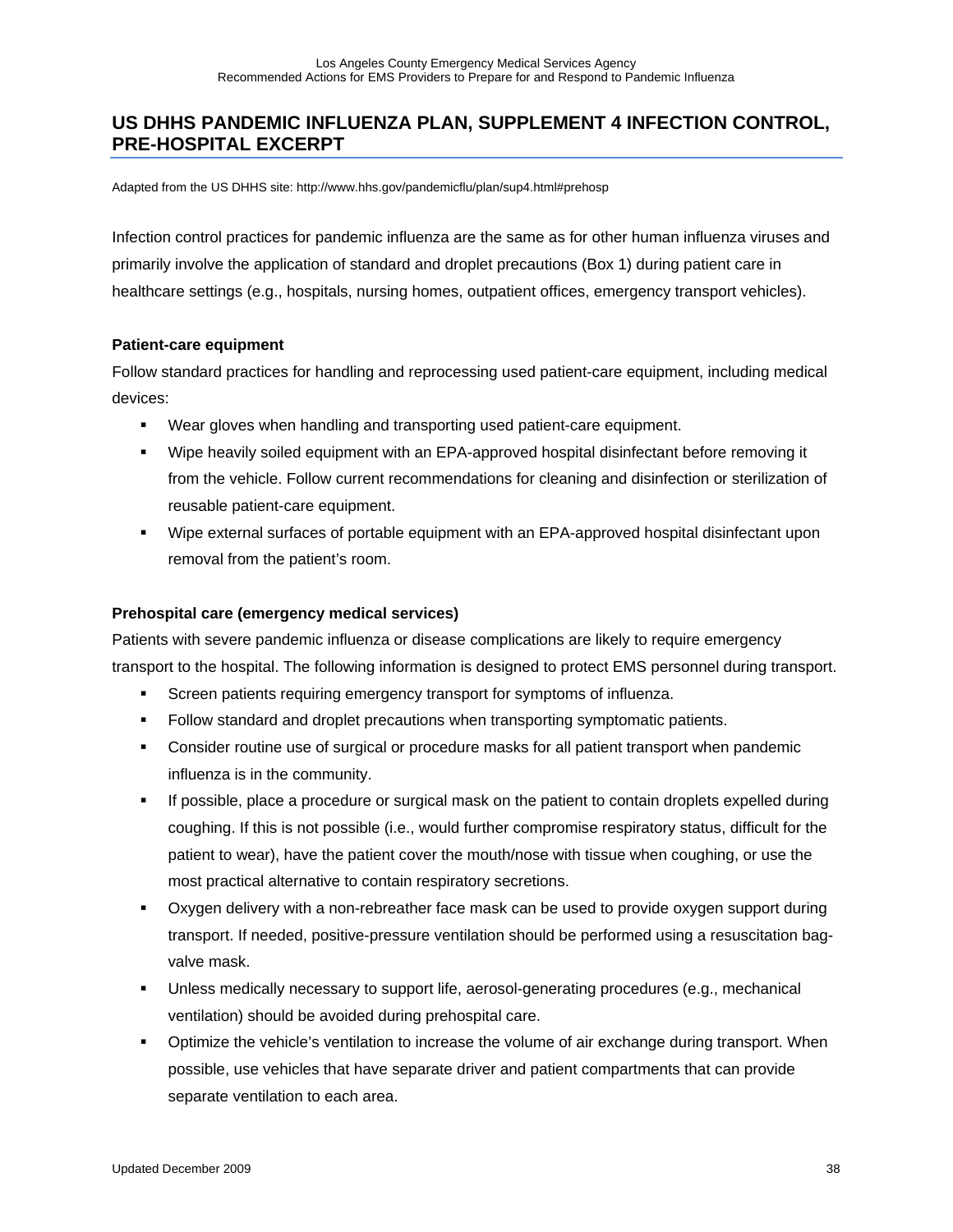- Notify the receiving facility that a patient with possible pandemic influenza is being transported.
- Follow standard operating procedures for routine cleaning of the emergency vehicle and reusable patient care equipment.

### **Box 1. Summary of Infection Control Recommendations for Care of Patients with Pandemic Influenza**

| <b>Component</b>                                                                                                                                                                                            | <b>Recommendations</b>                                                                                                                                                                                                                                                                                                                                                                                                                                                                                                                                                                                                                                                                                                                                                                                                                 |  |  |
|-------------------------------------------------------------------------------------------------------------------------------------------------------------------------------------------------------------|----------------------------------------------------------------------------------------------------------------------------------------------------------------------------------------------------------------------------------------------------------------------------------------------------------------------------------------------------------------------------------------------------------------------------------------------------------------------------------------------------------------------------------------------------------------------------------------------------------------------------------------------------------------------------------------------------------------------------------------------------------------------------------------------------------------------------------------|--|--|
| <b>Standard Precautions</b>                                                                                                                                                                                 | See www.cdc.gov/ncidod/dhqp/gl_isolation_standard.html                                                                                                                                                                                                                                                                                                                                                                                                                                                                                                                                                                                                                                                                                                                                                                                 |  |  |
| <b>Hand hygiene</b>                                                                                                                                                                                         | Perform hand hygiene after touching blood, body fluids, secretions,<br>excretions, and contaminated items; after removing gloves; and<br>between patient contacts. Hand hygiene includes both handwashing<br>with either plain or antimicrobial soap and water or use of alcohol-<br>based products (gels, rinses, foams) that contain an emollient and<br>do not require the use of water. If hands are visibly soiled or<br>contaminated with respiratory secretions, they should be washed<br>with soap (either non-antimicrobial or antimicrobial) and water. In<br>the absence of visible soiling of hands, approved alcohol-based<br>products for hand disinfection are preferred over antimicrobial or<br>plain soap and water because of their superior microbicidal activity,<br>reduced drying of the skin, and convenience. |  |  |
| Personal protective equipment<br>(PPE)<br>Gloves<br>٠<br>Gown<br>$\blacksquare$<br>Face/eye protection (e.g.,<br>٠<br>surgical or procedure<br>mask and goggles or a<br>face shield)<br>Safe work practices | For touching blood, body fluids, secretions, excretions, and<br>٠<br>contaminated items; for touching mucous membranes and<br>nonintact skin<br>During procedures and patient-care activities when contact of<br>٠<br>clothing/exposed skin with blood/body fluids, secretions, and<br>excretions is anticipated<br>During procedures and patient care activities likely to generate<br>٠<br>splash or spray of blood, body fluids, secretions, excretions<br>Avoid touching eyes, nose, mouth, or exposed skin with<br>contaminated hands (gloved or ungloved); avoid touching surfaces                                                                                                                                                                                                                                               |  |  |
|                                                                                                                                                                                                             | with contaminated gloves and other PPE that are not directly related<br>to patient care (e.g., door knobs, keys, light switches).                                                                                                                                                                                                                                                                                                                                                                                                                                                                                                                                                                                                                                                                                                      |  |  |
| <b>Patient resuscitation</b>                                                                                                                                                                                | Avoid unnecessary mouth-to-mouth contact; use mouthpiece,<br>resuscitation bag, or other ventilation devices to prevent contact<br>with mouth and oral secretions.                                                                                                                                                                                                                                                                                                                                                                                                                                                                                                                                                                                                                                                                     |  |  |
| Soiled patient care equipment                                                                                                                                                                               | Handle in a manner that prevents transfer of microorganisms to<br>oneself, others, and environmental surfaces; wear gloves if visibly<br>contaminated; perform hand hygiene after handling equipment.                                                                                                                                                                                                                                                                                                                                                                                                                                                                                                                                                                                                                                  |  |  |
| Soiled linen and laundry                                                                                                                                                                                    | Handle in a manner that prevents transfer of microorganisms to<br>oneself, others, and to environmental surfaces; wear gloves (gown<br>if necessary) when handling and transporting soiled linen and<br>laundry; and perform hand hygiene.                                                                                                                                                                                                                                                                                                                                                                                                                                                                                                                                                                                             |  |  |
| <b>Needles and other sharps</b>                                                                                                                                                                             | Use devices with safety features when available; do not recap,<br>bend, break or hand-manipulate used needles; if recapping is<br>necessary, use a one-handed scoop technique; place used sharps<br>in a puncture-resistant container.                                                                                                                                                                                                                                                                                                                                                                                                                                                                                                                                                                                                 |  |  |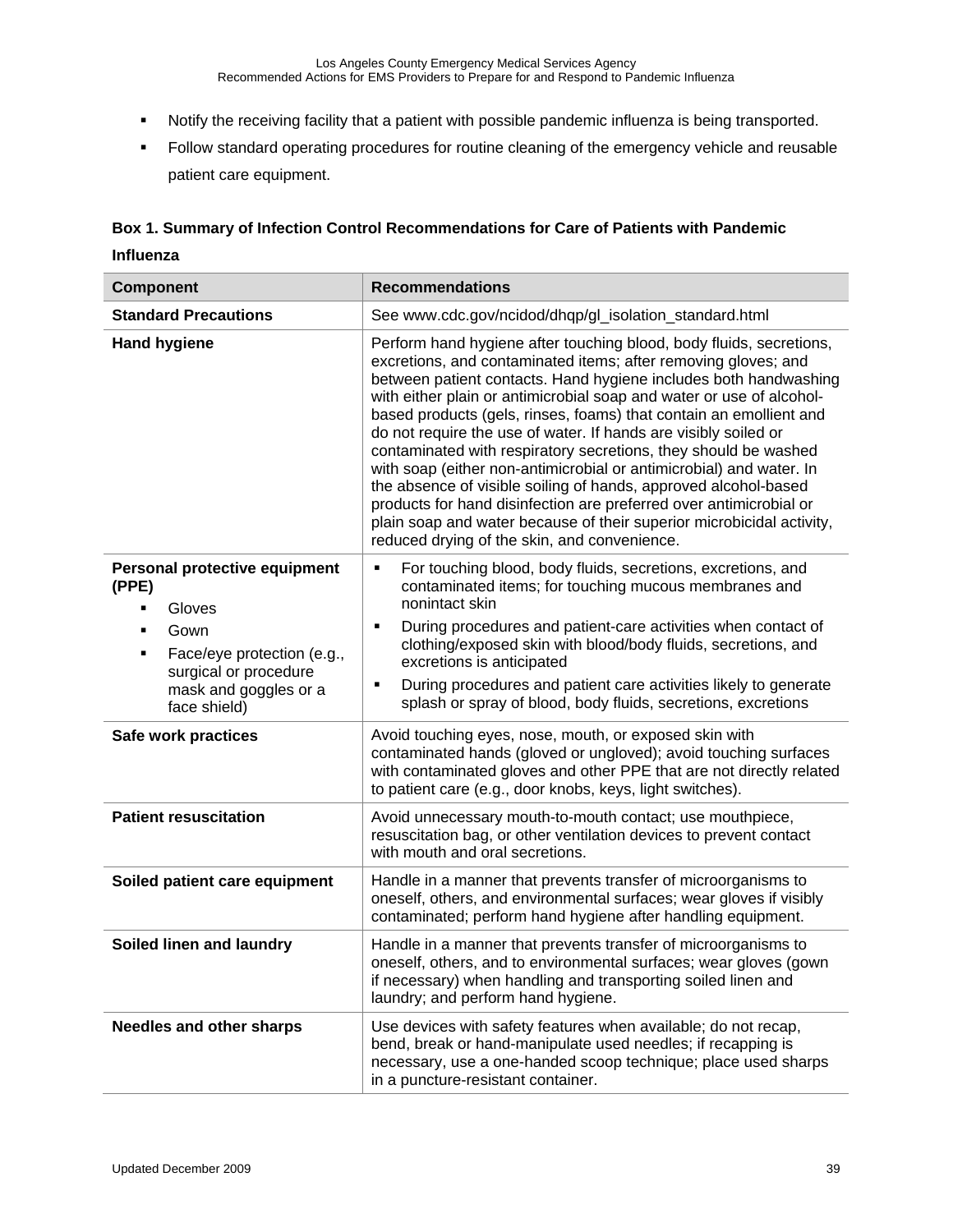| <b>Component</b>                                                                                                                                                                                                                         | <b>Recommendations</b>                                                                                                                                                                                                                                                                                                                                                                                                                                                                                                                                                             |  |
|------------------------------------------------------------------------------------------------------------------------------------------------------------------------------------------------------------------------------------------|------------------------------------------------------------------------------------------------------------------------------------------------------------------------------------------------------------------------------------------------------------------------------------------------------------------------------------------------------------------------------------------------------------------------------------------------------------------------------------------------------------------------------------------------------------------------------------|--|
| <b>Environmental cleaning and</b><br>disinfection                                                                                                                                                                                        | Use EPA-registered hospital detergent-disinfectant; follow standard<br>facility procedures for cleaning and disinfection of environmental<br>surfaces; emphasize cleaning/disinfection of frequently touched<br>surfaces (e.g., bed rails, phones, lavatory surfaces).                                                                                                                                                                                                                                                                                                             |  |
| <b>Disposal of solid waste</b>                                                                                                                                                                                                           | Contain and dispose of solid waste (medical and non-medical) in<br>accordance with facility procedures and/or local or state regulations;<br>wear gloves when handling waste; wear gloves when handling<br>waste containers; perform hand hygiene.                                                                                                                                                                                                                                                                                                                                 |  |
| Respiratory hygiene/cough<br>etiquette<br>Source control measures for<br>persons with symptoms of a<br>respiratory infection; implement at<br>first point of encounter (e.g.,<br>triage/reception areas) within a<br>healthcare setting. | Cover the mouth/nose when sneezing/coughing; use tissues and<br>dispose in no-touch receptacles; perform hand hygiene after contact<br>with respiratory secretions; wear a mask (procedure or surgical) if<br>tolerated; sit or stand as far away as possible (more than 3 feet)<br>from persons who are not ill.                                                                                                                                                                                                                                                                  |  |
| <b>Droplet Precautions</b>                                                                                                                                                                                                               | www.cdc.gov/ncidod/dhqp/gl_isolation_droplet.html                                                                                                                                                                                                                                                                                                                                                                                                                                                                                                                                  |  |
| <b>Patient placement</b>                                                                                                                                                                                                                 | Place patients with influenza in a private room or cohort with other<br>patients with influenza.* Keep door closed or slightly ajar; maintain<br>room assignments of patients in nursing homes and other<br>residential settings; and apply droplet precautions to all persons in<br>the room.<br>*During the early stages of a pandemic, infection with influenza<br>should be laboratory-confirmed, if possible. Personal protective<br>equipment - Wear a surgical or procedure mask for entry into<br>patient room; wear other PPE as recommended for standard<br>precautions. |  |
| <b>Patient transport</b>                                                                                                                                                                                                                 | Limit patient movement outside of room to medically necessary<br>purposes; have patient wear a procedure or surgical mask when<br>outside the room.                                                                                                                                                                                                                                                                                                                                                                                                                                |  |
| Other                                                                                                                                                                                                                                    | Follow standard precautions and facility procedures for handling<br>linen and laundry and dishes and eating utensils, and for<br>cleaning/disinfection of environmental surfaces and patient care<br>equipment, disposal of solid waste, and postmortem care.                                                                                                                                                                                                                                                                                                                      |  |
| <b>Aerosol-Generating Procedures</b>                                                                                                                                                                                                     | During procedures that may generate small particles of respiratory<br>secretions (e.g., endotracheal intubation, bronchoscopy, nebulizer<br>treatment, suctioning), healthcare personnel should wear gloves,<br>gown, face/eye protection, and a fit-tested N95 respirator or other<br>appropriate particulate respirator.                                                                                                                                                                                                                                                         |  |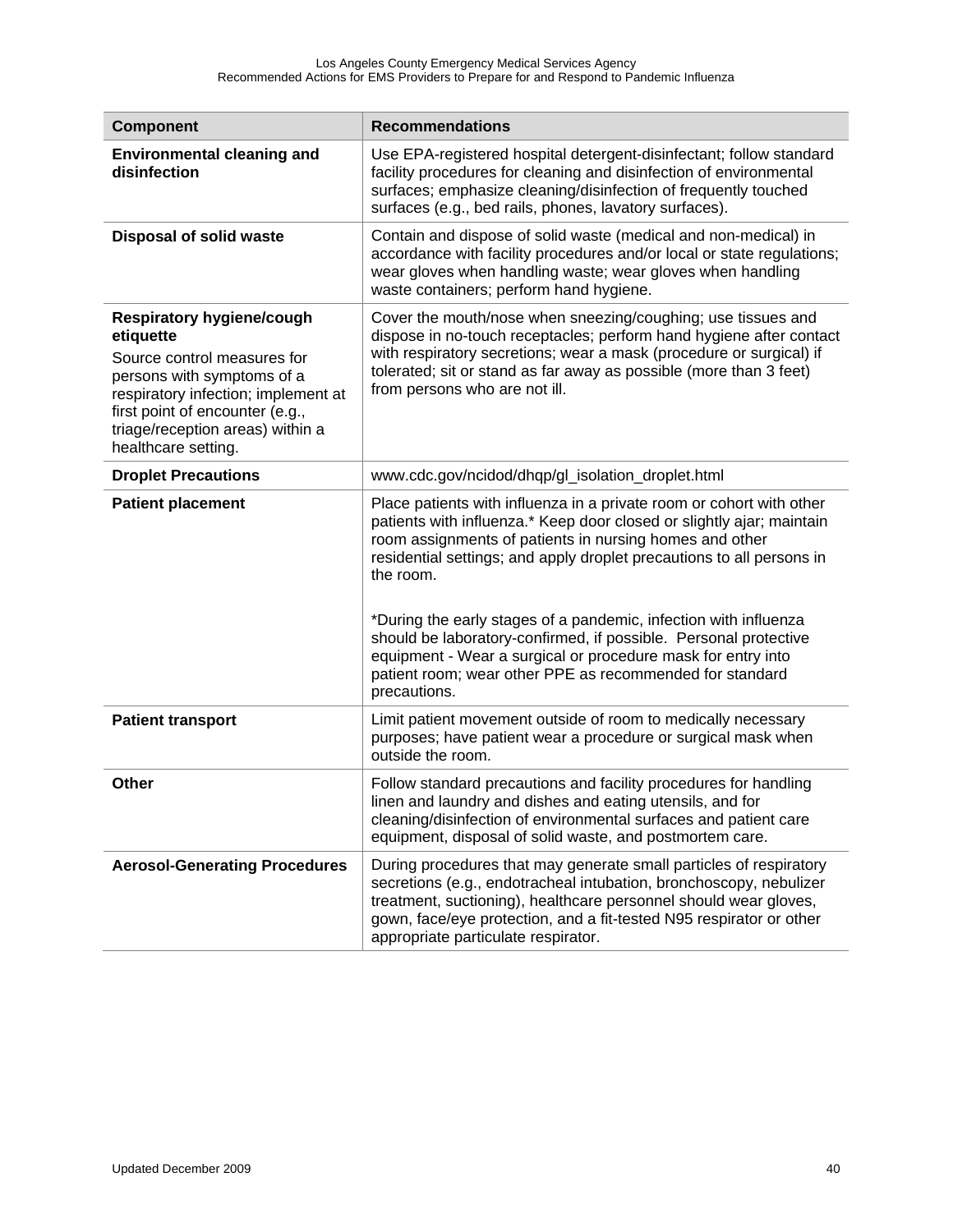### **Box 2. Respiratory Hygiene/Cough Etiquette**

| <b>Concern</b>                                                                                                                                                          | <b>Recommendation</b>                                                                                                                                                                                                                                                                                                                                                                                           |
|-------------------------------------------------------------------------------------------------------------------------------------------------------------------------|-----------------------------------------------------------------------------------------------------------------------------------------------------------------------------------------------------------------------------------------------------------------------------------------------------------------------------------------------------------------------------------------------------------------|
| To contain respiratory secretions, all persons with signs<br>and symptoms of a respiratory infection, regardless of<br>presumed cause, should be instructed to:         | Cover the nose/mouth when coughing or<br>٠<br>sneezing.<br>Use tissues to contain respiratory<br>$\blacksquare$<br>secretions.<br>Dispose of tissues in the nearest waste<br>$\blacksquare$<br>receptacle after use.<br>Perform hand hygiene after contact with<br>п<br>respiratory secretions and contaminated<br>objects/materials.<br>Provide surgical masks for sick patients<br>٠<br>to wear, if tolerated |
| Healthcare facilities should ensure the availability of<br>materials for adhering to respiratory hygiene/cough<br>etiquette in waiting areas for patients and visitors: | Provide tissues and no-touch receptacles<br>٠<br>for used tissue disposal.<br>Provide conveniently located dispensers<br>п<br>of alcohol-based hand rub.<br>Provide soap and disposable towels for<br>٠<br>handwashing where sinks are available.                                                                                                                                                               |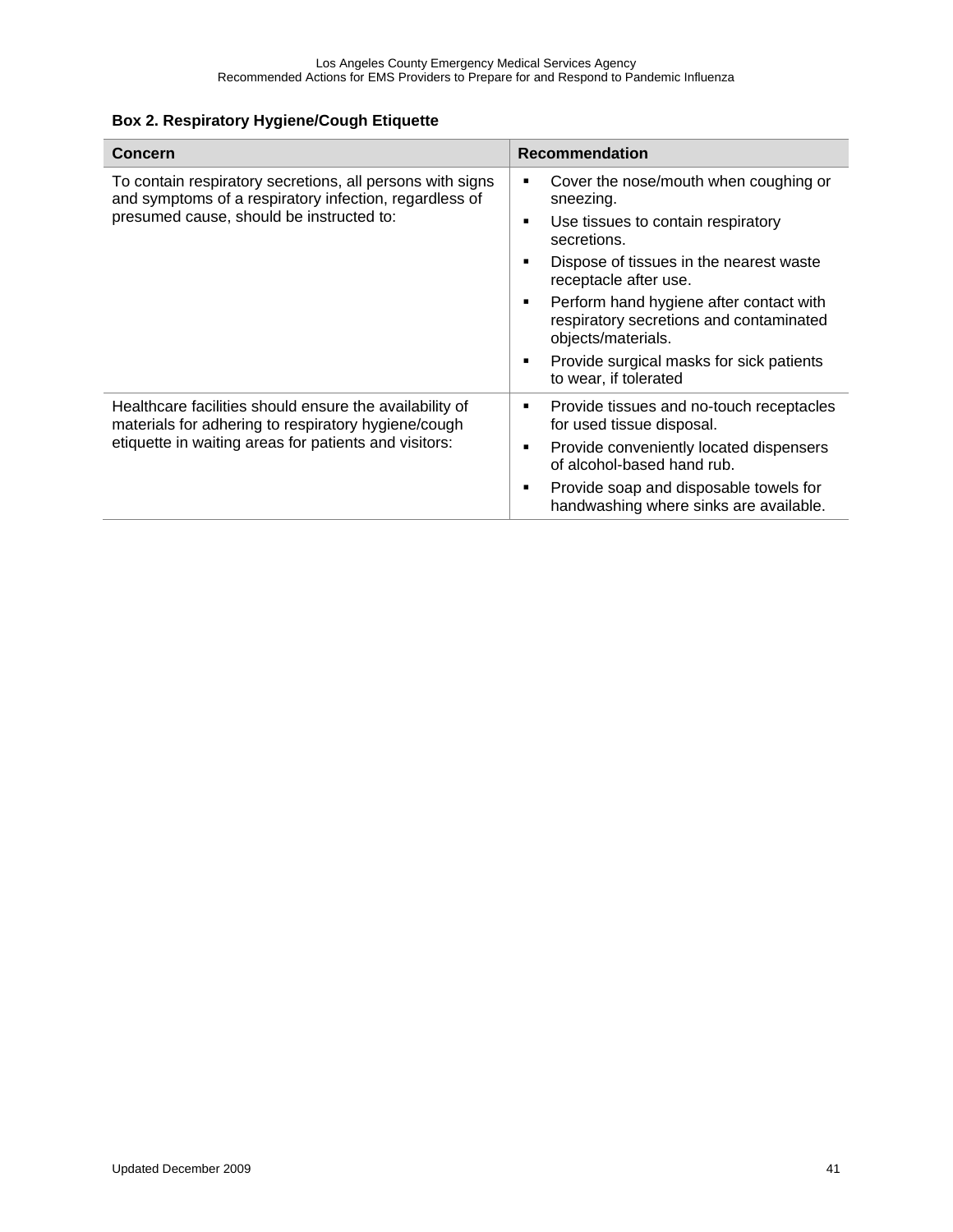# **PERSONAL PROTECTIVE EQUIPMENT (PPE)**

Based on Recommendations from the US Centers for Disease Control and Prevention (CDC), August 05, 2009: http://www.cdc.gov/h1n1flu/guidance\_ems.htm; LA County EMS Agency and LA County Department of Public Health Influenza A H1N1 (Swine Flu) – First Responder/EMS Guidance #1, April 28, 2009: http://ems.dhs.lacounty.gov/Home/SF-FirstRespGuidance1.pdf; LA County EMS Agency H1N1 Interim Guidelines, October 01, 2009: http://ems.dhs.lacounty.gov/Home/SF-H1N1InterimGuidelines.pdf.

Until more is known about this disease, the Centers for Disease Control and Prevention (CDC) and Cal/OSHA recommends the use of approved N95 respirators when providing care to patients with flu-like symptoms (fever, cough and sore throat) or anyone a provider suspects may have the pandemic virus.

When treating a patient with a suspected case of the novel or pandemic influenza as defined above, the following PPE should be worn:

- Fit-tested disposable N95 respirator and eye protection (e.g., goggles; eye shield), disposable non-sterile gloves, and gown, when coming into close contact with the patient.
- When treating a patient that is not a suspected case of swine-origin influenza but who has symptoms of acute febrile respiratory illness, the following precautions should be taken:
- Place a standard surgical mask on the patient, if tolerated. If the mask cannot be tolerated, encourage the patient to cover his/her mouth/nose with a tissue when coughing or sneezing. Provide a receptacle (e.g., trash bag) to discard used tissues. If available, use a small surgical mask for children; however, children may have difficulty wearing a mask correctly and consistently.
- Use good respiratory hygiene use non-sterile gloves for contact with patient, patient secretions, or surfaces that may have been contaminated.
- Follow hand hygiene including hand washing or cleansing with alcohol based hand disinfectant after contact.
- Encourage good patient compartment vehicle airflow/ ventilation to reduce the concentration of aerosol accumulation when possible.

EMS providers should ensure that they have the equipment and supplies readily available to meet any local requirements for personal protective equipment.

### **PPE Controversy and H1N1 PPE Guidance**

It should be noted that, while the LAC EMS Agency recommends following local, state and federal guidelines, there is some controversy in those guidelines being disseminated. The Society for Healthcare Epidemiology of America (SHEA), Infectious Diseases Society of America (IDSA), and Association of Professionals in Infection Control and Epidemiology (APIC) expressed significant concern with the federal guidance concerning the use of PPE by healthcare workers in treating suspected or confirmed cases of H1N1 influenza. It is not clear why the federal PPE guidance and requirements do not reflect the best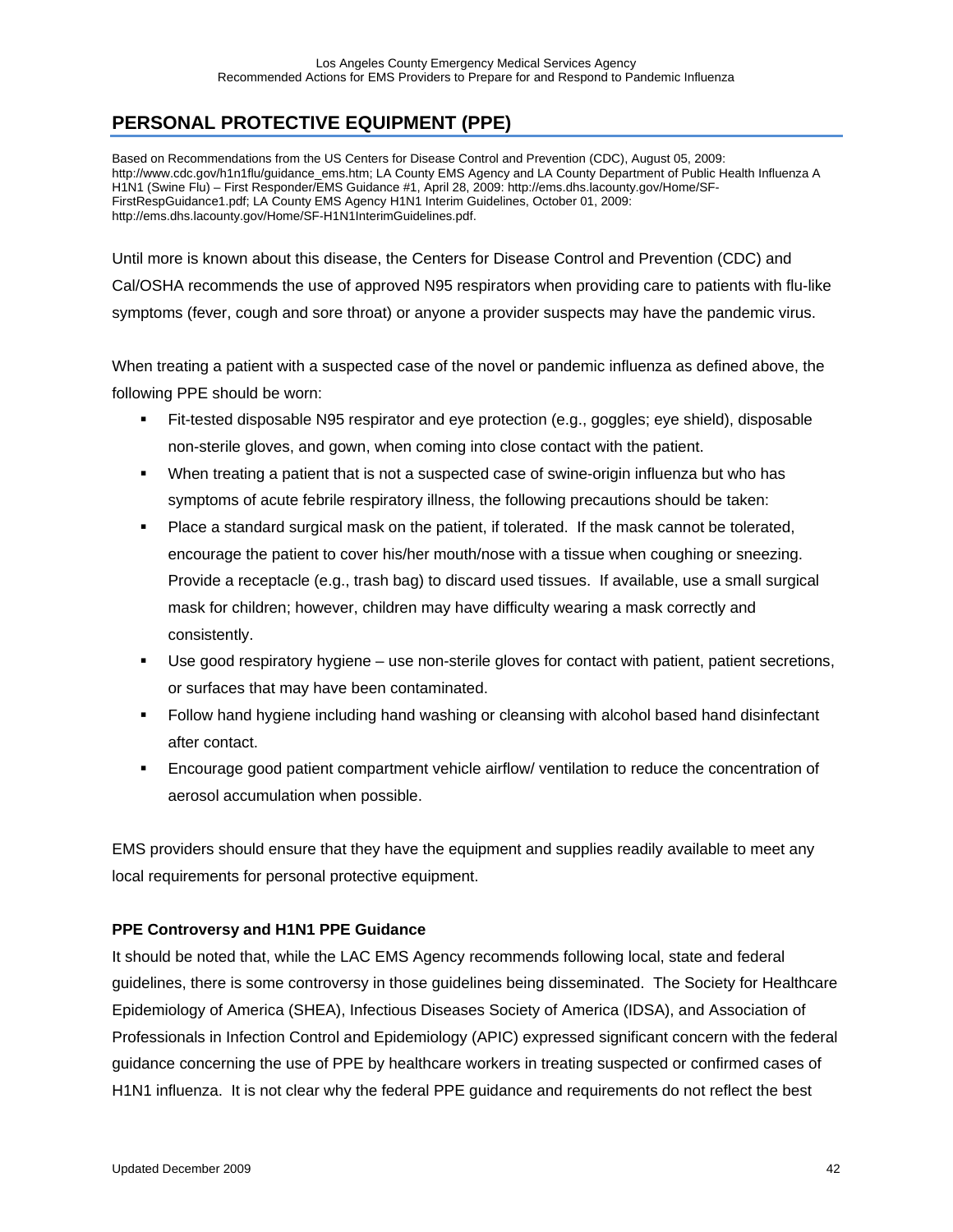available scientific evidence, which demonstrates that N95 respirators are not superior to surgical masks in the prevention of transmission of influenza in most patient care settings.

### **Cal/OSHA Aerosol Transmissible Diseases Policy**

While protection with appropriate PPE is the best strategy for reducing risk of contracting the disease, any novel virus such as that causing pandemic influenza, it may be unclear whether the virus is transmitted via droplet or aerosol. Based on this and the fact that there is a limited supply of N95 respirators, on September 08, 2009, Cal/OSHA in their Interim Enforcement Policy on H1N1 and Section 5199 (Aerosol Transmissible Diseases) stated:

"Where an extreme shortage of respirators exists despite all reasonable efforts to maintain a sufficient reliable supply, the employer may shift to a prioritized respirator use mode in which respirator use is assured for employees exposed to H1N1 in connection with high hazard procedures. In this mode, respirator use may be temporarily discontinued for employees in H1N1 exposure scenarios considered less likely to cause disease transmission as necessary to maintain the supply for employees exposed to high-hazard procedures."

This policy also states "If the employer is unable to provide a respirator to employees who provide care to H1N1 suspected and confirmed cases, the employer should provide those employees with surgical masks. While surgical masks are not designed or certified to prevent the inhalation of small airborne contaminants, it is likely they will provide droplet protection and should therefore be chosen over no protection at all."

Inventory the airborne respiratory protection equipment available to employees and providers:

- o N95 Filtering Facepiece Respirator (NIOSH Certified)
	- Fit-testing must be conducted to ensure a well-fitting respirator model and size and ensures the user can achieve a good seal between the respirator and the face
		- OSHA requires that workers be medically cleared and fit tested prior to the first use of a filtering facepiece respirator.
		- N95 respirators will not form a seal on the face if there is facial hair or the bone structure precludes the respirator conforming to the face.
	- Plan for three N95 respirators per person, per day (current Cal/OSHA recommendation):
		- Respirator can be reused by the same wearer until the respirator becomes damaged, moist, difficult to breathe through while wearing, or visibly soiled.
		- N95 respirators are considered disposable. There are currently no recommendations for cleaning and disinfecting them for reuse.
	- Use appropriate hand hygiene before and after removal of the respirator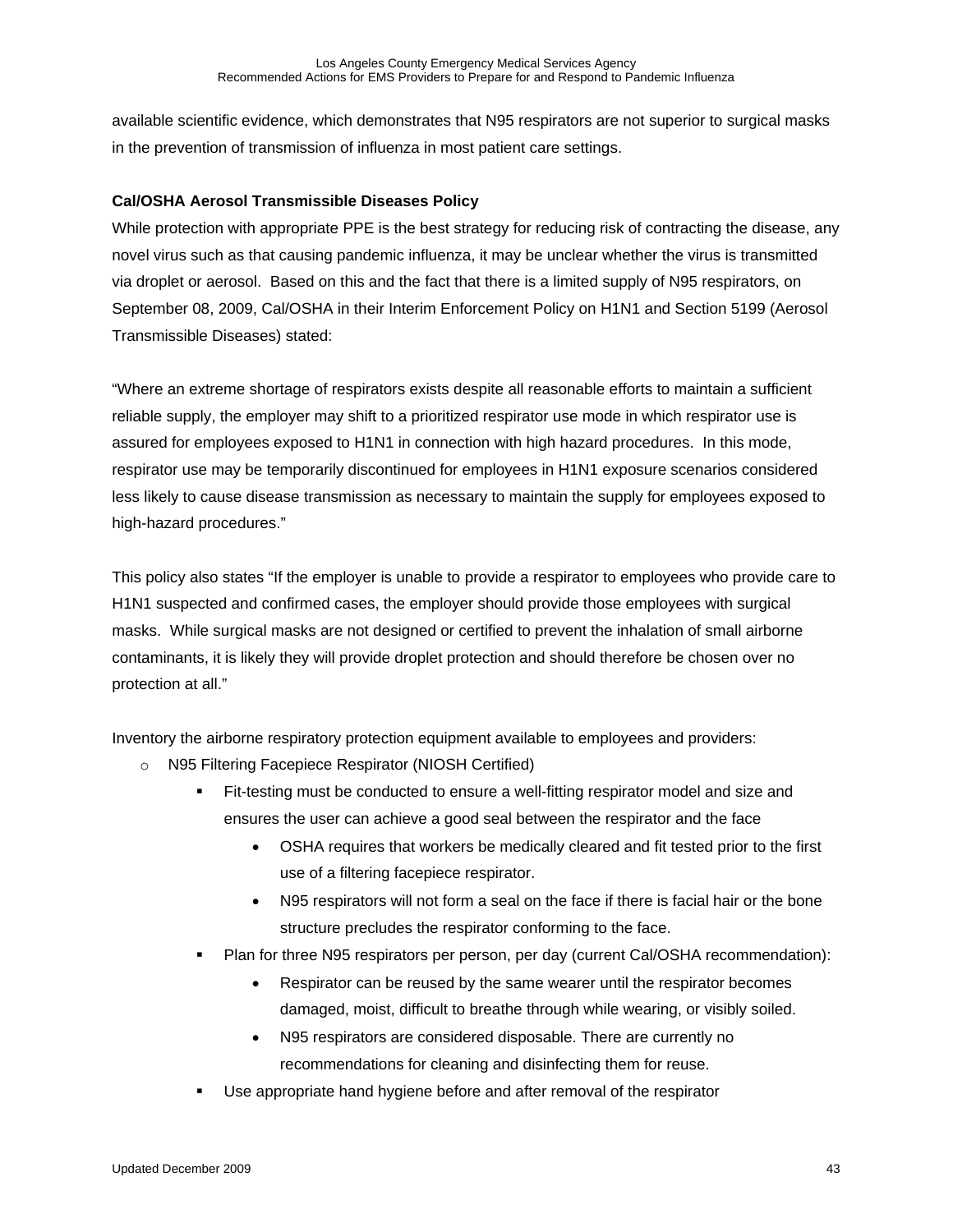- Wearing a full faceshield over the respirator may prevent surface contamination of the N95 and prolong life.
- o Reusable elastomeric respirators full and half face piece:
	- Have a face piece that can be cleaned, disinfected, reused, and worn by multiple users. Some offer eye protection (full facepiece).
	- Use filters that are multi-use until difficult to breathe through.
	- Require fit-testing (as described above) and users with facial hair or certain types of bone structures will not be able to obtain a seal.
	- Consider the reusable respirator to ensure employee protection should supplies of disposable (e.g., N95) respirators be limited (e.g., pandemic).
		- Replacement filters should be stocked by providers for exchange as needed.
	- Provider infection control programs should address proper donning, doffing, cleaning/disinfection, and reuse of the elastomeric respirator.
- o Powered air-purifying respirators (PAPRs):
	- There are lightweight PAPRs (e.g., the 3M Breathe Easy™) that provide protection but are much lighter and cooler than the PAPRs for chemical exposures.
	- PAPRs provide a higher level of protection than N95 respirators, meet the OSHA recommendation for protection during high hazard procedures (e.g., intubation, nebulizer treatment, deep suctioning), and may be considered for long transports.
	- PAPR components (battery pack, hose, belt) can be cleaned and disinfected for multiple users. There are currently no recommendations for cleaning disposable headgear/ hoods, although guidance may be provided during a pandemic when supplies are scarce. Headgear/hoods can be worn multiple times by the user until soiled or damaged.
	- Fit-testing is not required for PAPRs. Medical screening may be required as directed by the employer's respiratory protection program.

### **Other Personal Protective Equipment**

In addition to respiratory protection, PPE during a pandemic includes:

- Clean, non-sterile gloves: should be single use only and changed between patients
- o Eye protection (e.g., goggles, face shield):
	- Face shields may be cleaned and reused. Plan for reuse X 10. Face shields can also protect N95 respirators, as described above.
	- Goggles are usually non-disposable and can be cleaned when soiled or between users. Plan for reuse X 50.
- o Long sleeved, fluid resistant gown.
	- **Disposable gowns are single use and disposed of after each patient contact,**
	- Cloth gowns should be changed between patient contacts and laundered before reuse.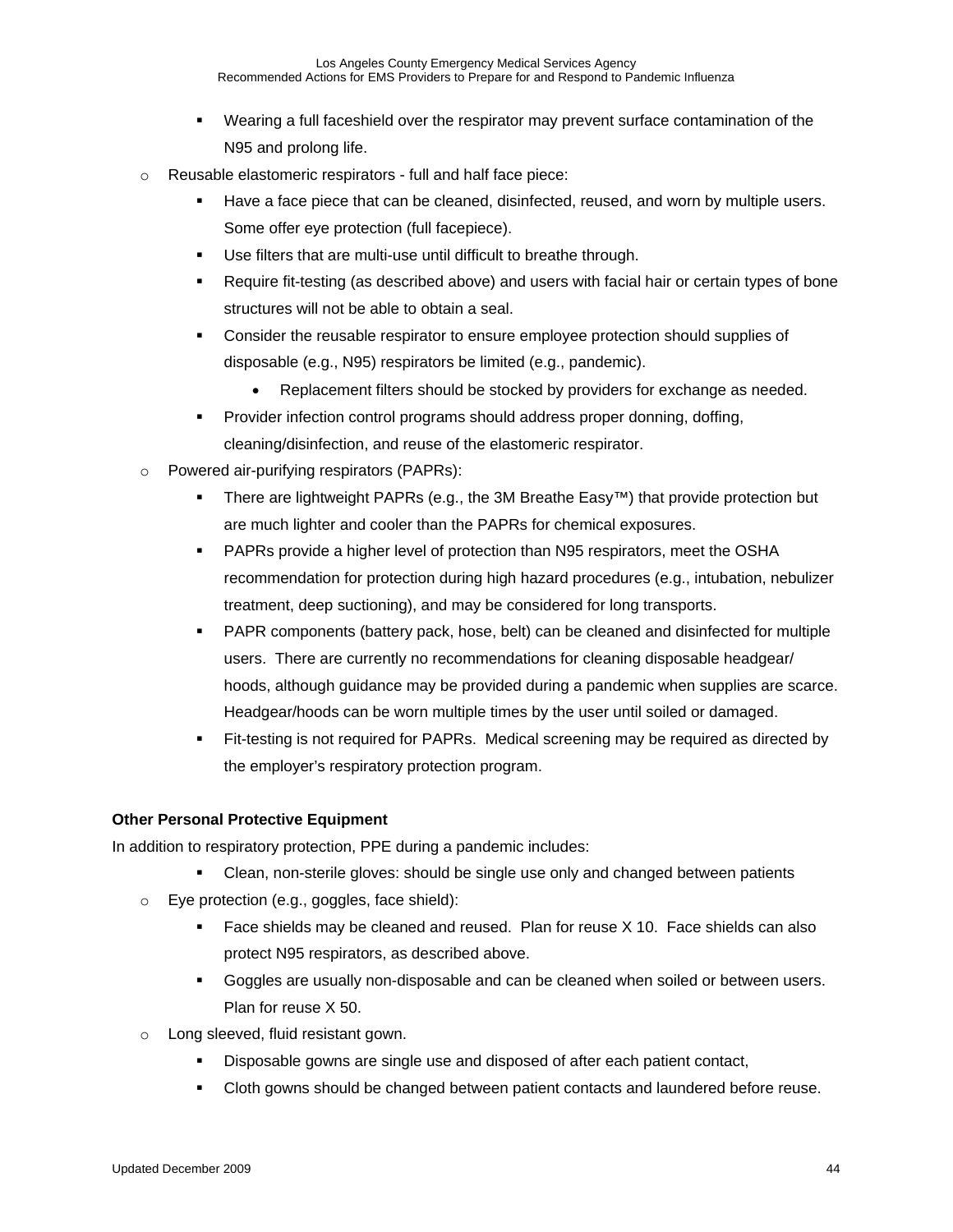## **USE OF MASKS DURING A PANDEMIC**

Adapted from: Los Angeles County Department of Public Health *Pandemic Influenza Plan, Guidelines for Acute Care Hospital Settings*, 3-1-06, available at http://search.lapublichealth.org/acd/Pandemicflu.htm

#### **WHEN TO WEAR A MASK \***

- **Early phase of a pandemic**, it may be prudent for healthcare workers to wear masks when interacting in close face-to-face contact with coughing individuals to minimize influenza transmission
	- $\circ$  This use of masks is advised when immunization and antivirals are not yet available.
- Masks should be worn by healthcare workers to prevent transmission of other organisms from patients with undiagnosed cough
- When the **virus is circulating widely in the community**, there is no evidence that the use of masks in general public settings will be protective

#### **USING SURGICAL MASKS**

- Use only once and change if wet (masks become ineffective when wet)
- Cover both the nose and the mouth
- Avoid touching the mask while it is being worn
- Do not dangle around the neck
- Discard masks into an appropriate receptacle

#### **SPECIAL MASKS**

- I.e., high-efficiency dust/mist masks
- Required for patients with infectious tuberculosis and for non-immune healthcare workers entering the room of a patient with measles or disseminated varicella.

\* The *term mask refers to surgical masks, not to special masks or respirators.*

#### **Additional mask and respirator information can be found at:**

OSHA Guidance on Preparing Workplaces for an Influenza Pandemic:

http://www.osha.gov/Publications/influenza\_pandemic.html#mask\_respirator\_difference

- US DHHS Interim Guidance on Planning for the Use of Surgical Masks and Respirators in Health Care Settings during an Influenza Pandemic: http://pandemicflu.gov/plan/healthcare/maskguidancehc.html
- Cal/OSHA Interim Enforcement Policy on H1N1 and Section 5199 (Aerosol Transmissible Diseases), Issue Date: 10-22-09: http://www.dir.ca.gov/dosh/SwineFlu/Interim\_enforcement\_H1N1.pdf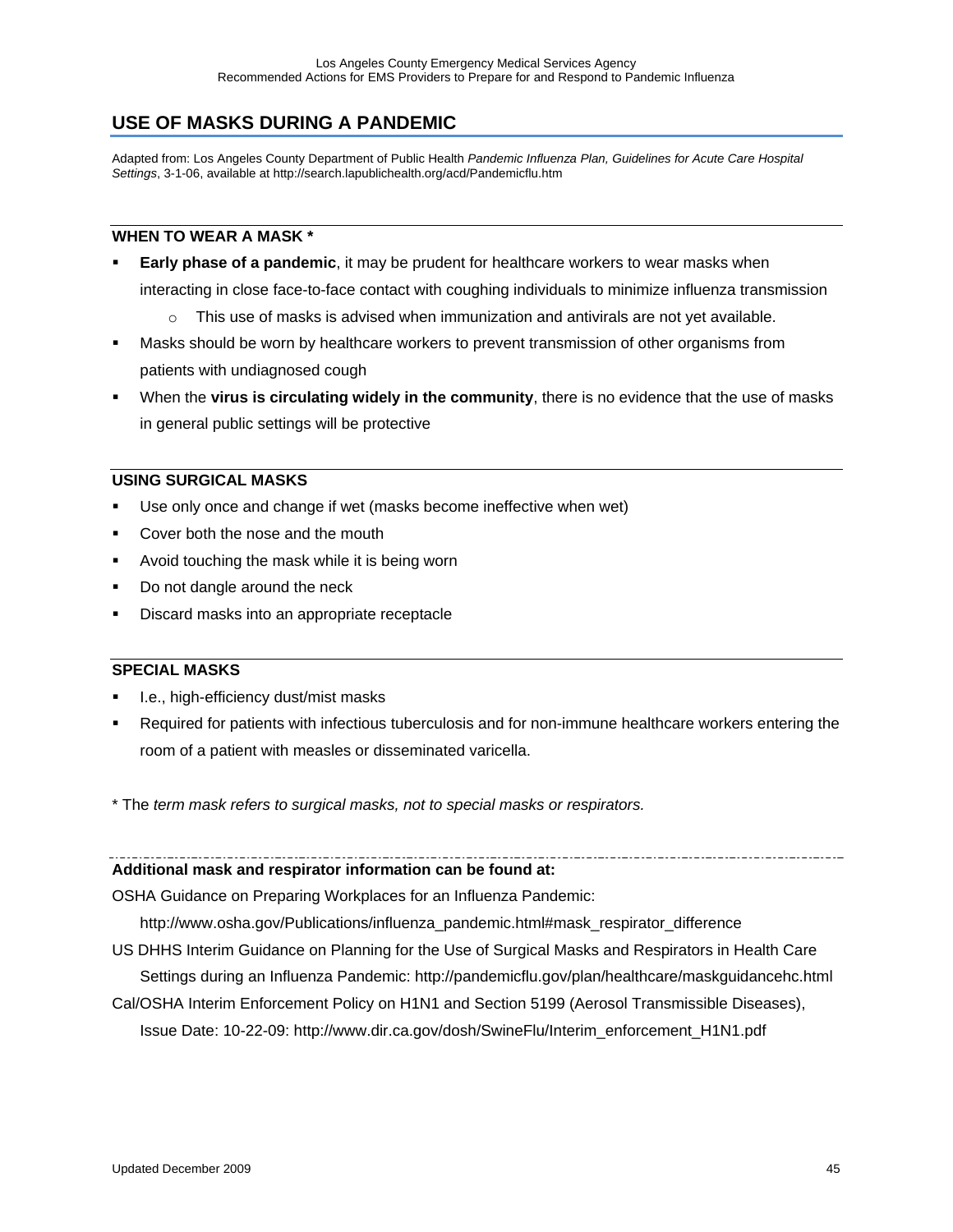## **CONSERVATION OF RESOURCES**

Adapted from Cal/OSHA *Interim Enforcement Policy on H1N1 and Section 5199 (Aerosol Transmissible Diseases)*, Issue Date: 10- 22-09: http://www.dir.ca.gov/dosh/SwineFlu/Interim\_enforcement\_H1N1.pdf

#### **Prioritization of PPE**

Although during a pandemic, PPE may be in short supply and resupply delayed, respiratory protection must be given high priority, especially during high risk procedures (e.g., intubation) and for actively coughing, sneezing patients. Facial protection should be ensured as resources permit.

#### **Measures to maximize and conserve respirator supplies**

Given the increased demand for respirators created by a pandemic and the finite supply, measures to conserve respirator supplies to the extent reasonably possible should be implemented. This will help ensure that a sufficient supply of respirators will remain on hand to treat patients with the pandemic virus, tuberculosis, or any other disease requiring respiratory protection. These conservation measures are consistent with the ATD standards and the CDC Interim Infection Control guidance dated October 14, 2009, that delineates a hierarchy of controls to prevent influenza transmission in healthcare settings. These policies should include:

- 1. Reviewing patient flow and work organization to determine whether unnecessary employee contact with suspected or confirmed pandemic influenza cases can be reduced.
- 2. Taking full advantage of opportunities to obtain respirators through non-medical supply chains, such as safety equipment suppliers. These respirators are of comparable quality and efficacy to those provided by medical distributors.
- 3. Taking full advantage of opportunities to use the variety of NIOSH-certified respirators available and appropriate for use in work involving close contact with pandemic influenza patients. For example, if an institution's policy has been to order only fluid-resistant or "surgical" N95 respirators, other N95 respirators not designated as "surgical" can be used in patient-care scenarios where contact with splashes or sprays of body fluids is not anticipated as long as they are NIOSH-certified. Surgical N95s are required when needed to protect against splashes or sprays of bodily fluids, and may also be required for infection control during surgery, but are not required in situations where fluid contact is not an issue.

#### **Extended use and re-donning as conservation measures**

Cal/OSHA regulations require employers to develop policies for the use, cleaning, and decontamination and/or disposal of respirators as appropriate so that they remain effective in protecting employees and do not become a hazard. A respirator should always be removed and discarded if it becomes damaged or deformed, or it no longer forms an effective seal to the employee's face. A reuseable respirator may be shared between users, but only if cleaned and disinfected between users. In addition, in health care settings, respirator use may be affected by infection control policies.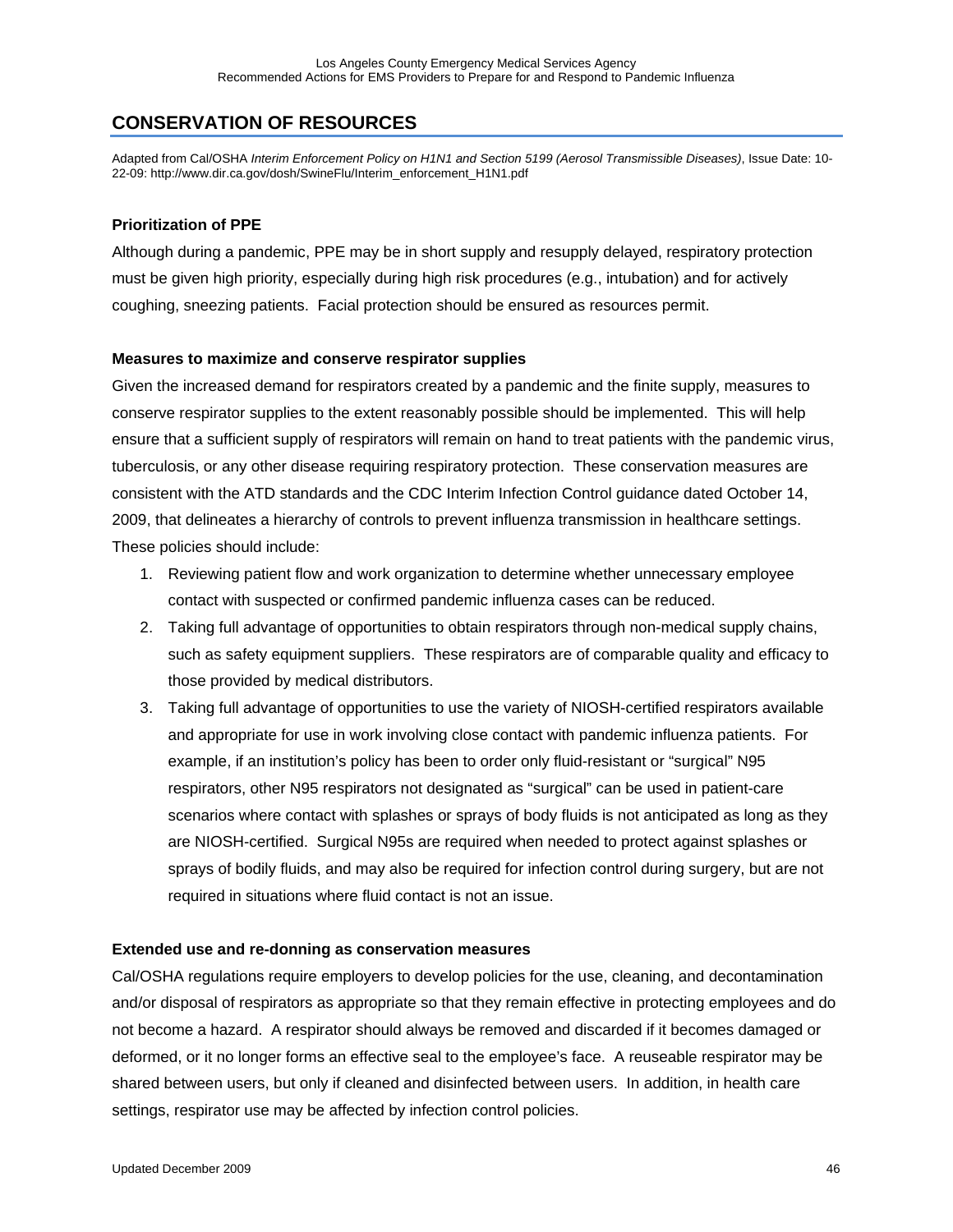Disposable respirators should never be shared between users. A disposable respirator should always be discarded if (1) it becomes contaminated with a hazardous substance, (2) it becomes contaminated with blood, respiratory or nasal secretions, or other bodily fluids from patients, (3) it has been used during an aerosol generating procedure or during surgery, (4) it becomes wet or visibly dirty, or (5) breathing through it becomes more difficult.

Studies have consistently found that materials that are captured in a respirator filter will not be released, even if the user coughs or sneezes, or if the respirator is dropped. However, materials that may be on the outside of the respirator can be transferred to the employee's hands, just as materials that are on the employees face or clothing can be transferred. Therefore employees should be instructed to perform hand hygiene whenever their hands touch the outside of the respirator. Respirators can be continuously worn between patients without removal ("extended use") without creating a hazard for the patients or the employees, so long as hand hygiene and other standard precautions are maintained. Respirators should not be worn between patients after high hazard procedures or surgery, or if the respirator has become contaminated with bodily fluids.

Disposable filtering facepiece respirators may be removed, stored, and re-donned by an employee if the employer has established procedures for this type of use, provided appropriate facilities for storage, and trained employees in how to remove, store, inspect, and re-don the respirator. Employees must also be trained in how to recognize a respirator that must be discarded. Employer re-donning policies cannot include an absolute limit on the number of respirators that will be furnished to an exposed employees during a given period of time.

#### **Protecting the outside surfaces of the respirator**

It may be possible to prolong the useful life of the respirator by protecting the outer surface from sprays with a face shield, but a face shield may be used only if it does not interfere with the function of the respirator. Cal/OSHA regulations require that respirators be used as approved by the National Institute for Occupational Safety and Health (NIOSH) and must not be altered. Therefore surgical masks should not be placed over the respirator, as they may unseat or deform the respirator and may also make it more difficult to breathe through.

#### **Respirator doffing, storage and re-donning procedures**

When an employee removes a respirator in the context of re-donning practices, the employee should lift the respirator straps from the back of the head. The respirator should be handled as little as possible, and the employee should avoid touching the inside surfaces of the respirator. If the respirator is visibly contaminated with blood or other bodily fluids, if it is wet, dirty or deformed, it should be discarded. If it is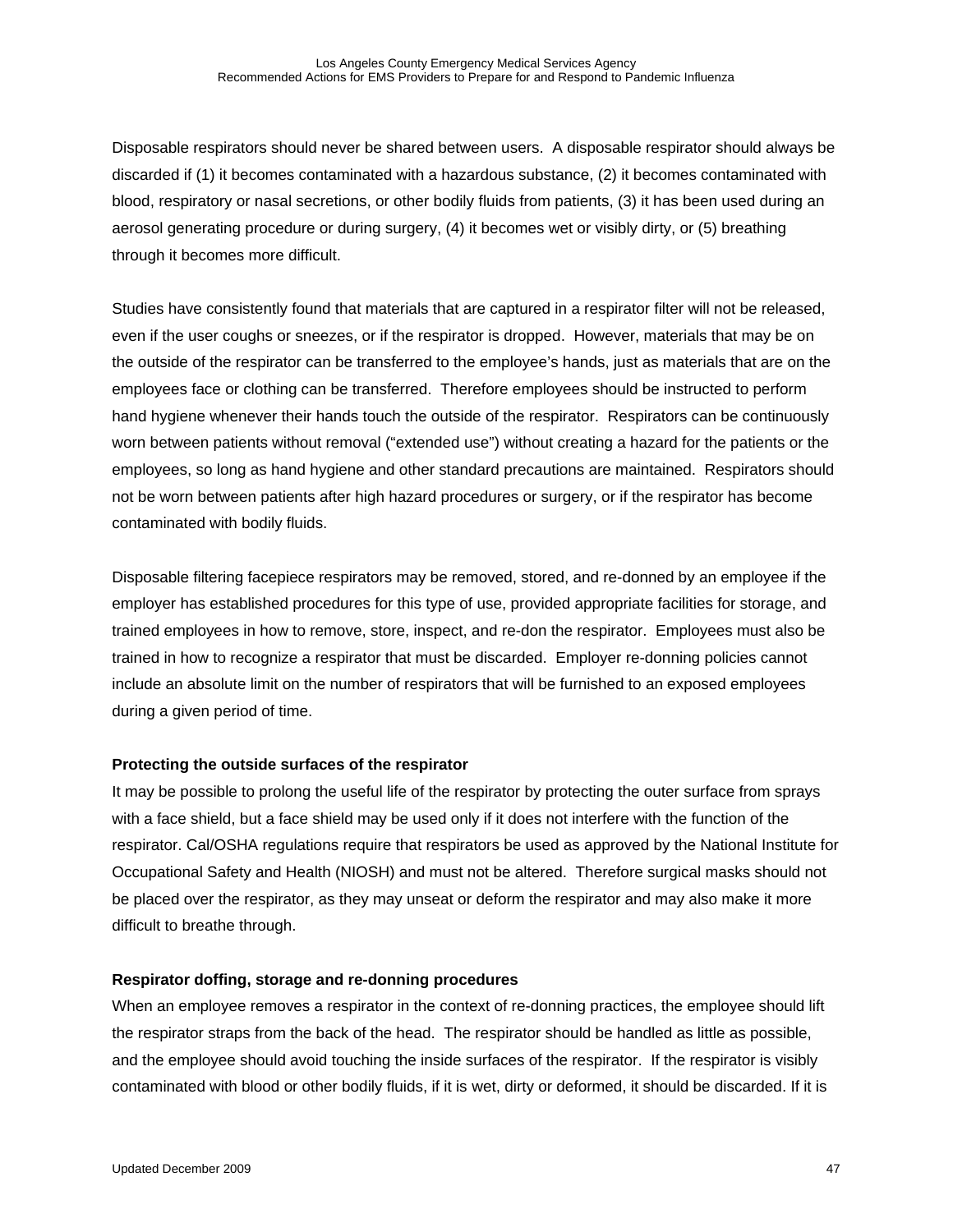in good condition, the respirator should be placed in a clean container labeled with the employee's name or other identifier.

The respirator container should be located in an area free from chemical contamination, and it should be sufficient to protect the respirator against contamination or crushing, but it need not be "airtight." Prior to re-donning, the employee should inspect the respirator, including straps, clips, sealing surfaces and general condition. If it is in good condition, the employee should don the respirator according to instructions provided for the specific respirator, and perform the user seal check. After handling the respirator, the employee should perform hand hygiene.

Additional information about donning and taking off (doffing) personal protective equipment, including respirators, is available from the CDC at http://www.cdc.gov/ncidod/dhqp/ppe.html.

### **Conserving Essential Resources and Maintaining the Supply Chain**

The day-to-day availability of essential EMS supplies, equipment, and services may also be severely disrupted during a pandemic. To maintain or restore the supply chain, Local EMS agencies and providers should contact regular vendors to assess their ability to provide resources, contact alternate vendors as backups, and recognize that the time between order and delivery may increase substantially.

- Assess current inventories of essential response supplies
	- $\circ$  Identify essential equipment, supplies and medications that are used day-to-day and will be needed during the pandemic.
	- o Consider stocking additional essential patient care supplies and personnel protective equipment supplies over normal par levels.
- Maintain an up-to-date contact list of suppliers and vendors
- **IDENTIFY EXTERNATE:** Identify essential services that must be maintained in order to function (e.g., fuel suppliers)
- Continuously monitor and track the use of essential patient care and employee protective equipment and procure/resupply early before supplies are extinguished.
- Establish allocation and use policies for essential equipment and modify practices to preserve equipment and supplies, as feasible.
- Secure essential equipment and supplies and allocate according to plans.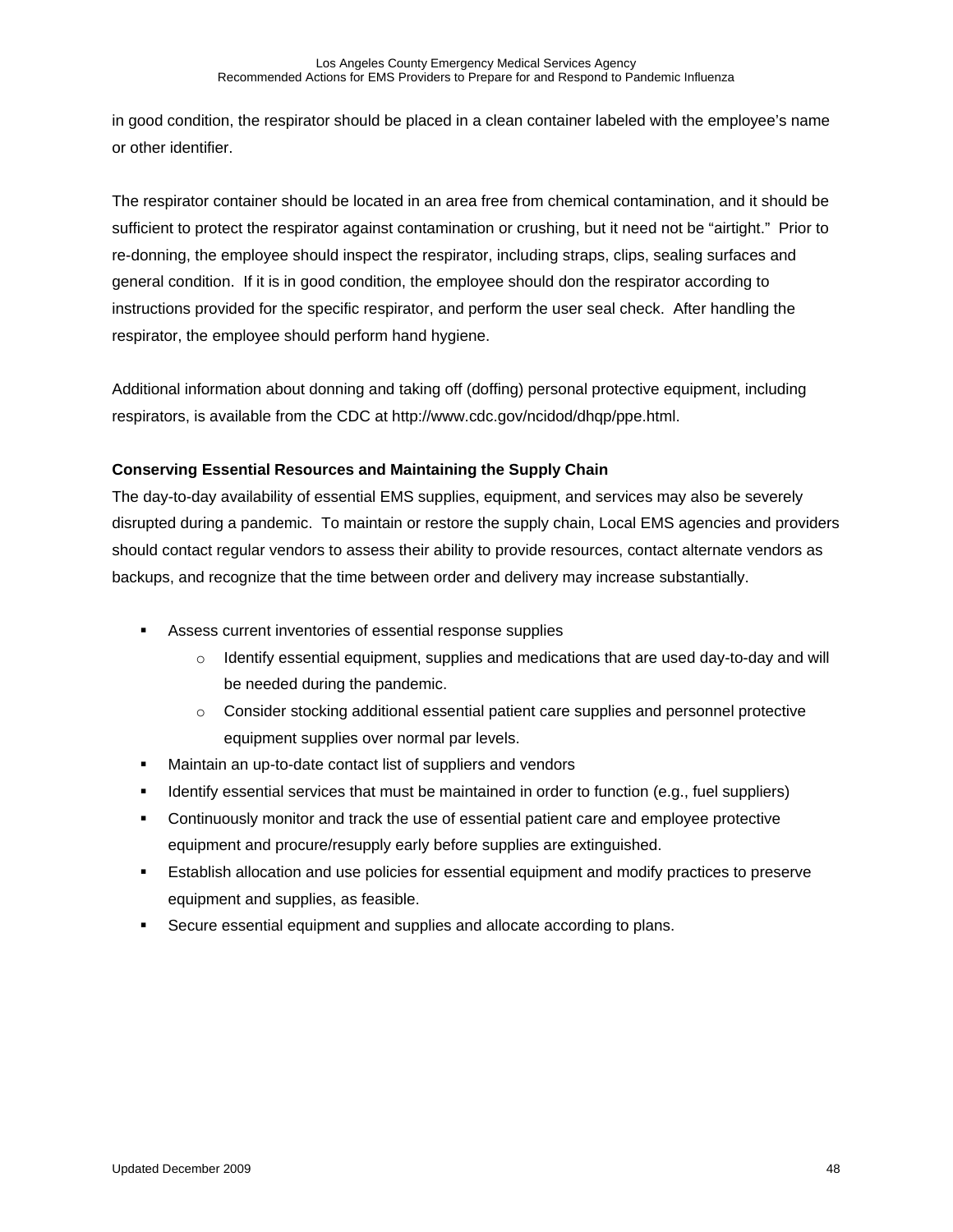## **SAMPLE: STEPS FOR SAFE REDONNING (REUSE) OF YOUR N95 RESPIRATOR**

- N95 may be reused until crushed, soiled, wet or difficult to breathe through.
- Never use a N95 respirator for longer than one shift!
- **Employees are not required to reuse respirators.**
- Staff should use the N95 respirators for which they were fit –tested.

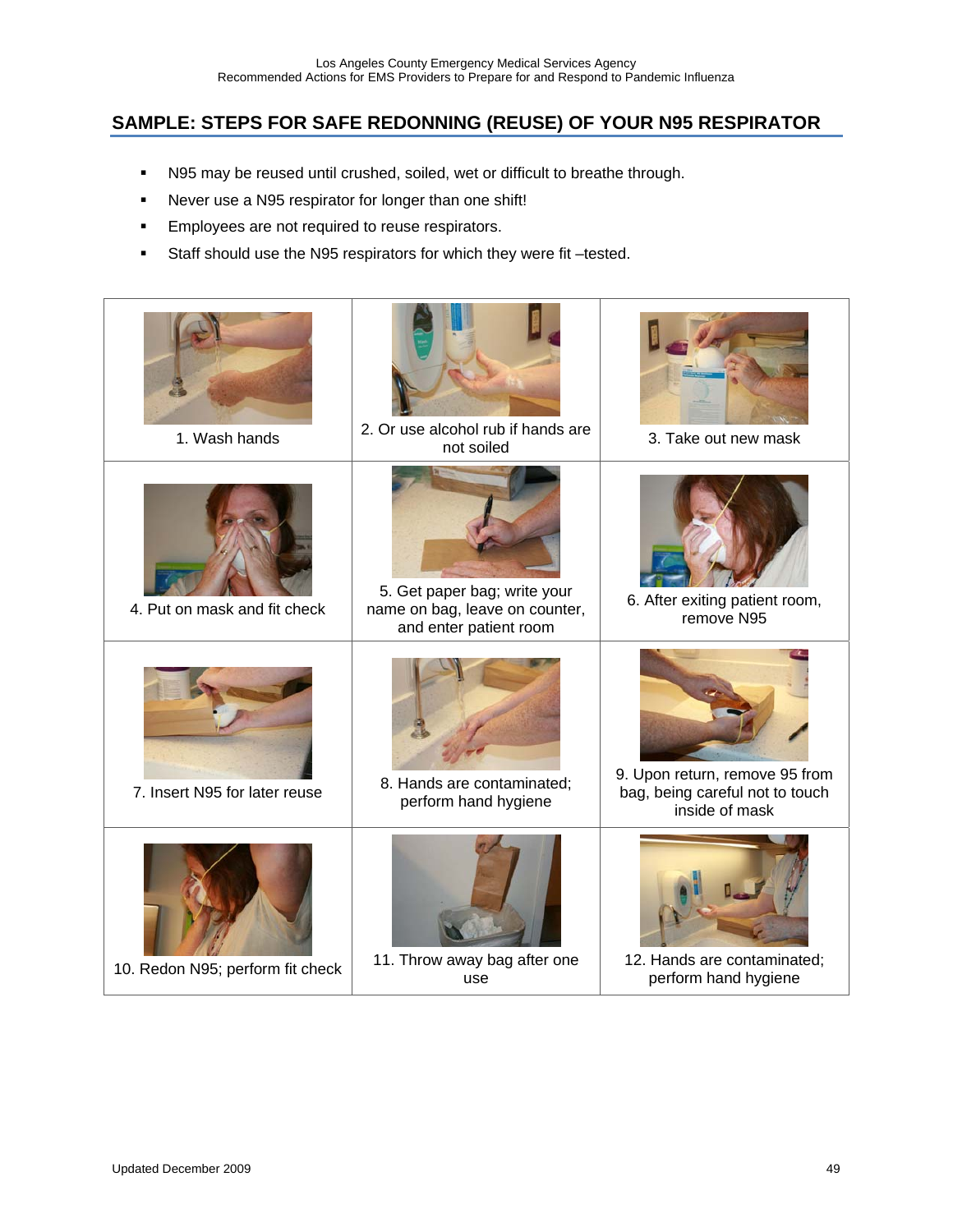# **PATIENT TRANSPORT**

Based on US Centers for Disease Control and Prevention (CDC) *Interim Guidance for Emergency Medical Services (EMS) Systems and 9-1-1 Public Safety Answering Points (PSAPs) for Management of Patients with Confirmed or Suspected Swine-Origin Influenza A (H1N1) Infection*, August 05, 2009: http://www.cdc.gov/h1n1flu/guidance\_ems.htm

### **EMS personnel involved in the transfer of patients with suspected or confirmed pandemic**

**influenza should use standard, droplet and contact precautions for all patient care activities.** 

EMS personnel should wear:

- A fit-tested disposable N95 respirator
- **Disposable non-sterile gloves**
- **Eye protection (e.g., goggles, eyeshield)**
- Gown

#### Patient

- Patients with acute febrile respiratory illness should wear a surgical mask, if tolerated. Its use can help to minimize the spread of infectious droplets in the patient care compartment.
- Small facemasks are available that can be worn by children, but it may be problematic for children to wear them correctly and consistently. No facemasks (or respirators) have been cleared by the FDA specifically for use by children.
- Consider transporting multiple non-emergent patients or more than one patient with like symptoms (cohort) per ambulance run, despite the potential complications of insurance billing.

### EMS Vehicle

- Encourage good patient compartment vehicle airflow/ventilation to reduce the concentration of aerosol accumulation when possible.
- **•** Open windows for fresh (outside) air flow.
- **•** Operate ambulance ventilation system in the non-recirculation mode to increase fresh airflow.
- Use air conditioning system with HEPA filtration, if available.
- Close the door between the driver and patient compartment, if possible.
- Keep cabinet doors closed in the unit to reduce possible contamination of supplies and equipment.
- **Decontaminate vehicle after transport.**

### **Facility Notification**

When transporting a patient with symptoms of acute febrile respiratory illness, EMS personnel should notify the receiving healthcare facility so that appropriate infection control precautions may be taken prior to patient arrival.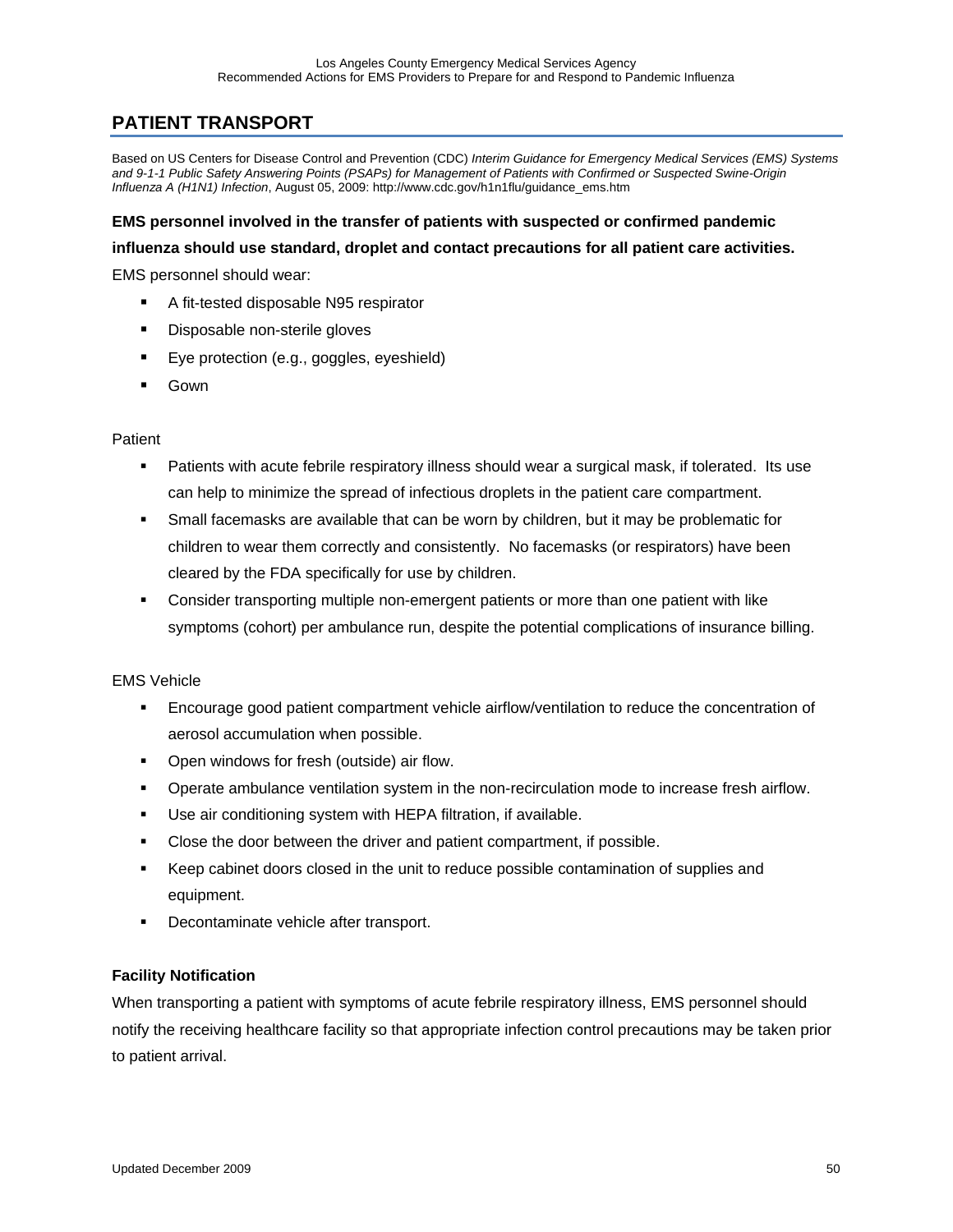## **CLEANING EMERGENCY SERVICE TRANSPORT VEHICLES**

Based on US Centers for Disease Control and Prevention (CDC) *Interim Guidance for Emergency Medical Services (EMS) Systems and 9-1-1 Public Safety Answering Points (PSAPs) for Management of Patients with Confirmed or Suspected Swine-Origin Influenza A (H1N1) Infection*, August 05, 2009: http://www.cdc.gov/h1n1flu/guidance\_ems.htm

### **KEY POINTS**

- **Influenza viruses are susceptible to inactivation by a number of chemical disinfectants readily available from consumer and commercial sources.**
- Routing cleaning and disinfection practices play a role in minimizing the spread of influenza.
- Viruses can persist on nonporous surfaces for 24 hours or more, but quantities of the virus sufficient for human infection are only likely to persist for shorter periods.

### **ACTION STEPS**

### **Step 1: Ventilation**

Prior to cleaning the vehicle, the air within the vehicle should be exhausted by opening doors and windows of the vehicle while the ventilation system is running. This should be done outdoors and away from pedestrian traffic.

#### **Step 2: Clean Patient Care Areas**

- 1. Wear non-sterile gloves while cleaning the patient care area and when handling disinfectants.
- 2. Avoid large surface area cleaning methods that produce mists or aerosol or disperse dust in patient care areas.
- 3. Spills of bodily fluids (e.g., vomit, blood) should first be managed by removing visible organic matter with absorbent material.
- 4. Then clean with soap or detergent and water followed by a proper disinfectant.
	- For lists of EPA-registered Disinfectants, visit www.epa.gov/oppad001/chemregindex.htm. These products must be used in accordance with label instructions.

Note: Some reusable equipment may need to be covered with plastic covers to protect from it contamination if it cannot be decontaminated with disinfectants without the chance of damage to the equipment (per the manufacturer's recommendations). These covers should be changed as appropriate.

### **Step 3: Clean Non-Patient Care Areas**

Clean and disinfect non-patient areas, such as the driver's compartment. These areas can be accidentally contaminated by the use of contaminated gloves or other cross contamination.

### **Step 4: Disposal**

After cleaning, remove and dispose of gloves and cleaning wipes in a leak proof bag or waste container.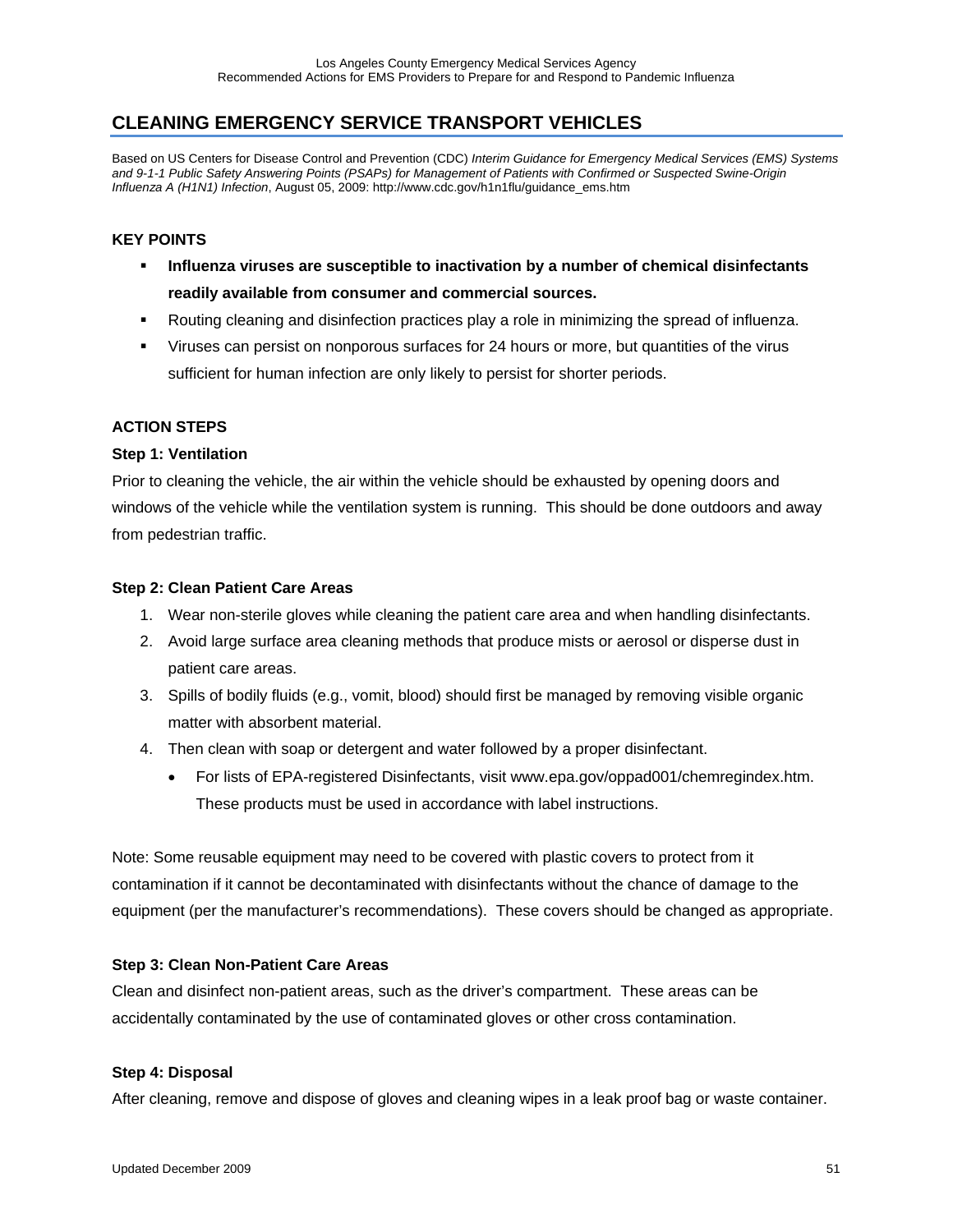# **STAFFING CONSIDERATIONS**

Adapted from CDC Guidance *for Businesses and Employers To Plan and Respond to the 2009-2010 Influenza Season*, Oct 21, 2009: http://pandemicflu.gov/professional/business/guidance.html; CA Emergency Medical Services Authority *Pandemic Influenza Planning and Preparedness Framework For Local Emergency Medical Services Agencies*, October 8, 2009: www.emsa.ca.gov/about/files/PandemicFrameworkForEMSProviders.doc; and CIDRAP/SHRM: *Doing business during an influenza pandemic: human resource policies, protocols, templates, tools, & tips*, Nov 2009.

The entire healthcare system will be severely impacted by illness and absenteeism among employees and the EMS system's resources will be in high demand during the pandemic as the system copes not only with the normal call volume but also with the surge of influenza-like illness.

Rates of absenteeism will depend on the severity of the pandemic. In a severe pandemic, absenteeism attributable to illness, the need to care for ill family members, and fear of infection may reach 40% during the peak weeks of a community outbreak, with lower rates of absenteeism during the weeks before and after the peak. Certain public health measures (closing schools, quarantining household contacts of infected individuals) are likely to increase rates of absenteeism.

### **Preservation of the Workforce**

- **Provide education and training for EMS personnel.**
- Reduce the number of personnel responding to calls (particularly influenza-like illness calls) to decrease exposure.
- Telecommuting may be an option for employees. Investigate the feasibility of working from home for appropriate employees to decrease exposures and maintain productivity.
- Plan for housing and feeding of employees who must remain close to work.
- **Psychosocial and employee family support.**
- Plan for enhanced security for employees, facilities, supplies and equipment.

### **Augmentation of the Workforce**

- Implement adjusted or flexible staffing plans, especially during peak call times
	- $\circ$  Implement longer shifts (e.g., 12-16 hour shifts) and provide rest periods between shifts, as appropriate.
	- $\circ$  Modify number and staffing of advanced life support versus basic life support units.
- Expand the EMS workforce
	- $\circ$  During an influenza pandemic, normal sources of mutual aid personnel are also likely to be affected. The following represent potential sources of skilled personnel with appropriate skills:
		- Reinstate retired personnel to assume support roles (e.g., call triage, restocking)
		- Plan and develop processes for the use of EMS personnel from outside the jurisdiction.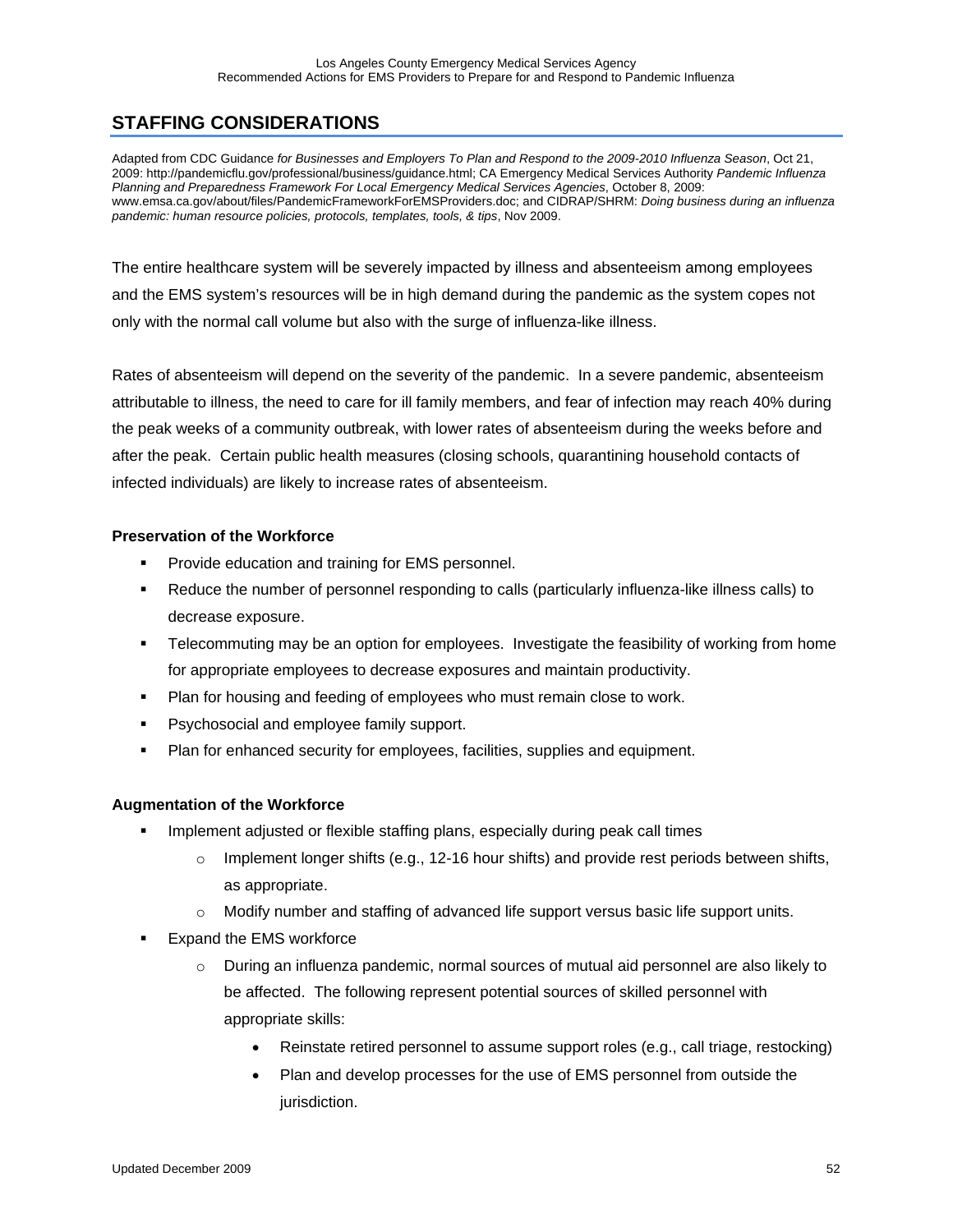- Collaborate with paramedic and EMT-I training programs to use students as EMS extenders.
- Cross-train existing workers to expand the availability of skills and abilities.
- Plan for succession and delegation of authorities for the key leadership and decisionmaking/authority positions within the organization
	- $\circ$  Identify 2-3 successors for the key leadership positions to ensure coverage for illness and absenteeism.

### **Absentee Patterns**

Businesses should have an understanding of their normal seasonal absenteeism rates and know how to monitor their personnel for any unusual increases in absenteeism through the fall and winter.

Monitoring absentee patterns during a pandemic can alert you before spikes of sick workers occur in different regions where your organization operates. To do so requires that you (1) know what your typical absentee patterns is, particularly regarding seasonal influenza, (2) provide an efficient way for employees to notify you so that you can collect data, and (3) understand the threshold beyond which your organization's operations will be threatened. Running scenarios about what could happen at different levels of severity is a tool some organizations have used, though its usefulness is more for planning decisions rather than actually predicting changes. Some companies put in place hotlines to allow employees to call in sick if they have symptoms of an influenza-like illness.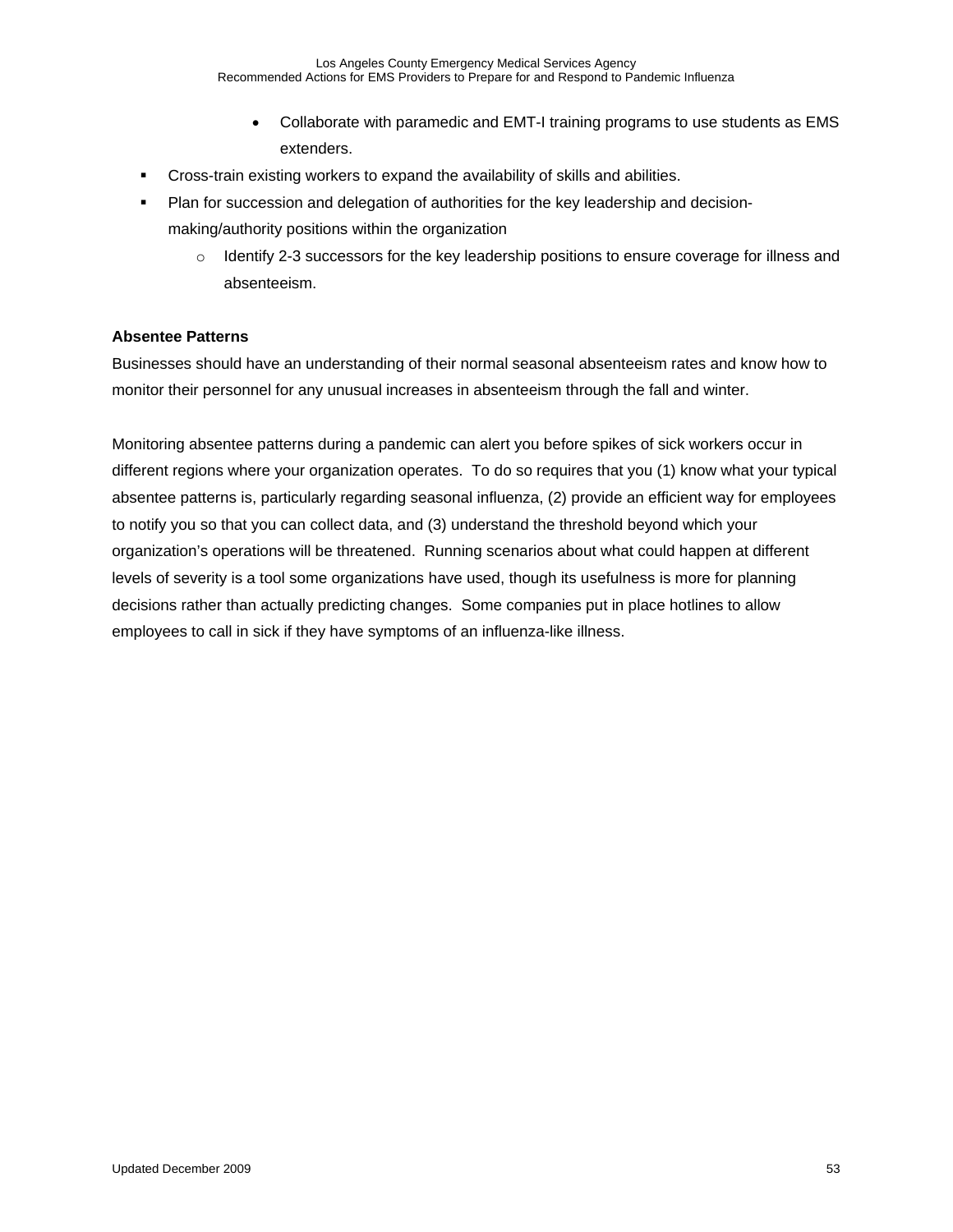# **HUMAN RESOURCES POLICY CONSIDERATIONS**

Adapted from CDC Guidance *for Businesses and Employers To Plan and Respond to the 2009-2010 Influenza Season*, Oct 21, 2009: http://pandemicflu.gov/professional/business/guidance.html; CA Emergency Medical Services Authority *Pandemic Influenza Planning and Preparedness Framework For Local Emergency Medical Services Agencies*, October 8, 2009: www.emsa.ca.gov/about/files/PandemicFrameworkForEMSProviders.doc; and CIDRAP/SHRM: *Doing business during an influenza pandemic: human resource policies, protocols, templates, tools, & tips*, Nov 2009.

Review and modify policies for sick leave, vacation time, and employee compensation (e.g., overtime) as

appropriate:

- **EXEC** Leave policies should be flexible and non-punitive.
- Policies should allow and encourage ill personnel to stay at home and away from co-workers, or to stay at home to care for ill family members.
	- $\circ$  Consider not requiring a doctor's note for workers who reported ill with influenza and were off work, if this is a current workplace policy.
- In the event of school closures, allow flexible work schedules or other accommodations to allow employees to attend to child care.
- Review employee assistance programs available to assist with coping and stress during the pandemic.
- Assess the feasibility of clerical and administrative personnel telecommuting from home. Consider the nature of the duties they perform, infrastructure support, etc.

### **Leave Policies**

Employees want and need clarity about your position on sick leave during an influenza pandemic, which understandably is not easy for you, given the unpredictability of influenza. The CDC has asked employers to allow sick workers to stay home without fear of losing their jobs and to plan for two scenarios: (1) mild illness, and (2) that the virus causes more severe illness, in which absenteeism is likely to be more widespread and public health officials invoke more restrictive measures such as school and child care closures. How long they may need to stay home if they have influenza depends on the severity and impact of the outbreak.

For flexible leave policies to effectively encourage sick employees to stay home, an argument can be made that such policies should be communicated as soon as possible to employees and supervisors.

- A mild case of influenza can produce symptoms that resemble other kinds of respiratory illnesses. Some employees may not be able to distinguish the symptoms of a cold or seasonal allergy attack from symptoms of an influenza-like illness.
- Unless managers model staying home when sick, employees will receive a mixed message and not trust that their jobs will be secure if they follow the CDC recommendation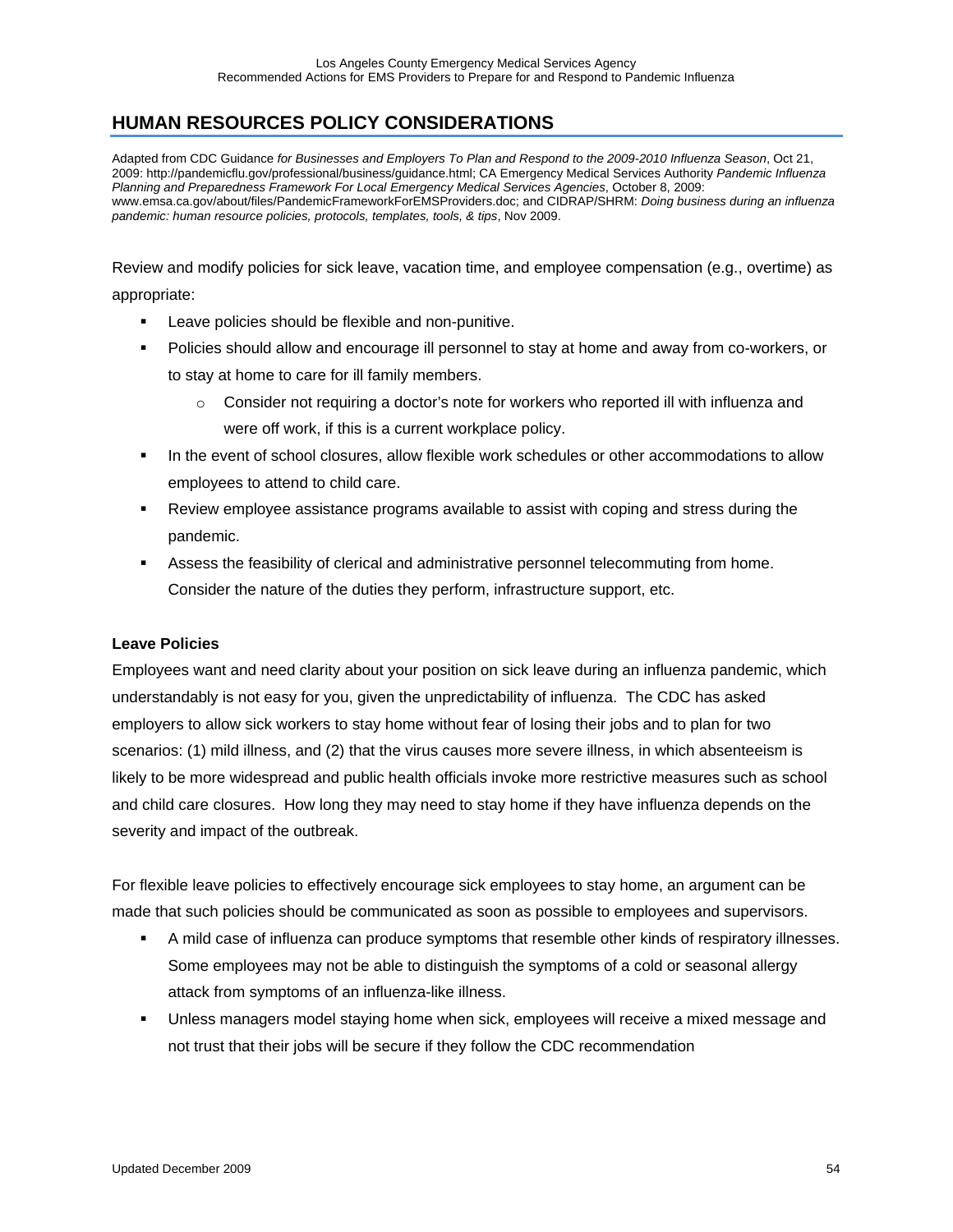To provide more flexibility, employers discussed having adopted or having considered adopting the following options:

- Allowing employees to exhaust paid time off (PTO) hours and go into negative balances
- Advancing sick time up to a year of accrual (if, for example, the employee normally accrues 5 days of sick time per year and has used all 5 days, then you may want to consider advancing another 5 days)
- **Suspending point attendance policies during the influenza pandemic**
- **Providing a special time off allotment for the influenza pandemic**
- Allowing employees to donate leave to others

### **Pay Policies**

When an employee is absent with no paid leave eligibility, the question arises whether federal or state wage and hour laws, nevertheless, may require the employee to be paid. Under the federal Fair Labor Standards Act (FLSA), for example, so-called "nonexempt" employees are required to be paid only for the hours they actually work. So if an employer sends an apparently ill employee home after less than a full day's work, the employer need only pay the employee for the time worked.

For so-called "exempt" employees lacking any available paid leave, time away from work for 1 or more full days for personal reasons or due to sickness can be unpaid as long as it is in full-day increments (and not FMLA leave). For time off mandated by employers (e.g., closing the business for 3 days), the time away from work for exempt employees can be unpaid only if the employee performs no work whatsoever in that workweek; then, the exempt employee would not receive pay for the full week. If, however, an exempt employee performs any work during a given workweek, the employee must receive the entire weekly salary for that week, even though the employer required the employee to take some time off. Many employers are opting to advance employees vacation/PTO to cover pandemic influenza absences to help ensure workers sick with pandemic influenza do not come to work.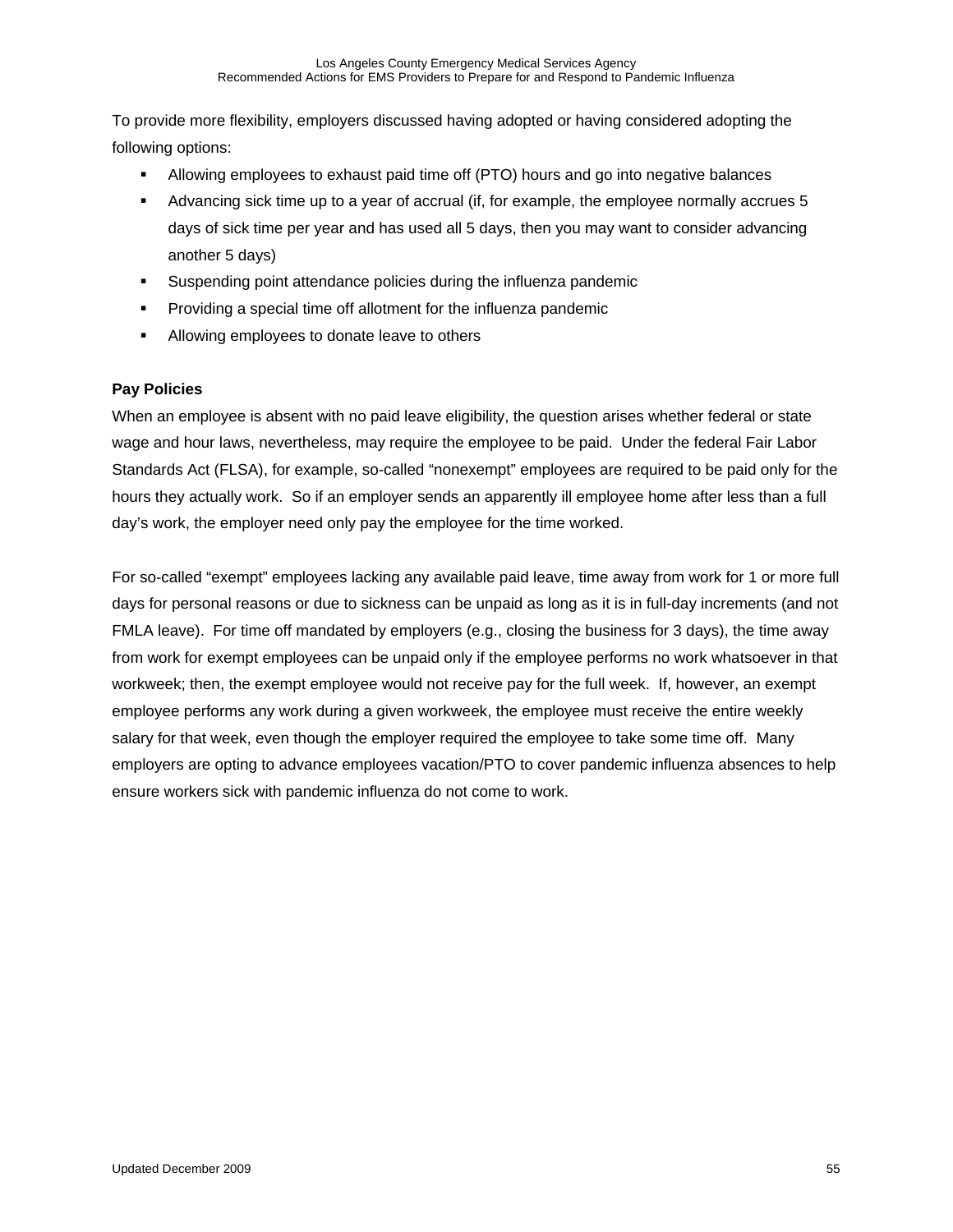## **EMPLOYEE HEALTH CONSIDERATIONS**

Adapted from CDC Guidance *for Businesses and Employers To Plan and Respond to the 2009-2010 Influenza Season*, Oct 21, 2009: http://pandemicflu.gov/professional/business/guidance.html; CA Emergency Medical Services Authority *Pandemic Influenza Planning and Preparedness Framework For Local Emergency Medical Services Agencies*, October 8, 2009: www.emsa.ca.gov/about/files/PandemicFrameworkForEMSProviders.doc; and CIDRAP/SHRM: *Doing business during an influenza pandemic: human resource policies, protocols, templates, tools, & tips*, Nov 2009.

#### **Considerations**

- **Monitor the health of EMS personnel** 
	- $\circ$  Evaluate personnel for influenza symptoms (e.g., temperature, new cough or sore throat) when they report for duty
	- o Symptomatic employees should be sent home
	- o Plan for employee return to work after illness
	- $\circ$  Current CDC recommendations state that ill healthcare workers should stay at home/not return to work for 7 days from symptom onset or until the resolution of symptoms, whichever is longer.
- Non-healthcare workers (e.g., dispatch) may return to work when fever free (without use of antipyretic medications such as acetaminophen, ibuprofen, or aspirin) for 24 hours.
- Consider not requiring a doctor's note for workers who reported ill with influenza and were off work, if this is a current workplace policy.
- **Monitor conditions in staff sleeping quarters.**

### **Screening**

The symptoms of influenza can include fever, cough, sore throat, runny or stuffy nose, body aches, headache, chills, fatigue, nausea, diarrhea, and vomiting. If your organization adopts screening of employees, become familiar with CDC guidelines for infection control, which state: "In general, the incubation period for influenza is estimated to range from 1 to 4 days with an average of 2 days. Influenza virus shedding (the time during which a person might be infectious to another person) begins the day before illness onset and can persist for 5 to 7 days. The amount of virus shed is greatest in the first 2-3 days of illness and appears to correlate with fever, with higher amounts of virus shed when temperatures are highest."

#### **Staying Home When Ill**

Advise all employees to stay home if they are sick until at least 24 hours after they no longer have a fever (100°F or 38°C) or signs of a fever (have chills, feel very warm, have a flushed appearance, or are sweating). Make sure fever is gone without the use of fever-reducing medicines (any medicine that contains ibuprofen or acetaminophen).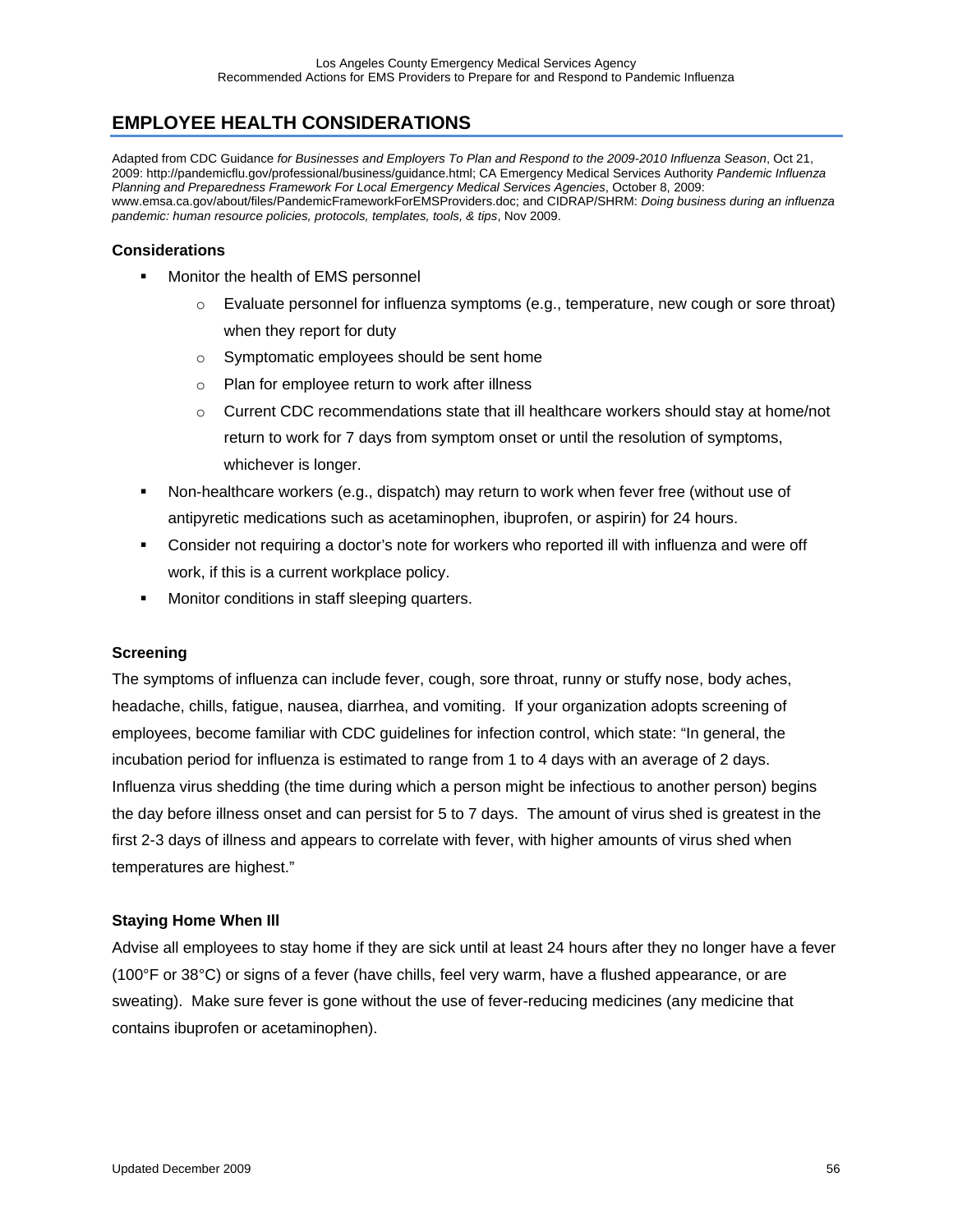If flu conditions become more severe: "Extend the time sick employees stay home to at least 7 days. People who are still sick after 7 days should continue to stay home until at least 24 hours after symptoms have gone away, even if they feel better sooner."

#### **Suspending the Requirement for a Doctor's Note**

Consider suspending the requirement for a doctor's note for workers who are ill with influenza-like illness to validate their illness or to return to work, as doctors' offices and medical facilities may be extremely busy and may not be able to provide such documentation in a timely way.

Without question, few employees will be able to produce a doctor's note if they become ill, owing to widespread public health recommendations that people who are sick with mild symptoms not seek medical care, the fact that the healthcare systems will likely be overwhelmed, and the fact that testing for the pandemic virus is reserved for only the sickest who likely will require hospitalization. Requiring a doctor's note for return to work is likely to keep employees away from the workplace longer than necessary. And yet this is one area with which many organizations are struggling, particularly if legal counsel advises against it.

### **Sleeping Quarters**

- Arrange physical work spaces to provide a 6 foot separation between employees, as possible. (e.g., desks, kitchen areas, recreational areas)
- **Provide a 6 foot separation between staff in sleeping quarters**
- **EXEC** Cleaning Sleeping Quarters
	- $\circ$  Previous recommendations from the CDC and CDPH referred to the use of disinfectants. However, influenza is an extremely fragile virus that remains infectious for only minutes and is easy to kill after exposure to air. Simple cleaning will remove most of virus along with other material, leaving the remaining virus to be exposed to air and rendered noninfectious within minutes.
	- $\circ$  Clean surfaces and items that are likely to have frequent hand contact by multiple people (e.g., computer keyboards, elevator buttons, shared equipment, doorknobs, and counters).
	- $\circ$  Use the cleaning agents that are usually used in these areas and follow the directions on the label. No additional disinfection beyond routine cleaning is recommended. Special cleaning with bleach and other non-detergent based cleaners is not necessary.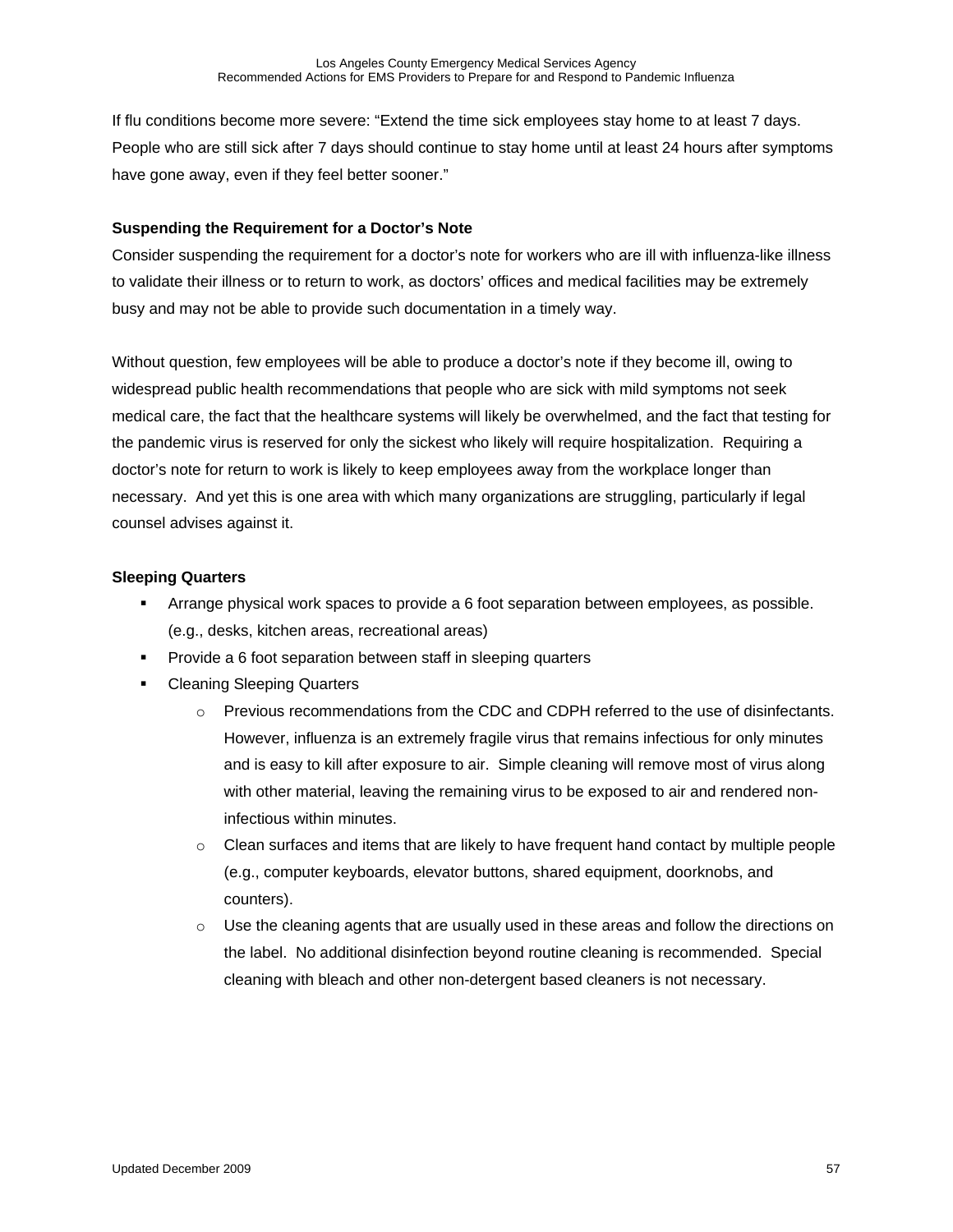### **OCCUPATIONAL HEALTH MANAGEMENT OF HEALTH CARE WORKERS DURING AN INFLUENZA PANDEMIC**

Adapted from: Los Angeles County Department of Public Health Pandemic Influenza Plan, Guidelines for Acute Care Hospital Settings, 3-1-06, available at http://search.lapublichealth.org/acd/Pandemicflu.htm.

The phrases "fit for work," "unfit for work" and "fit to work with restrictions" are used by occupational health to communicate a worker's ability to remain at or return to work depending upon their susceptibility to influenza, immunization status and agreement to use antivirals.

### **FIT FOR WORK**

(a) Ideally, healthcare workers are **fit to work when one** of the following conditions applies:

- **Recovered** from an influenza-like-illness during earlier phases of the pandemic
- **Immunized** against the pandemic strain of influenza
- Taking appropriate **antivirals**

*Scope*: May work with all patients

#### (b) **Healthy, unexposed healthcare workers**

*Scope*: Should work in non-influenza areas

(c) **Asymptomatic healthcare workers** may work even if influenza vaccine & antivirals are unavailable *Scope*: Meticulous attention to hand hygiene; avoid touching mucous membranes of the eye and mouth to prevent exposure to the influenza virus and other infective organisms.

#### **UNFIT FOR WORK**

Ideally, **staff with an influenza like illness** should be considered "unfit for work" and should not work; nonetheless, due to limited resources, these healthcare workers may be asked to work if they are well enough to do so (see below).

### **FIT TO WORK WITH RESTRICTIONS**

#### **Symptomatic healthcare workers** who are well enough to work

*Scope*:

- Should only work with patients with an influenza-like-illness
- If they must work with non-exposed patients (non-influenza areas), they should be required to wear a mask if they are coughing and pay meticulous attention to hand hygiene.
- Should not be redeployed to intensive care areas, nurseries or units with severely immunocompromised patients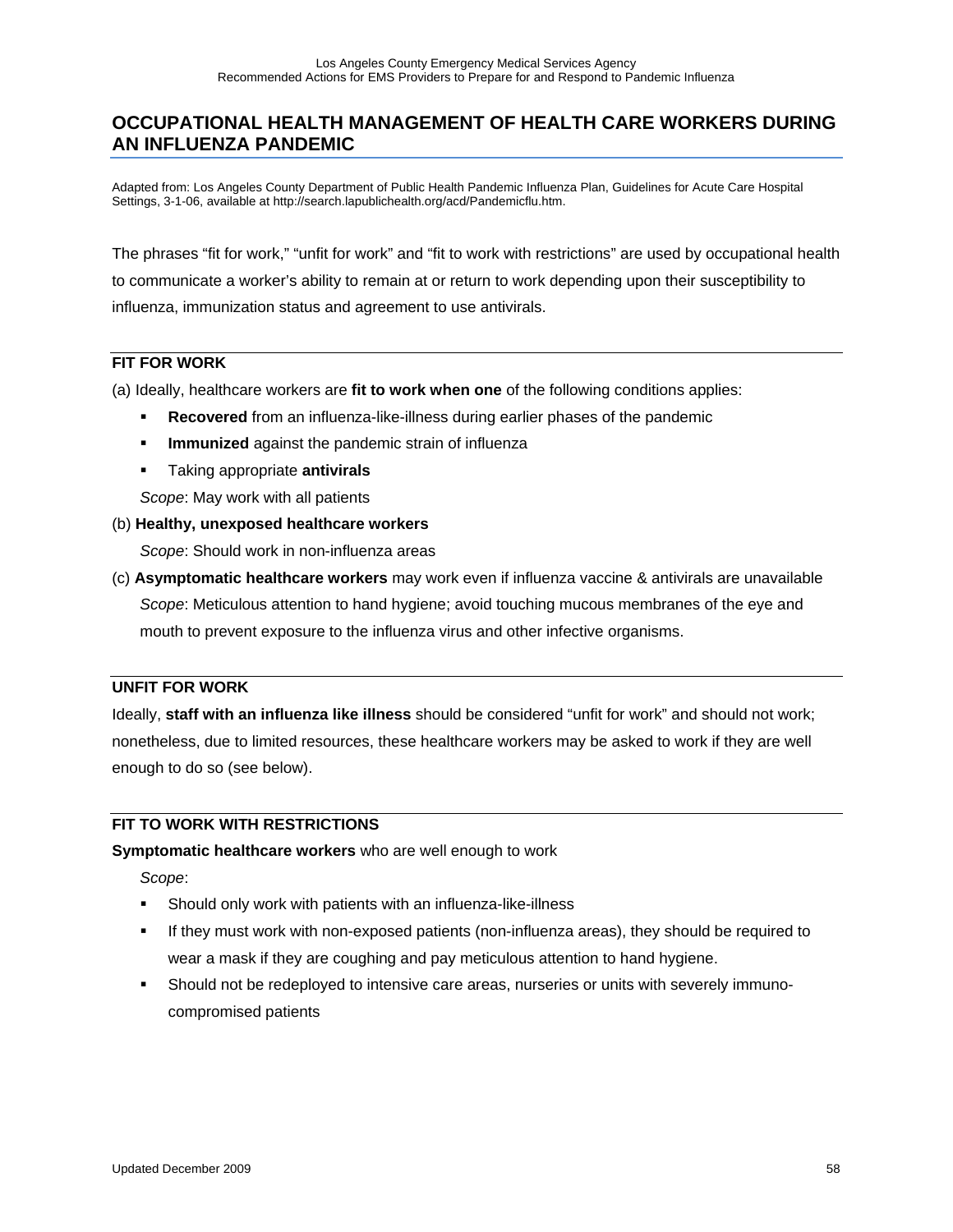# **SAMPLE EMPLOYEE HEALTH EVALUATION AND MANAGEMENT FLOW CHART**

Courtesy of American Medical Response.

| <b>EMPLOYEE WITH POSSIBLE INFLUENZA EXPOSURE</b> |                                                                                                                                                                                            |                                                                                   |  |  |
|--------------------------------------------------|--------------------------------------------------------------------------------------------------------------------------------------------------------------------------------------------|-----------------------------------------------------------------------------------|--|--|
| Employee                                         | Has the employee been exposed to:<br>Unprotected exposure or breach of PPE<br>$\bullet$<br>Patient with flu symptoms<br>$\bullet$<br>AND Community has known pan flu outbreak<br>$\bullet$ |                                                                                   |  |  |
| Infection Control Coordinator                    | <b>NO</b>                                                                                                                                                                                  | <b>YES</b><br>Action: Document detail of exposure                                 |  |  |
| <b>Safety Risk</b>                               | Does the employee feel sick?                                                                                                                                                               |                                                                                   |  |  |
|                                                  | <b>NO</b>                                                                                                                                                                                  | <b>YES</b>                                                                        |  |  |
| Actions                                          | Go back to work<br>$\bullet$<br>Re-evaluate if symptoms<br>$\bullet$<br>develop                                                                                                            | Follow employee with possible<br>influenza symptoms: Evaluation and<br>Management |  |  |

| <b>EMPLOYEE WITH POSSIBLE INFLUENZA SYMPTOMS</b>                                                                                                                                            |                                                                                                                                                               |                                                                                                                                                                                |                                                                                                                                                                                                                                                                        |                                                                                                                                                                                                                                                                          |  |
|---------------------------------------------------------------------------------------------------------------------------------------------------------------------------------------------|---------------------------------------------------------------------------------------------------------------------------------------------------------------|--------------------------------------------------------------------------------------------------------------------------------------------------------------------------------|------------------------------------------------------------------------------------------------------------------------------------------------------------------------------------------------------------------------------------------------------------------------|--------------------------------------------------------------------------------------------------------------------------------------------------------------------------------------------------------------------------------------------------------------------------|--|
| Does the employee have these possible influenza symptoms:<br>Fever (>100°F) PLUS<br>Employee<br><b>Respiratory symptoms</b><br>Malaise/fatigue<br>$\bullet$<br>Nausea/vomiting<br>$\bullet$ |                                                                                                                                                               |                                                                                                                                                                                |                                                                                                                                                                                                                                                                        |                                                                                                                                                                                                                                                                          |  |
| <b>Infection Control</b><br>Coordinator                                                                                                                                                     | <b>NO</b>                                                                                                                                                     |                                                                                                                                                                                | <b>YES</b><br><b>Action: Conduct Nasal Swab Test</b><br>If not doing nasal swabs, follow positive result flow                                                                                                                                                          |                                                                                                                                                                                                                                                                          |  |
| <b>Safety Risk</b>                                                                                                                                                                          | <b>Symptoms</b>                                                                                                                                               | <b>Negative result</b>                                                                                                                                                         | Positive result<br>Action: Conduct investigation: work related?<br><b>NO</b><br><b>YES</b>                                                                                                                                                                             |                                                                                                                                                                                                                                                                          |  |
| Actions                                                                                                                                                                                     | • Go home if too<br>sick to work<br>(sick leave or<br>unpaid)<br>• Re-evaluate if<br>flu symptoms<br>develop or<br>worsen<br>• Return to work<br>when healthy | • Go home if<br>too sick to<br>work (sick<br>leave or<br>unpaid)<br>• Re-evaluate<br>if flu<br>symptoms<br>develop or<br>worsen<br>$\bullet$ Return to<br>work when<br>healthy | • Recommend visit to<br>primary care<br>provider and get<br>Influenza A and/or<br>pan flu virus testing<br>• If confirmed pan flu,<br>isolation & antiviral<br>therapy per CDC<br>recommendations<br>• PTO plan if<br>appropriate<br>• Return to work per<br><b>MD</b> | • MD visit with<br>Influenza A and/or<br>pan flu virus testing<br>• If confirmed pan flu,<br>isolation & antiviral<br>therapy per CDC<br>recommendations<br>• Workers Comp<br>plan, if appropriate<br>• PTO plan, if<br>appropriate<br>• Return to work per<br><b>MD</b> |  |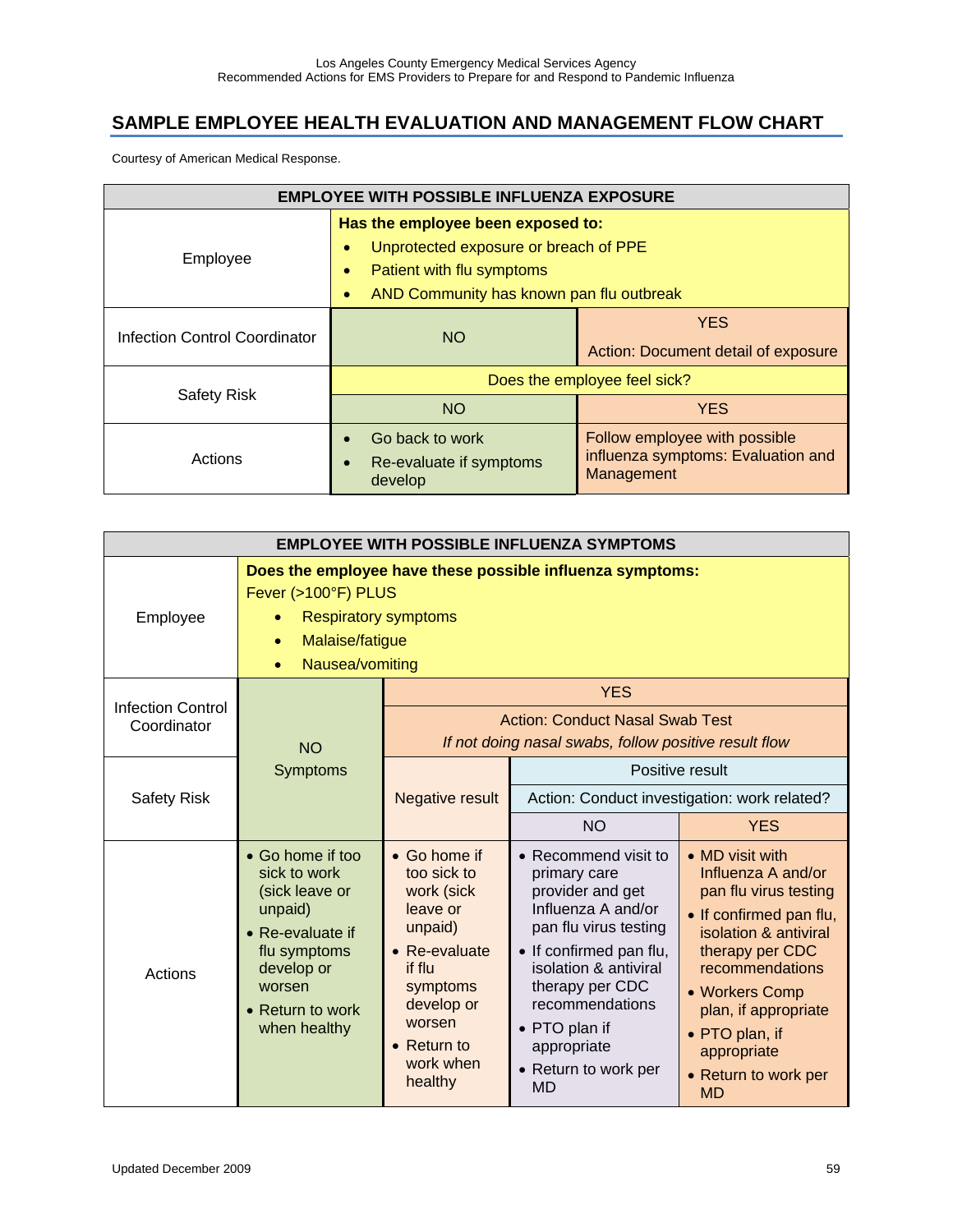# **VACCINE INFORMATION**

Adapted from US DHHS and US DHS *Guidance on Allocating and Targeting Pandemic Influenza Vaccine*, http://www.flu.gov/individualfamily/vaccination/allocationguidance.pdf; LA County EMS Agency H1N1 Interim Guidelines, October 01, 2009: http://ems.dhs.lacounty.gov/Home/SF-H1N1InterimGuidelines.pdf; and CA Emergency Medical Services Authority *Pandemic Influenza Planning and Preparedness Framework For Local Emergency Medical Services Agencies*, October 8, 2009: www.emsa.ca.gov/about/files/PandemicFrameworkForEMSProviders.doc

Effective allocation of pandemic influenza vaccine will play a critical role in preventing influenza and reducing its effects on health and society when a pandemic arrives. The specific type of influenza that causes a pandemic will not be known until it occurs. Developing a new vaccine in response will take several months and pandemic vaccine may not be available when cases first occur in the United States. Moreover, once vaccine production begins, it will not be possible to make enough new vaccine to protect everyone in the early stages of a pandemic.

Vaccination will be only one of several tools that can be used to fight the spread of influenza when a pandemic emerges. Additional approaches include non-pharmaceutical public health measures in communities, businesses, and households to reduce and slow the spread of infection; using antiviral medications for treatment and prevention; using facemasks and respirators in appropriate settings; and washing hands and covering coughs and sneezes. These strategies will be the initial mainstay of a pandemic response before vaccine is available and continue to have important effects throughout a pandemic. Guidance around vaccine use is meant to be applied in conjunction with and in the context of these other pandemic response efforts.

Vaccine program objectives are most important:

- Protecting those who are essential to the pandemic response and provide care for persons who are ill
- Protecting those who maintain essential community services
- Protecting children
- Protecting workers who are at greater risk of infection due to their job
- Protecting those who are essential to maintaining homeland and national security

### **Potential Scope of Practice Changes**

In response to the 2009 H1N1, a Request of Emergency Approval of Local Optional Scope of Practice for Influenza Vaccine Administration was approved by the California Emergency Medical Services Authority on a temporary basis. This allowed all departments to implement vaccination plans and vaccinate their first responders. It is anticipated that should another influenza pandemic occur, this temporary shift in scope of practice will be submitted and approved again.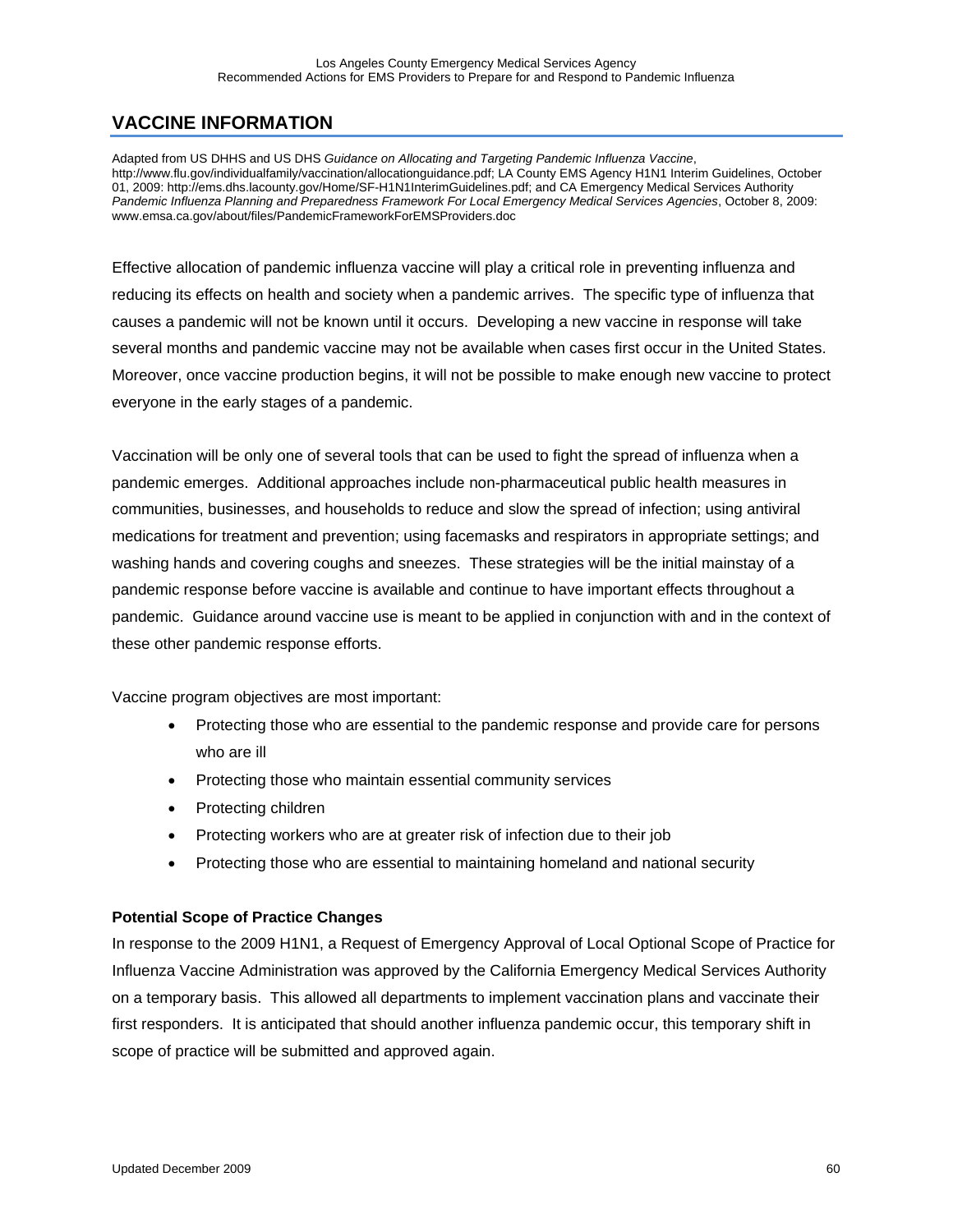## **ANTIVIRAL INFORMATION**

Based on LA County EMS Agency H1N1 Interim Guidelines, October 01, 2009: http://ems.dhs.lacounty.gov/Home/SF-H1N1InterimGuidelines.pdf; CA Emergency Medical Services Authority Pandemic Influenza Planning and Preparedness Framework For Local Emergency Medical Services Agencies, October 8, 2009: www.emsa.ca.gov/about/files/PandemicFrameworkForEMS Providers.doc; and CDC Updated Interim Recommendations for the Use of Antiviral Medications in the Treatment and Prevention of Influenza for the 2009-2010 Season, Oct 16, 2009: http://www.flu.gov/individualfamily/prevention/medicine/antiviralsrecommend.html

### **Treatment**

Most people will with influenza will recover without complications. Some people are at highest risk of influenza-related complications and are prioritized for treatment with influenza antiviral drugs. The CDC recommends antiviral treatment for:

- **People with more severe illness requiring hospitalization**
- People with suspected or confirmed influenza who are high risk for complications
- Children younger than 2 years of age
- Adults 65 years or older
- **Pregnant women**
- People with certain chronic medical or immunosuppressive conditions

#### **Antiviral Therapy**

Oseltamivir (TAMIFLU®) and zanamivir (RELENZA®) have been shown to be effective in treating the seasonal flu, H5N1, and the 2009 H1N1 flu. In addition, PERAMIVIR IV, was authorized under an Emergency Use Authorization (EUA) to treat certain patients with suspected or confirmed 2009 H1N1 influenza virus infection.

### **Chemoprophylaxis for Exposure**

The CDC recommends post-exposure chemoprophylaxis for healthcare workers or public health workers who were not using appropriate personal protective equipment during close contact with an infectious patient, co-worker, or household contact. Most of these exposures can be prevented by using recommended infection control measures.

The CDC does include healthcare personnel who have occupational exposures as a group that can be considered for antiviral treatment following direct contact with a confirmed case and a breach in the use of PPE. However, they are recommending an emphasis on early treatment as an alternative to chemoprophylaxis. Anyone who thinks they were exposed should be counseled about the early signs and symptoms of influenza, and advised to immediately contact their healthcare provider for evaluation, if clinical signs or symptoms develop.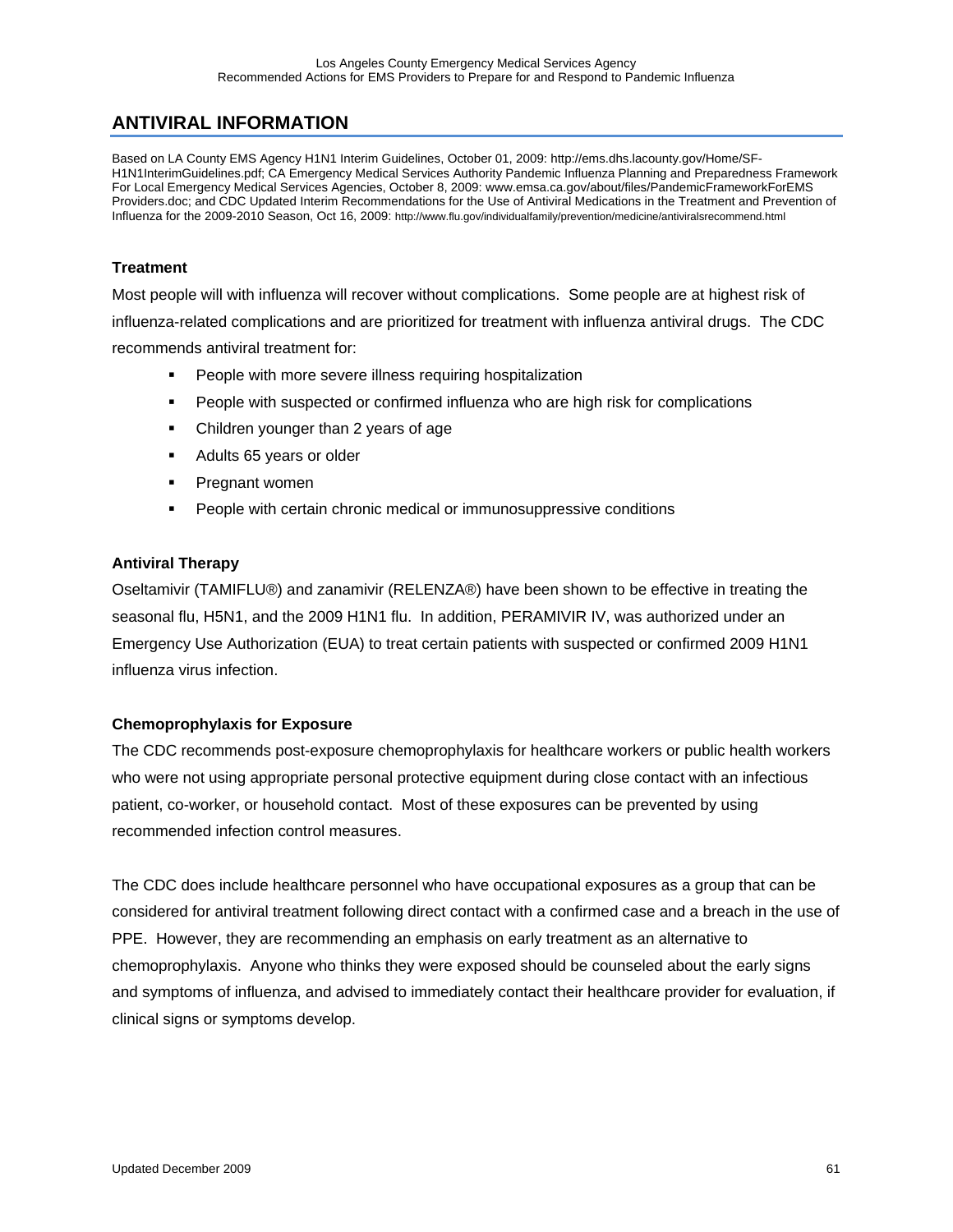### **WORKFORCE SUPPORT: PSYCHOSOCIAL CONSIDERATIONS**

Adapted from US DHHS *Pandemic Influenza Plan, Supplement 11 Workforce Support*: psychosocial considerations and information needs, excerpt – Impact of pandemic influenza on healthcare workers and checklist for workforce support services/resources: http://www.hhs.gov/pandemicflu/plan/sup11.html

#### **Rationale**

The response to an influenza pandemic will pose substantial physical, personal, social, and emotional challenges to healthcare providers, public health officials, and other emergency responders and essential service workers. Experience with disaster relief efforts suggests that enhanced workforce support activities can help responders remain effective during emergencies.

During an influenza pandemic, however, the occupational stresses experienced by healthcare providers and other responders are likely to differ from those faced by relief workers in the aftermath of a natural disaster. Globally and nationally, a pandemic might last for more than a year, while disease outbreaks in local communities may last 5 to 10 weeks. Medical, public health, and EMS responders and their families will be at personal risk for as long as the pandemic continues in their community. Special planning is therefore needed to ensure that hospitals, public health agencies, first-responder organizations, and employers of essential service workers are prepared to help employees maximize personal resilience and professional performance. An essential part of this planning effort involves the creation of alliances with community-based organizations and nongovernmental organizations with expertise in and resources for psychosocial support services or training.

### **Impact of Pandemic Influenza on Healthcare Workers**

In addition to the issues faced by all response workers, healthcare workers may experience:

- **Increased risk of exposure to pandemic influenza**
- Constant need to take special precautions to avoid exposure to the pandemic virus
- **Illness and death among patients, as well as among colleagues and family members**
- Stigmatization and discrimination associated with being perceived as a source of contagion
- Ethical dilemmas, such as conflicts between one's roles as healthcare provider and parent/spouse, or concern about receiving vaccines or antiviral drugs before other people
- Increased difficulty in performing crucial tasks and functions as the number of severely ill patients increases, the healthcare staff decreases, and medical and infection control resources are depleted
- Frustration regarding the need/expectation to maintain business as usual
- Physical isolation associated with use of infection control measures that limit interpersonal contact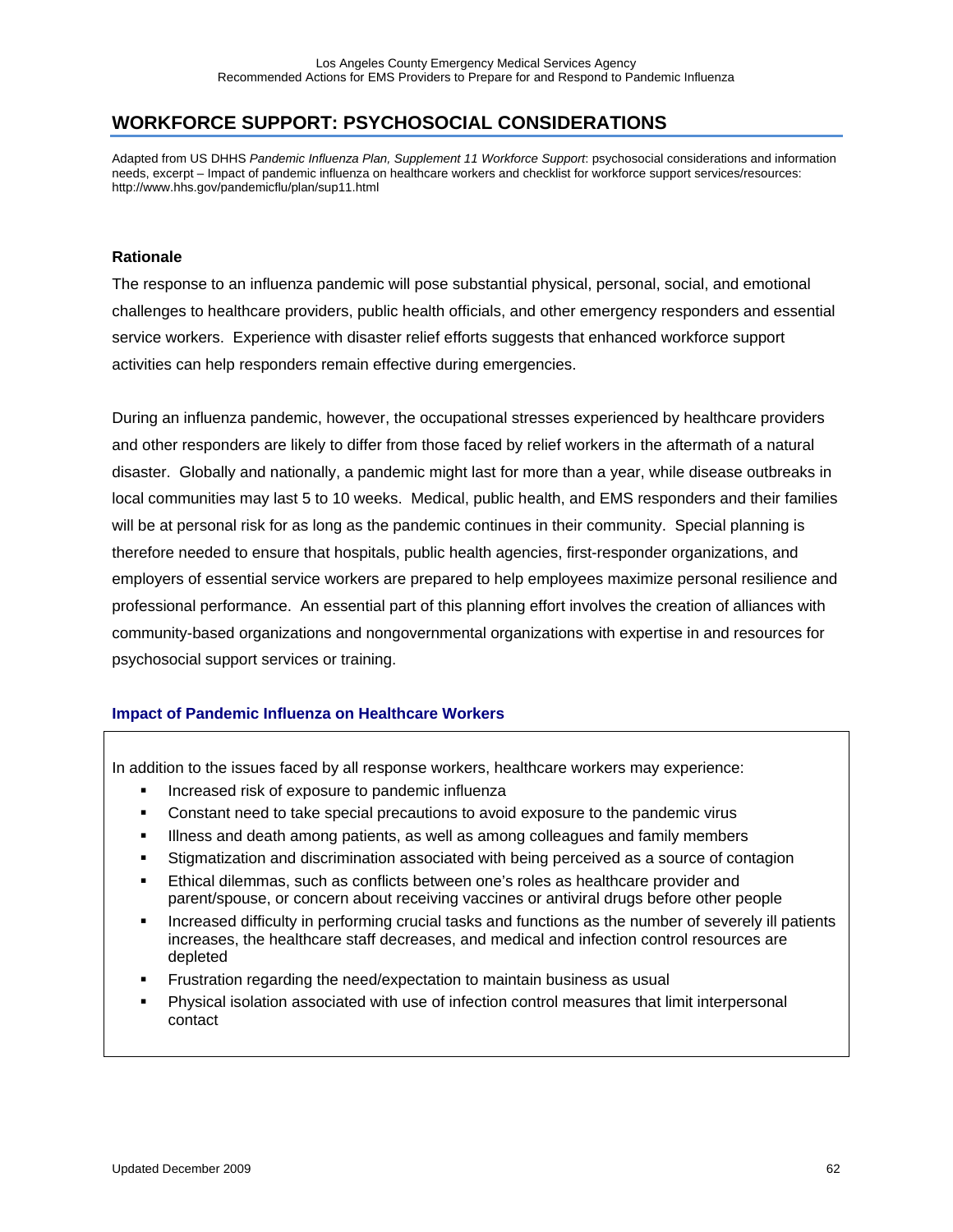# **CHECKLIST FOR WORKFORCE SUPPORT SERVICES/RESOURCES**

| <b>PREPARE</b>                                                                   |  |  |                                                                                                                                                                                                                                                  |  |  |
|----------------------------------------------------------------------------------|--|--|--------------------------------------------------------------------------------------------------------------------------------------------------------------------------------------------------------------------------------------------------|--|--|
| <b>Not</b><br><b>In</b><br><b>Completed</b><br><b>Progress</b><br><b>Started</b> |  |  | <b>Tasks</b>                                                                                                                                                                                                                                     |  |  |
|                                                                                  |  |  | Include psychosocial issues in planning:                                                                                                                                                                                                         |  |  |
|                                                                                  |  |  | Incorporate psychosocial support services into emergency<br>٠<br>preparedness planning for an influenza pandemic.                                                                                                                                |  |  |
|                                                                                  |  |  | Coordinate with business, corporations and other private<br>$\blacksquare$<br>sector interests in planning for behavioral health response<br>and consequences.                                                                                   |  |  |
|                                                                                  |  |  | Develop a demographic picture of your staff (e.g., ethnic,<br>٠<br>racial, and religious groups; most vulnerable; special<br>needs; language minorities) and plan for how they might<br>be reached in a disaster.                                |  |  |
|                                                                                  |  |  | Identify rest and recuperation sites for staff. These sites<br>٠<br>can be stocked with healthy snacks and relaxation<br>materials (e.g., music, relaxation tapes, movies), as well<br>as pamphlets or notices about workforce support services. |  |  |
|                                                                                  |  |  | Develop confidential telephone support lines to be staffed<br>٠<br>by behavioral health professionals.                                                                                                                                           |  |  |
|                                                                                  |  |  | Use behavioral health expertise to train staff on the<br>$\blacksquare$<br>psychological impact of the use of personal protective<br>equipment (PPE), and conduct other relevant activities.                                                     |  |  |
|                                                                                  |  |  | Identify and access existing resources:                                                                                                                                                                                                          |  |  |
|                                                                                  |  |  | Work with community-based organizations and to<br>Ξ<br>determine the types of psychological and social support<br>services and training courses available in your area.                                                                          |  |  |
|                                                                                  |  |  | Establish links with public and private mental health<br>٠<br>resources such as Red Cross.                                                                                                                                                       |  |  |
|                                                                                  |  |  | Develop a plan to manage offers of assistance and<br>٠<br>invited/uninvited volunteers.                                                                                                                                                          |  |  |
|                                                                                  |  |  | Train behavioral health and related professionals in<br>disaster response strategies:                                                                                                                                                            |  |  |
|                                                                                  |  |  | Train nonbehavioral health professionals in basic<br>٠<br>psychological support services.                                                                                                                                                        |  |  |
|                                                                                  |  |  | Establish links to health and medical entities for purposes<br>٠<br>of assisting in screening potential victims for mental<br>disorders and psychogenic symptomatology, functional<br>impairment, substance abuse, etc.                          |  |  |
|                                                                                  |  |  | Develop resources and materials:                                                                                                                                                                                                                 |  |  |
|                                                                                  |  |  | Prepare educational and training materials on<br>٠<br>psychosocial issues for distribution to workers during an<br>influenza pandemic.                                                                                                           |  |  |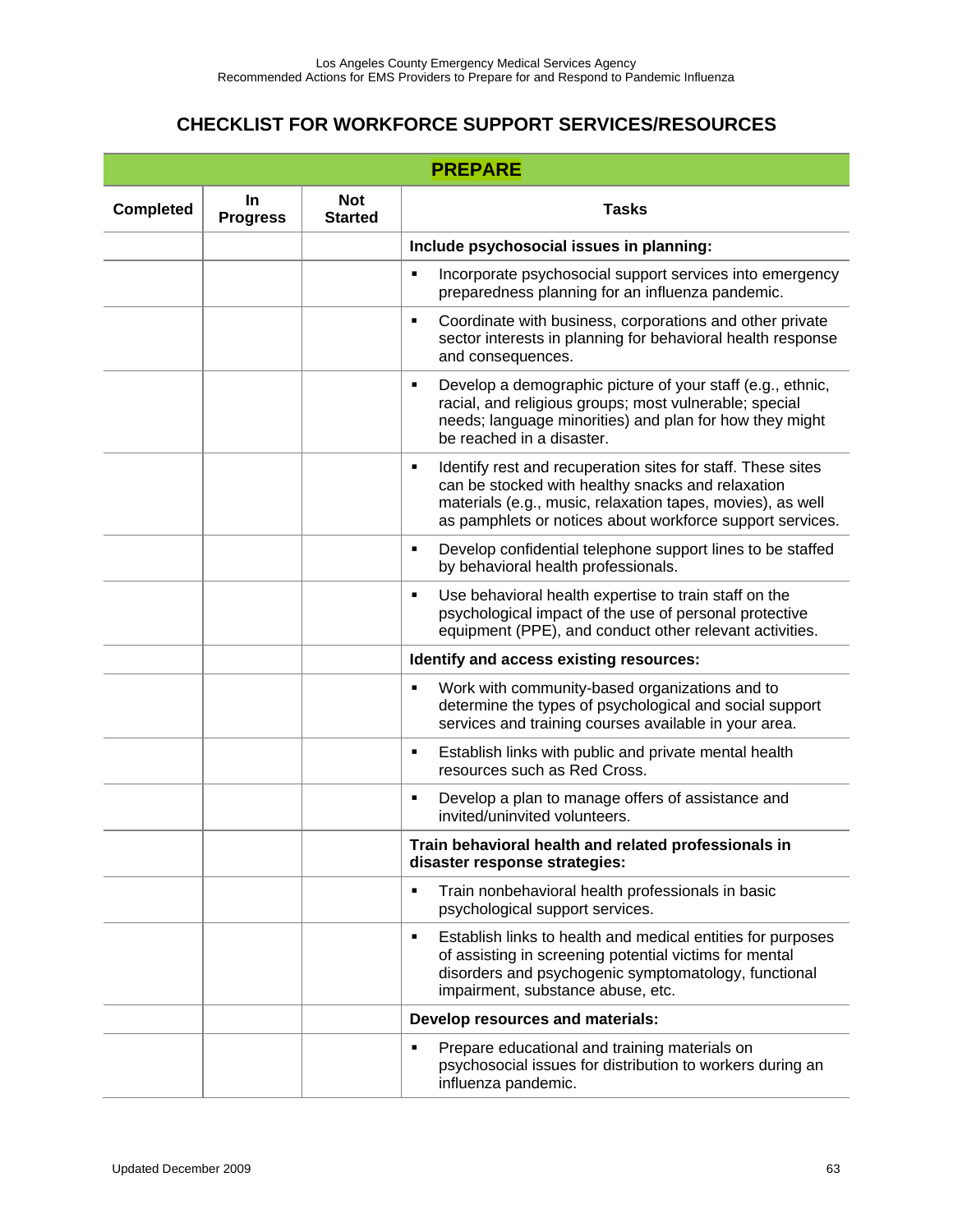# **CHECKLIST FOR WORKFORCE SUPPORT SERVICES/RESOURCES**

| <b>RESPONSE</b>                                                              |  |  |                                                                                                                  |  |  |
|------------------------------------------------------------------------------|--|--|------------------------------------------------------------------------------------------------------------------|--|--|
| <b>Not</b><br>$\ln$<br><b>Completed</b><br><b>Started</b><br><b>Progress</b> |  |  | <b>Tasks</b>                                                                                                     |  |  |
|                                                                              |  |  | Meet basic needs such as food, shelter, and clothing.<br>$\blacksquare$                                          |  |  |
|                                                                              |  |  | Provide basic psychological support (psychological first<br>٠<br>aid).                                           |  |  |
|                                                                              |  |  | Provide outreach and information to staff.<br>٠                                                                  |  |  |
|                                                                              |  |  | Foster resilience, coping, and recovery.<br>٠                                                                    |  |  |
|                                                                              |  |  | Provide psychological and social support services for staff<br>٠<br>and their families.                          |  |  |
|                                                                              |  |  | Address stigmatization issues that might be associated<br>٠<br>with being a first responder.                     |  |  |
|                                                                              |  |  | Address stigmatization issues that might be associated<br>٠<br>with participation in such services.              |  |  |
|                                                                              |  |  | Implement workforce resilience programs.<br>٠                                                                    |  |  |
|                                                                              |  |  | Work with communications experts to shape messages<br>٠<br>that reduce the psychological impact of the pandemic. |  |  |
|                                                                              |  |  | Receive educational and training materials from public<br>٠<br>health.                                           |  |  |
|                                                                              |  |  | Provide continued outreach, triage, and services.<br>٠                                                           |  |  |
|                                                                              |  |  | Monitor staff for signs of chronic or severe psychological<br>٠<br>distress.                                     |  |  |
|                                                                              |  |  | Provide assistance in reintegration for staff who were<br>٠<br>deployed or isolated from work and family.        |  |  |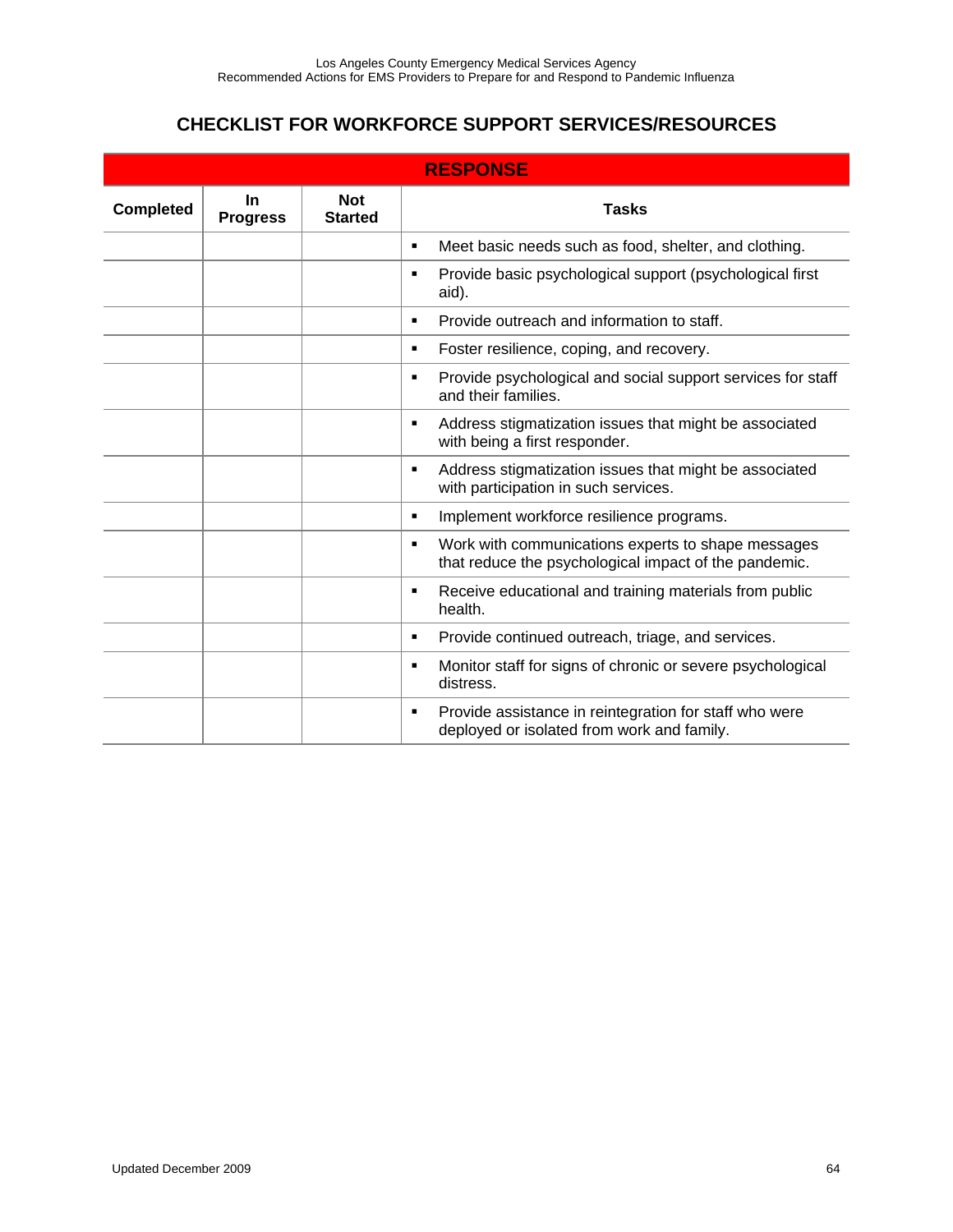## **WHO PANDEMIC INFLUENZA PHASES**

Source: http://www.who.int/csr/disease/avian\_influenza/phase/en/index.html

In the 2009 revision of the phase descriptions, the World Health Organization (WHO) has retained the use of a six-phased approach for easy incorporation of new recommendations and approaches into existing national preparedness and response plans. The grouping and description of pandemic phases have been revised to make them easier to understand, more precise, and based upon observable phenomena.

- Phases 1-3 correlate with preparedness, including capacity development and response planning activities.
- **Phases 4-6 clearly signal the need for response and mitigation efforts.**
- **Periods after the first pandemic wave are elaborated to facilitate post pandemic recovery** activities.



| <b>WHO</b><br><b>PHASE</b> | <b>KEY INDICATOR</b>                                                                                                                                                                                                                                                              | <b>ACTIONS</b>           |
|----------------------------|-----------------------------------------------------------------------------------------------------------------------------------------------------------------------------------------------------------------------------------------------------------------------------------|--------------------------|
| PHASE 1                    | In nature, influenza viruses circulate continuously<br>among animals, especially birds. Even though such<br>viruses might theoretically develop into pandemic<br>viruses, in Phase 1 no viruses circulating among<br>animals have been reported to cause infections in<br>humans. | Usual surveillance.      |
| PHASE 2                    | An animal influenza virus circulating among<br>domesticated or wild animals is known to have<br>caused infection in humans, and is therefore<br>considered a potential pandemic threat.                                                                                           | Heightened surveillance. |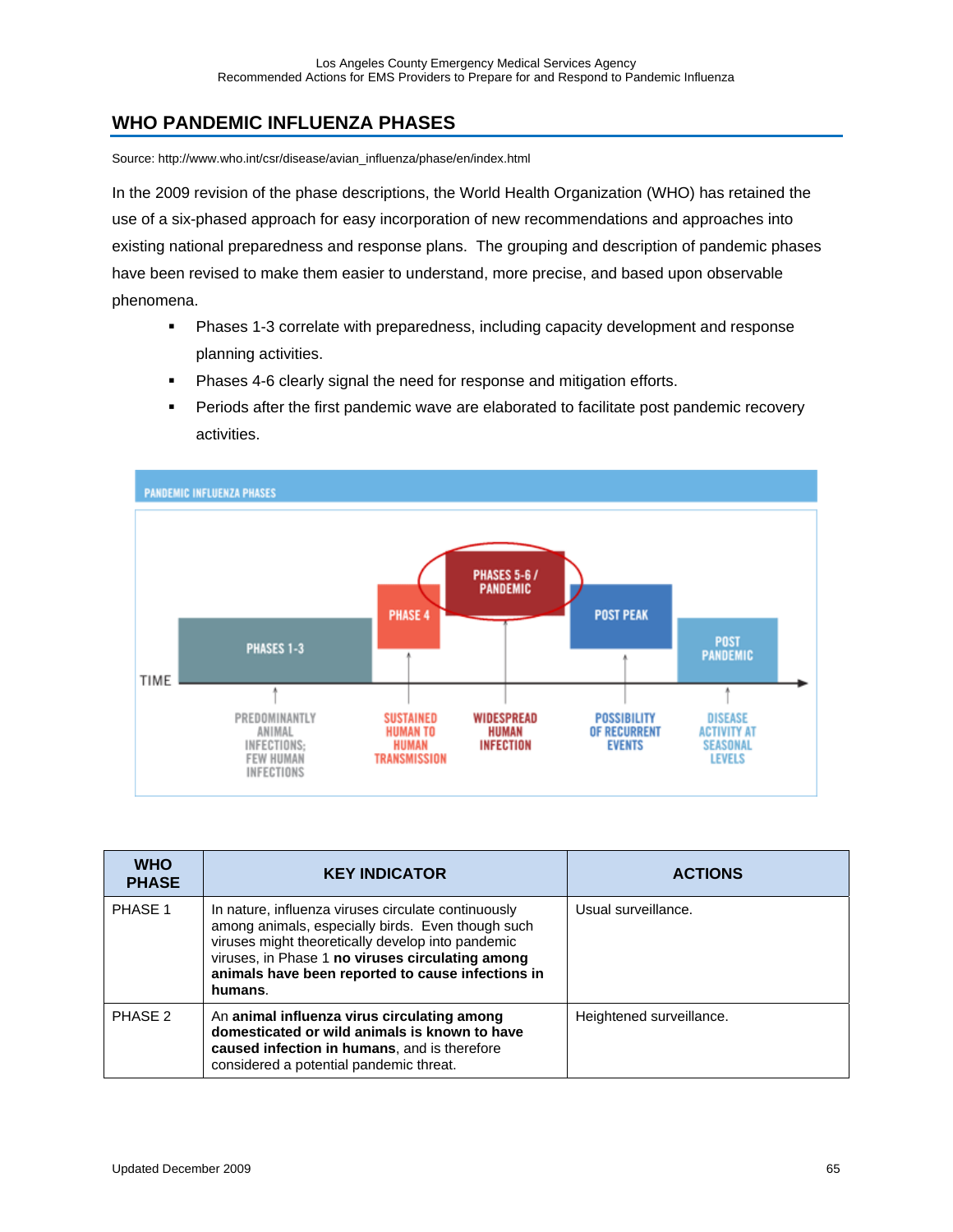| <b>WHO</b><br><b>PHASE</b>     | <b>KEY INDICATOR</b>                                                                                                                                                                                                                                                                                                                                                                                                                                                                                                                                                                                                              | <b>ACTIONS</b>                                                                                                                                                                                                                                                                      |  |
|--------------------------------|-----------------------------------------------------------------------------------------------------------------------------------------------------------------------------------------------------------------------------------------------------------------------------------------------------------------------------------------------------------------------------------------------------------------------------------------------------------------------------------------------------------------------------------------------------------------------------------------------------------------------------------|-------------------------------------------------------------------------------------------------------------------------------------------------------------------------------------------------------------------------------------------------------------------------------------|--|
| PHASE 3                        | An animal or human-animal influenza reassortant<br>virus has caused sporadic cases or small clusters<br>of disease in people, but has not resulted in human-<br>to-human transmission sufficient to sustain<br>community-level outbreaks. Limited human-to-<br>human transmission may occur under some<br>circumstances, for example, when there is close contact<br>between an infected person and an unprotected<br>caregiver. However, limited transmission under such<br>restricted circumstances does not indicate that the virus<br>has gained the level of transmissibility among humans<br>necessary to cause a pandemic. | Heightened surveillance for disease<br>outbreaks and disease transmission<br>pathways.                                                                                                                                                                                              |  |
| PHASE 4                        | Verified human-to-human transmission of an animal<br>or human-animal influenza reassortant virus able to<br>cause "community-level outbreaks." The ability to<br>cause sustained disease outbreaks in a community<br>marks a significant upwards shift in the risk for a<br>pandemic.<br>Phase 4 indicates a significant increase in risk of a<br>pandemic but does not necessarily mean that a<br>pandemic is a foregone conclusion.                                                                                                                                                                                             | Any country that suspects or has verified<br>such an event should urgently consult with<br>WHO so that the situation can be jointly<br>assessed and a decision made by the<br>affected country if implementation of a<br>rapid pandemic containment operation is<br>warranted.      |  |
| PHASE 5                        | Human-to-human spread of the virus into at least<br>two countries in one WHO region.                                                                                                                                                                                                                                                                                                                                                                                                                                                                                                                                              | While most countries will not be affected<br>at this stage, the declaration of Phase 5 is<br>a strong signal that a pandemic is<br>imminent and that the time to finalize the<br>organization, communication, and<br>implementation of the planned mitigation<br>measures is short. |  |
| PHASE 6                        | The pandemic phase is characterized by community<br>level outbreaks in at least one other country in a<br>different WHO region in addition to the criteria defined<br>in Phase 5.<br>Designation of this phase will indicate that a global<br>pandemic is under way.                                                                                                                                                                                                                                                                                                                                                              | Full implementation of pandemic influenza<br>emergency operations plans.<br>Surveillance may be curtailed due to the<br>high number of cases.                                                                                                                                       |  |
| POST PEAK                      | Pandemic disease levels in most countries with<br>adequate surveillance will have dropped below<br>peak observed levels.<br>The post-peak period signifies that pandemic activity<br>appears to be decreasing; however, it is uncertain if<br>additional waves will occur and countries will need to be<br>prepared for a second wave. Previous pandemics have<br>been characterized by waves of activity spread over<br>months.                                                                                                                                                                                                  | Once the level of disease activity drops, a<br>critical communications task will be to<br>balance this information with the possibility<br>of another wave.<br>Pandemic waves can be separated by<br>months and an immediate "at-ease" signal<br>may be premature.                  |  |
| <b>POST</b><br><b>PANDEMIC</b> | Influenza disease activity will have returned to<br>levels normally seen for seasonal influenza.<br>It is expected that the pandemic virus will behave as a<br>seasonal influenza A virus.                                                                                                                                                                                                                                                                                                                                                                                                                                        | Maintain surveillance<br>Update pandemic preparedness and<br>response plans accordingly.<br>An intensive phase of recovery and<br>evaluation may be required.                                                                                                                       |  |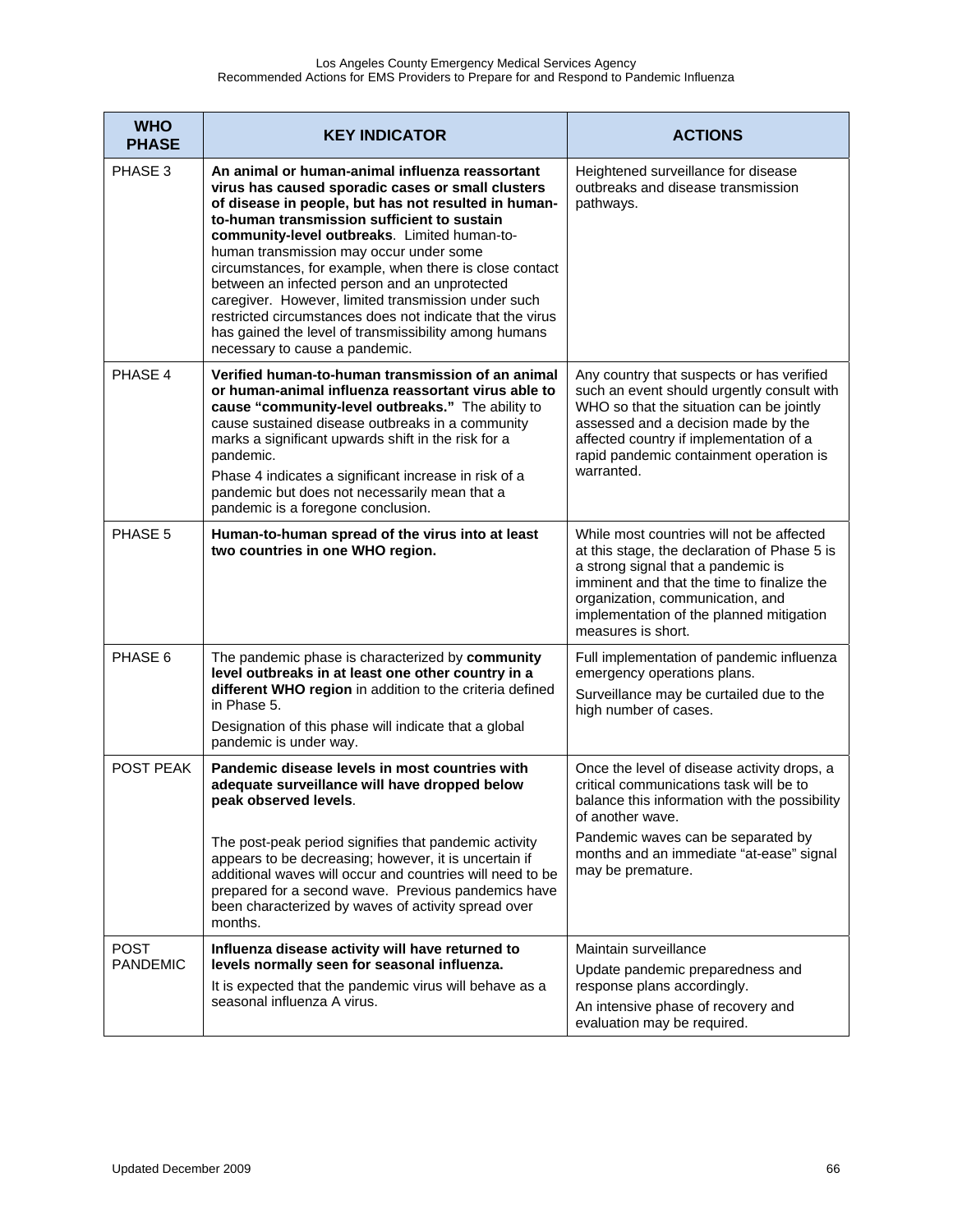## **PANDEMIC SEVERITY INDEX**

Source: US DHHS / CDC *Community Strategy for Pandemic Influenza Mitigation*, February 2007, http://www.pandemicflu.gov/professional/community/commitigation.html

In February 2007, the CDC released a community mitigation interim guidance to help local communities make appropriate decisions about what actions to take to help delay or mitigate the spread of a pandemic, and when to take those actions. These community mitigation actions would be especially critical in the first six months of a pandemic. The interim guidance introduced a Pandemic Severity Index (PSI), akin to the National Weather Service's hurricane intensity scale. Both scales move up from 1 to 5 as the severity of the situation increases.

Pandemic Severity Index, which uses case fatality ratio as the critical driver for categorizing the severity of a pandemic. **Note that the projected number of U.S. deaths refers to a pandemic in which no response measures are undertaken. Health impacts in the context of an effective response would be much less.** 

The index is designed to enable estimation of the severity of a pandemic on a population level to allow better forecasting of the impact of a pandemic and to enable recommendations to be made on the use of mitigation interventions that are matched to the severity of future influenza pandemics.

The Pandemic Severity Index links information about the severity of disease spread (number of fatalities) to specific measures that could be implemented These measures range from encouraging



individuals to stay home voluntarily when they become ill, to more stringent "social distancing" measures such as closing schools and canceling public gatherings. By quickly adding these multiple actions, communities could help balance the need to protect the public's health and the need to minimize a pandemic's social and economic disruptions.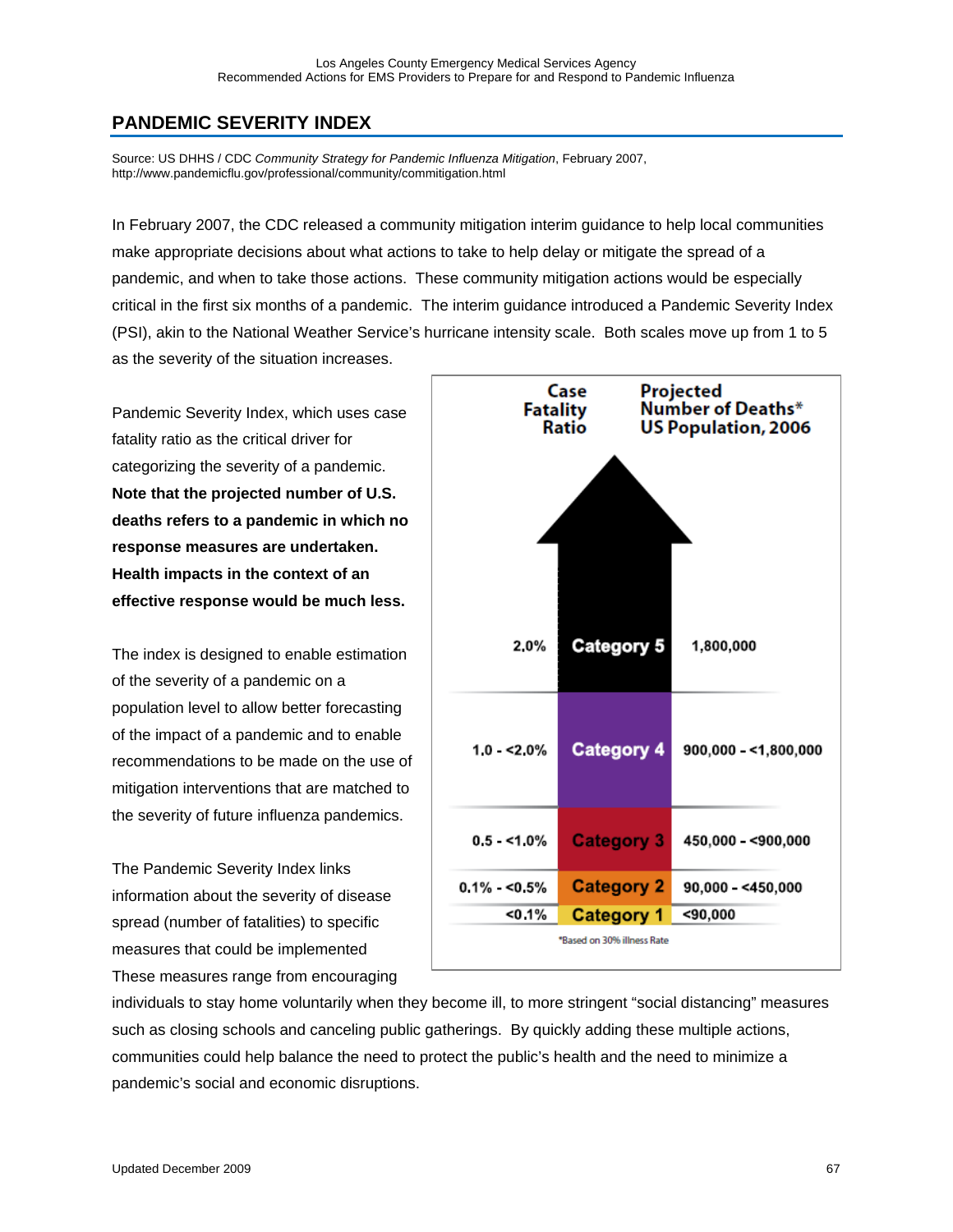### **Use of Nonpharmaceutical Interventions (NPI) by Severity Category**

This interim guidance proposes a community mitigation strategy that matches recommendations on planning for use of selected NPIs to categories of severity of an influenza pandemic. These planning recommendations are made on the basis of an assessment of the possible benefit to be derived from implementation of these measures weighed against the cascading second- and third-order consequences that may arise from their use.

Cascading second- and third-order consequences are chains of effects that may arise because of the intervention and may require additional planning and intervention to mitigate. The term generally refers to foreseeable unintended consequences of intervention. For example, dismissal of students from school may lead to the second-order effect of workplace absenteeism for child minding. Subsequent workplace absenteeism and loss of household income could be especially problematic for individuals and families living at or near subsistence levels. Workplace absenteeism could also lead to disruption of the delivery of goods and services essential to the viability of the community.

For Category 4 or Category 5 pandemics, a planning recommendation is made for use of all listed NPIs. This approach to pre-pandemic planning will provide a baseline of readiness for community response. Recommendations for use of these measures for pandemics of lesser severity may include a subset of these same interventions and potentially for shorter durations, as in the case of social distancing measures for children.

|                                                                                                                                                                                                        | <b>Pandemic Severity Index</b>      |                                |                           |
|--------------------------------------------------------------------------------------------------------------------------------------------------------------------------------------------------------|-------------------------------------|--------------------------------|---------------------------|
| Interventions* by Setting                                                                                                                                                                              | 1                                   | $2$ and $3$                    | 4 and 5                   |
| Home<br>Voluntary isolation of ill at home (adults and<br>children); combine with use of antiviral treatment<br>as available and indicated                                                             | Recommend16                         | <b>Recommend!</b>              | Recommend 16              |
| Voluntary quarantine of household members in<br>homes with ill persons [] (adults and children);<br>consider combining with antiviral prophylaxis if<br>effective, feasible, and quantities sufficient | <b>Generally not</b><br>recommended | Consider <sup>**</sup>         | Recommend <sup>**</sup>   |
| School<br>Child social distancing                                                                                                                                                                      |                                     |                                |                           |
| -dismissal of students from schools and school<br>based activities, and closure of child care<br>programs                                                                                              | <b>Generally not</b><br>recommended | <b>Consider:</b><br>S4 weeks!! | Recommend:<br>≤12 weeks%  |
| -reduce out-of school social contacts and<br>community mixing                                                                                                                                          | <b>Generally not</b><br>recommended | <b>Consider</b><br>S4 weeks 11 | Recommend:<br>≤12 weeks§§ |
| <b>Workplace / Community</b><br><b>Adult social distancing</b>                                                                                                                                         |                                     |                                |                           |
| -decrease number of social contacts (e.g.,<br>encourage teleconferences, alternatives to face-to-<br>face meetings)                                                                                    | <b>Generally not</b><br>recommended | Consider                       | Recommend                 |
| -increase distance between persons (e.g., reduce<br>density in public transit, workplace)                                                                                                              | <b>Generally not</b><br>recommended | <b>Consider</b>                | Recommend                 |
| -modify, postpone, or cancel selected public<br>gatherings to promote social distance (e.g.,<br>stadium events, theater performances).                                                                 | <b>Generally not</b><br>recommended | Consider                       | Recommend                 |
| -modify work place schedules and practices (e.g.,<br>telework, staggered shifts)                                                                                                                       | <b>Generally not</b><br>recommended | <b>Consider</b>                | Recommend                 |